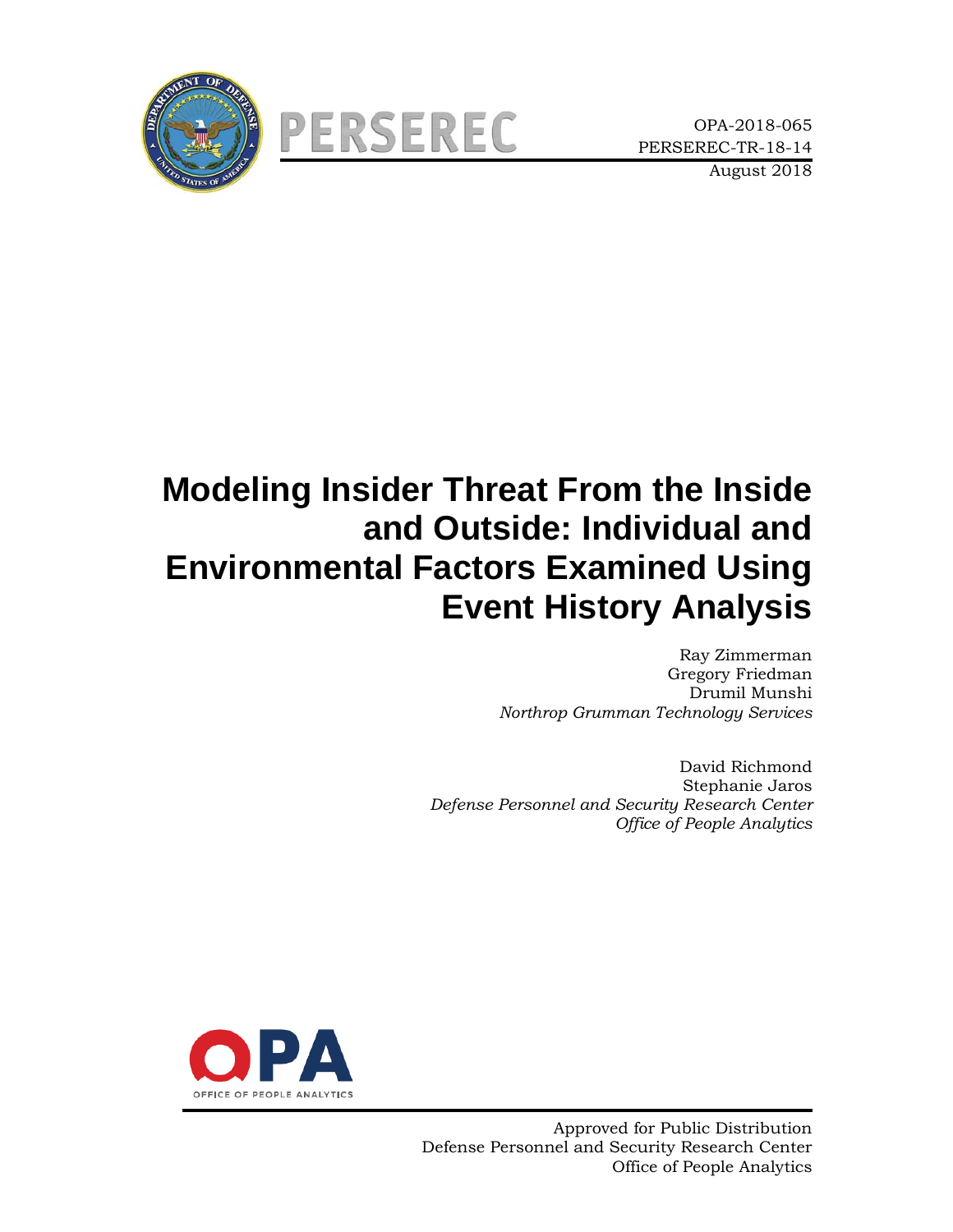#### **Modeling Insider Threat From the Inside and Outside: Individual and Environmental Factors Examined Using Event History Analysis**

Ray Zimmerman, Gregory Friedman, Drumil Munshi *Northrop Grumman Technology Services*

David Richmond, Stephanie Jaros *Defense Personnel and Security Research Center Office of People Analytics*

Released by – Eric L. Lang

Defense Personnel and Security Research Center Office of People Analytics 400 Gigling Rd. Seaside, CA 93955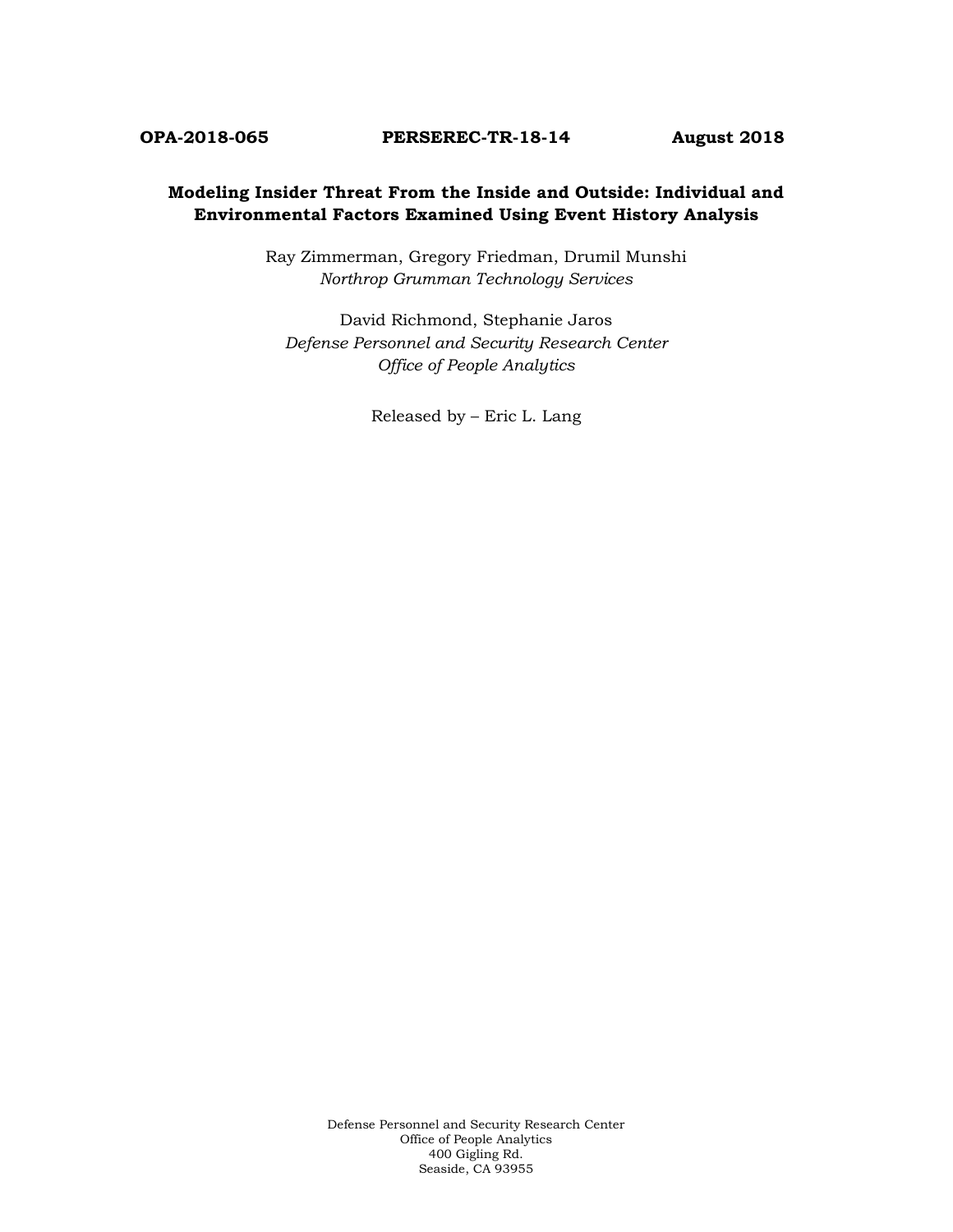### **REPORT DOCUMENTATION PAGE**

| REPORT DOCUMENTATION PAGE                                                                                                                                                                                                                                                                                |                                                                                                                                                                                                                                                                                                                                                                                                                                                                                                                                                                                                                                                                                                                              |                                                                                                                                       |                                                                                                                                                                                                                                                                                                                                         |                                                                                                         | Form Approved<br>OMB No. 0704-0188                                                                                                                                                                                                                                                                                                                                                                                                                                                                                                                                                                        |           |                                                                  |                                                                   |  |
|----------------------------------------------------------------------------------------------------------------------------------------------------------------------------------------------------------------------------------------------------------------------------------------------------------|------------------------------------------------------------------------------------------------------------------------------------------------------------------------------------------------------------------------------------------------------------------------------------------------------------------------------------------------------------------------------------------------------------------------------------------------------------------------------------------------------------------------------------------------------------------------------------------------------------------------------------------------------------------------------------------------------------------------------|---------------------------------------------------------------------------------------------------------------------------------------|-----------------------------------------------------------------------------------------------------------------------------------------------------------------------------------------------------------------------------------------------------------------------------------------------------------------------------------------|---------------------------------------------------------------------------------------------------------|-----------------------------------------------------------------------------------------------------------------------------------------------------------------------------------------------------------------------------------------------------------------------------------------------------------------------------------------------------------------------------------------------------------------------------------------------------------------------------------------------------------------------------------------------------------------------------------------------------------|-----------|------------------------------------------------------------------|-------------------------------------------------------------------|--|
| aspect of this collection of information, including suggestions for reducing the burden, to Department of Defense,<br>provision of law, no person shall be subject to any penalty for failing to comply with a collection of information if it<br>does not display a currently valid OMB control number. |                                                                                                                                                                                                                                                                                                                                                                                                                                                                                                                                                                                                                                                                                                                              |                                                                                                                                       |                                                                                                                                                                                                                                                                                                                                         |                                                                                                         | The public reporting burden for this collection of information is estimated to average 1 hour per response, including<br>the time for reviewing instructions, searching existing data sources, gathering and maintaining the data needed, and<br>completing and reviewing the collection of information. Send comments regarding this burden estimate or any other<br>Washington Headquarters Services, Directorate for Information Operations and Reports (0704-0188), 1215 Jefferson<br>Davis Highway, Suite 1204, Arlington, VA 22202-4302. Respondents should be aware that notwithstanding any other |           |                                                                  |                                                                   |  |
| 1.                                                                                                                                                                                                                                                                                                       |                                                                                                                                                                                                                                                                                                                                                                                                                                                                                                                                                                                                                                                                                                                              | REPORT DATE: August 2018                                                                                                              |                                                                                                                                                                                                                                                                                                                                         | 2.                                                                                                      | <b>REPORT TYPE</b><br>Technical Report                                                                                                                                                                                                                                                                                                                                                                                                                                                                                                                                                                    |           | 3.                                                               | DATES COVERED:                                                    |  |
|                                                                                                                                                                                                                                                                                                          |                                                                                                                                                                                                                                                                                                                                                                                                                                                                                                                                                                                                                                                                                                                              |                                                                                                                                       |                                                                                                                                                                                                                                                                                                                                         |                                                                                                         | 5a. CONTRACT NUMBER:                                                                                                                                                                                                                                                                                                                                                                                                                                                                                                                                                                                      |           |                                                                  |                                                                   |  |
| 4.                                                                                                                                                                                                                                                                                                       |                                                                                                                                                                                                                                                                                                                                                                                                                                                                                                                                                                                                                                                                                                                              | Modeling Insider Threat from the Inside and<br>Outside: Individual and Environmental Factors<br>Examined Using Event History Analysis |                                                                                                                                                                                                                                                                                                                                         |                                                                                                         | 5b. GRANT NUMBER:                                                                                                                                                                                                                                                                                                                                                                                                                                                                                                                                                                                         |           |                                                                  |                                                                   |  |
|                                                                                                                                                                                                                                                                                                          |                                                                                                                                                                                                                                                                                                                                                                                                                                                                                                                                                                                                                                                                                                                              |                                                                                                                                       |                                                                                                                                                                                                                                                                                                                                         |                                                                                                         | 5c. PROGRAM ELEMENT NUMBER:                                                                                                                                                                                                                                                                                                                                                                                                                                                                                                                                                                               |           |                                                                  |                                                                   |  |
| 6.                                                                                                                                                                                                                                                                                                       |                                                                                                                                                                                                                                                                                                                                                                                                                                                                                                                                                                                                                                                                                                                              |                                                                                                                                       | AUTHOR(S): Ray A. Zimmerman, Ph.D., Gregory M.                                                                                                                                                                                                                                                                                          |                                                                                                         | 5d. PROJECT NUMBER:                                                                                                                                                                                                                                                                                                                                                                                                                                                                                                                                                                                       |           |                                                                  |                                                                   |  |
|                                                                                                                                                                                                                                                                                                          |                                                                                                                                                                                                                                                                                                                                                                                                                                                                                                                                                                                                                                                                                                                              | Friedman, Drumil C. Munshi, David Richmond,<br>Ph.D., Stephanie L. Jaros                                                              |                                                                                                                                                                                                                                                                                                                                         |                                                                                                         | 5e. TASK NUMBER:                                                                                                                                                                                                                                                                                                                                                                                                                                                                                                                                                                                          |           |                                                                  |                                                                   |  |
|                                                                                                                                                                                                                                                                                                          |                                                                                                                                                                                                                                                                                                                                                                                                                                                                                                                                                                                                                                                                                                                              |                                                                                                                                       |                                                                                                                                                                                                                                                                                                                                         |                                                                                                         | 5f. WORK UNIT NUMBER:                                                                                                                                                                                                                                                                                                                                                                                                                                                                                                                                                                                     |           |                                                                  |                                                                   |  |
| 7.<br>PERFORMING ORGANIZATION NAME(S) AND<br>ADDRESS(ES)<br>Defense Personnel and Security Research Center<br>Office of People Analytics<br>400 Gigling Road<br>Seaside, CA 93955                                                                                                                        |                                                                                                                                                                                                                                                                                                                                                                                                                                                                                                                                                                                                                                                                                                                              |                                                                                                                                       | 8.                                                                                                                                                                                                                                                                                                                                      | PERFORMING ORGANIZATION REPORT NUMBER<br>There are two report numbers:<br>PERSEREC-TR-18-14<br>2018-065 |                                                                                                                                                                                                                                                                                                                                                                                                                                                                                                                                                                                                           |           |                                                                  |                                                                   |  |
| 9.                                                                                                                                                                                                                                                                                                       | AND ADDRESS(ES)                                                                                                                                                                                                                                                                                                                                                                                                                                                                                                                                                                                                                                                                                                              | SPONSORING/MONITORING AGENCY NAME(S)                                                                                                  |                                                                                                                                                                                                                                                                                                                                         |                                                                                                         | 10. SPONSORING/MONITOR'S ACRONYM(S)                                                                                                                                                                                                                                                                                                                                                                                                                                                                                                                                                                       |           |                                                                  |                                                                   |  |
|                                                                                                                                                                                                                                                                                                          |                                                                                                                                                                                                                                                                                                                                                                                                                                                                                                                                                                                                                                                                                                                              |                                                                                                                                       |                                                                                                                                                                                                                                                                                                                                         | 11. SPONSORING/MONITOR'S REPORT NUMBER(S):                                                              |                                                                                                                                                                                                                                                                                                                                                                                                                                                                                                                                                                                                           |           |                                                                  |                                                                   |  |
|                                                                                                                                                                                                                                                                                                          |                                                                                                                                                                                                                                                                                                                                                                                                                                                                                                                                                                                                                                                                                                                              | 12. DISTRIBUTION/AVAILABILITY STATEMENT: (A)                                                                                          |                                                                                                                                                                                                                                                                                                                                         |                                                                                                         |                                                                                                                                                                                                                                                                                                                                                                                                                                                                                                                                                                                                           |           |                                                                  |                                                                   |  |
|                                                                                                                                                                                                                                                                                                          | 13. SUPPLEMENTARY NOTES:<br>ABSTRACT: Insider threat is an ongoing concern for the Department of Defense (DoD). Within the past 8 years,<br>incidents of violence, such as the Fort Hood and Navy Yard shootings, as well as massive unauthorized disclosure of<br>classified information to Wikileaks by Private Manning have caused serious harm to personnel and national security.<br>In addition to policy and procedural changes and implementing programs for improved physical security and<br>continuous evaluation, there have been several attempts at predictive modeling of insider threat events.<br>For this study, analyses focused on individual factors (e.g., marital status and education) combined with |                                                                                                                                       |                                                                                                                                                                                                                                                                                                                                         |                                                                                                         |                                                                                                                                                                                                                                                                                                                                                                                                                                                                                                                                                                                                           |           |                                                                  |                                                                   |  |
|                                                                                                                                                                                                                                                                                                          |                                                                                                                                                                                                                                                                                                                                                                                                                                                                                                                                                                                                                                                                                                                              |                                                                                                                                       | environmental factors (e.g., the property crime rate in an individual's city) in relation to insider threat outcomes that<br>may precede high-impact events. Results demonstrated that event history analysis is a viable approach to examining<br>insider threat behavior using a combination of individual and environmental factors. |                                                                                                         |                                                                                                                                                                                                                                                                                                                                                                                                                                                                                                                                                                                                           |           |                                                                  |                                                                   |  |
| 14.                                                                                                                                                                                                                                                                                                      | <b>SUBJECT TERMS:</b>                                                                                                                                                                                                                                                                                                                                                                                                                                                                                                                                                                                                                                                                                                        |                                                                                                                                       |                                                                                                                                                                                                                                                                                                                                         |                                                                                                         |                                                                                                                                                                                                                                                                                                                                                                                                                                                                                                                                                                                                           |           |                                                                  |                                                                   |  |
|                                                                                                                                                                                                                                                                                                          | 15. SECURITY CLASSIFICATION OF: Unclassified                                                                                                                                                                                                                                                                                                                                                                                                                                                                                                                                                                                                                                                                                 |                                                                                                                                       |                                                                                                                                                                                                                                                                                                                                         | 16. LIMITATION<br>ΟF                                                                                    | 17. NUMBER                                                                                                                                                                                                                                                                                                                                                                                                                                                                                                                                                                                                | OF PAGES: | 19a. NAME OF<br>RESPONSIBLE<br>PERSON: Eric L.<br>Lang, Director |                                                                   |  |
| a. REPORT:<br>Unclassified                                                                                                                                                                                                                                                                               |                                                                                                                                                                                                                                                                                                                                                                                                                                                                                                                                                                                                                                                                                                                              | b. ABSTRACT:<br>Unclassified                                                                                                          | c. THIS PAGE:<br>Unclassified                                                                                                                                                                                                                                                                                                           |                                                                                                         | <b>ABSTRACT:</b>                                                                                                                                                                                                                                                                                                                                                                                                                                                                                                                                                                                          | 39        |                                                                  | 19b. TELEPHONE<br>NUMBER (Include<br>area code): 831-<br>583-2846 |  |
|                                                                                                                                                                                                                                                                                                          | Standard Form 298 (Rev. 8/98)<br>Prescribed by ANSI td. Z39.18                                                                                                                                                                                                                                                                                                                                                                                                                                                                                                                                                                                                                                                               |                                                                                                                                       |                                                                                                                                                                                                                                                                                                                                         |                                                                                                         |                                                                                                                                                                                                                                                                                                                                                                                                                                                                                                                                                                                                           |           |                                                                  |                                                                   |  |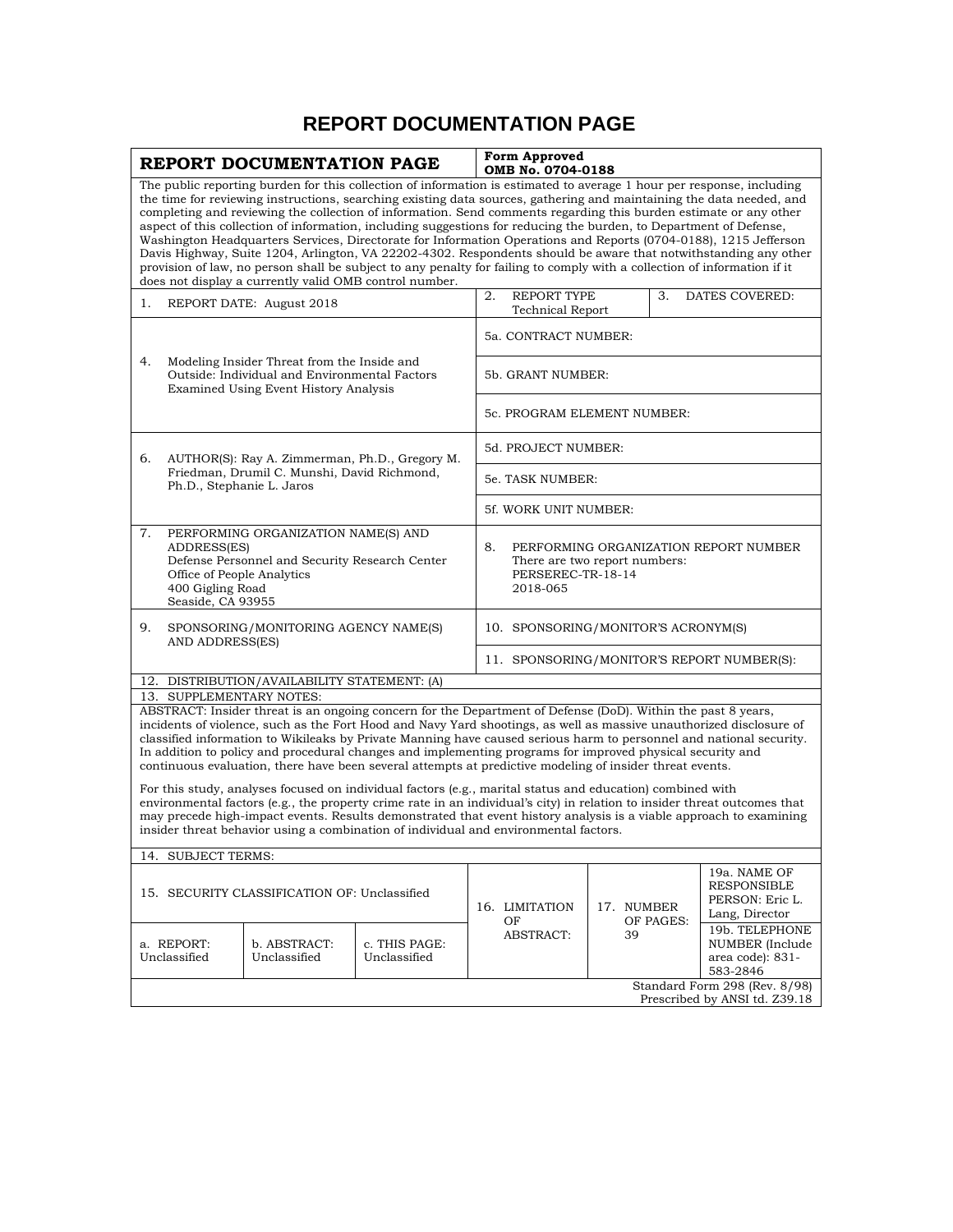#### **PREFACE**

The Department of Defense (DoD) has an ongoing interest in the topic of Insider Threat. Numerous studies have been commissioned by the DoD which focus on developing mathematical models designed to predict insider threat incidents, based on individual characteristics and events.

The Office of People Analytics (OPA) provided internal funding to the Defense Personnel and Security Research Center (PERSEREC), a division of OPA, to further this line of inquiry by conducting a study to determine whether environmental factors should be included in modeling efforts.

> Eric L. Lang Director, PERSEREC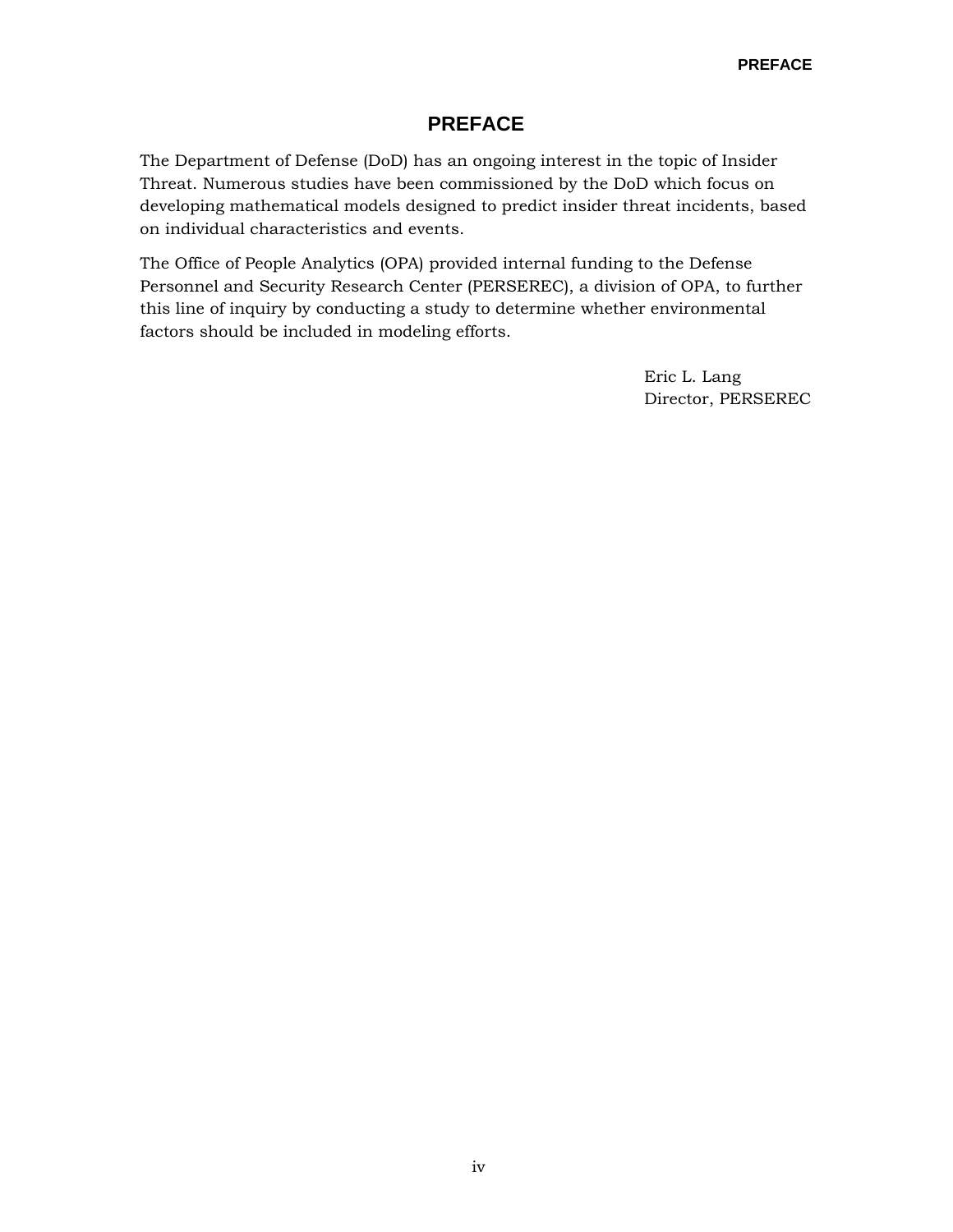### **EXECUTIVE SUMMARY**

Insider threat is an ongoing concern for the Department of Defense (DoD). Within the past 8 years, incidents of violence, such as the Fort Hood and Navy Yard shootings, as well as massive unauthorized disclosure of classified information to Wikileaks by Private Manning have caused serious harm to personnel and national security.

Much of the Department's response to high-impact insider threat events has been in the form of policy and procedural changes as well as a commitment to programs that improve physical security and continuous evaluation of cleared personnel by leveraging information technology. There have also been attempts to use advanced analytics to build models that predict insider threat events. One such attempt was a prior study by the Defense Personnel and Security Research Center (PERSEREC), a division of the Office of People Analytics (OPA), which utilized individual military personnel data to predict insider threat events. Of course, high-impact insider threat events are statistically rare, making it difficult to develop accurate predictive models. So instead, researchers used four insider threat outcomes that may precede high-impact events. The outcomes included (1) military discharge for unsuitability, (2) being the subject of a criminal investigation, (3) actions resulting in a security incident, and (4) revocation of clearance. A few of the predictive modeling approaches in that study performed moderately well, but not well enough to suggest that they be implemented.

A change in purpose and a new approach guided the current study. Instead of trying to build predictive models for operational use in predicting and preventing high-impact insider threat events, the aim was to explore the use of environmental factors in combination with individual ones to gain a clearer picture of insider threat. Such environmental factors may exist at the level of the work unit, organization, neighborhood, or city. Researchers merged economic and crime statistics for the various places where subjects had lived with individual data from military personnel files. The new approach was the use of discrete-time event history analysis.

Eight models were developed in total. Pseudo  $R^2$  values were at or above .33 for six of the eight models. Goodness of fit measures demonstrated that four of these six models, however, did not provide a good fit, even though they yielded larger pseudo  $R^2$  values.

The predictor variable included most frequently across models was the environmental factor Property Crime. It was statistically significant in five of the eight models. In each of these models an increase in property crime rates corresponded to a decrease in the occurrence of the criterion measure.

Some predictors occurred less frequently but had significant effects on their outcome measure. The predictor with the largest measured effect on any model was College Graduate. Although it was significant in only three of the models, the odds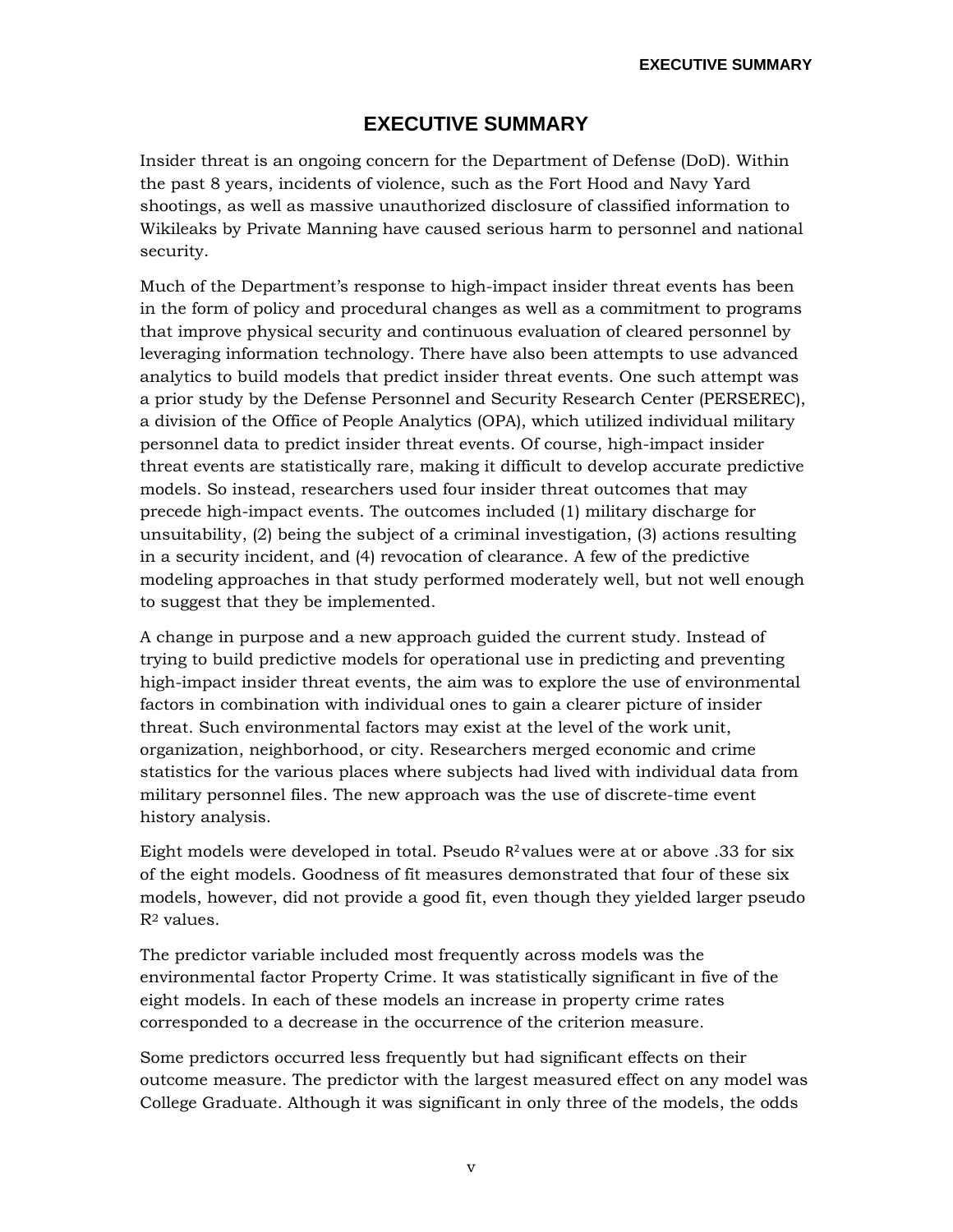#### **EXECUTIVE SUMMARY**

ratios indicated that a college graduate was up to 14 times less likely to experience an unsuitability discharge than members of the reference group.

Results demonstrated the ability to successfully create models of insider threat behavior using a combination of individual and environmental factors. The inclusion of environmental factors in model development provides valuable contextual information and may contribute significantly to the development of effective predictive models in the future. Consideration of external data sources for future research should be expanded to other sources of environmental data where available.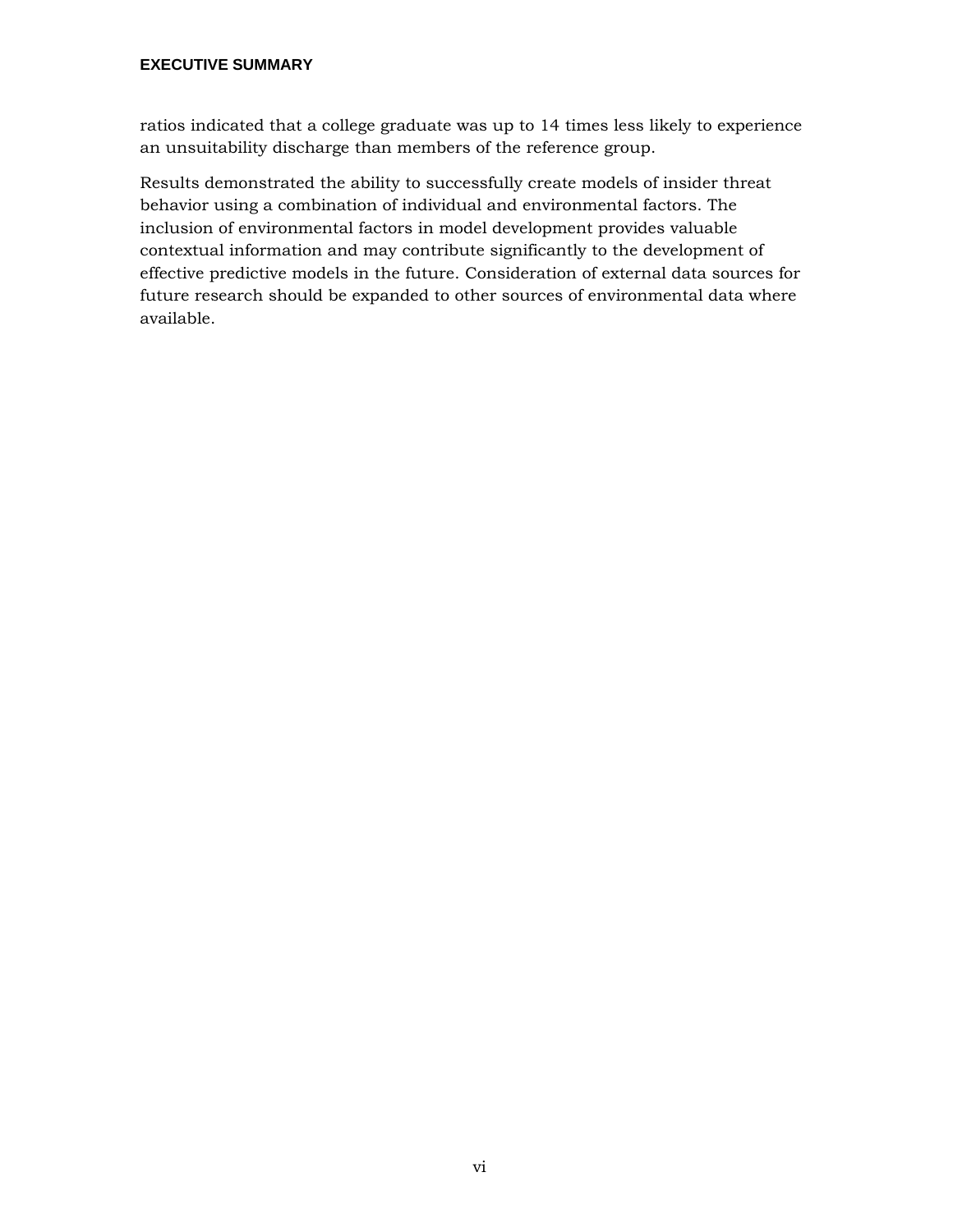|                                                          | $\mathbf{1}$   |
|----------------------------------------------------------|----------------|
|                                                          |                |
|                                                          | 3              |
|                                                          |                |
|                                                          | $\overline{4}$ |
|                                                          |                |
|                                                          |                |
|                                                          |                |
|                                                          |                |
|                                                          |                |
| MODELS 3 & 4: DCII INVESTIGATION 11                      |                |
| MODELS 5 & 6: SECURITY INCIDENT 13                       |                |
|                                                          |                |
|                                                          |                |
|                                                          | 18             |
|                                                          |                |
|                                                          |                |
| REFERENCES 20                                            |                |
|                                                          |                |
|                                                          |                |
| APPENDIX C : CATEGORICAL PREDICTOR COMPARISON GROUPS C-1 |                |

### **TABLE OF CONTENTS**

#### **LIST OF TABLES**

| Table 1 Demographic Characteristics by Sample                                    |                |
|----------------------------------------------------------------------------------|----------------|
| Table 2 Effect Size and Goodness of Fit for Confirmatory Models                  | 8 <sup>8</sup> |
|                                                                                  | 10             |
|                                                                                  | 11             |
| Table 5 Model 3: DCII Investigation (2002 – 2006) ______________________________ | 12             |
| Table 6 Model 4: DCII Investigation (2008 - 2012)                                | 13             |
|                                                                                  | 14             |
| Table 8 Model 6: Security Incident $(2008 - 2012)$                               | 15             |
| Table 9 Model 7: Access Suspended (2002 - 2006)                                  | 16             |
| Table 10 Model 8: Access Suspended (2008 – 2012) _                               | 16             |
|                                                                                  |                |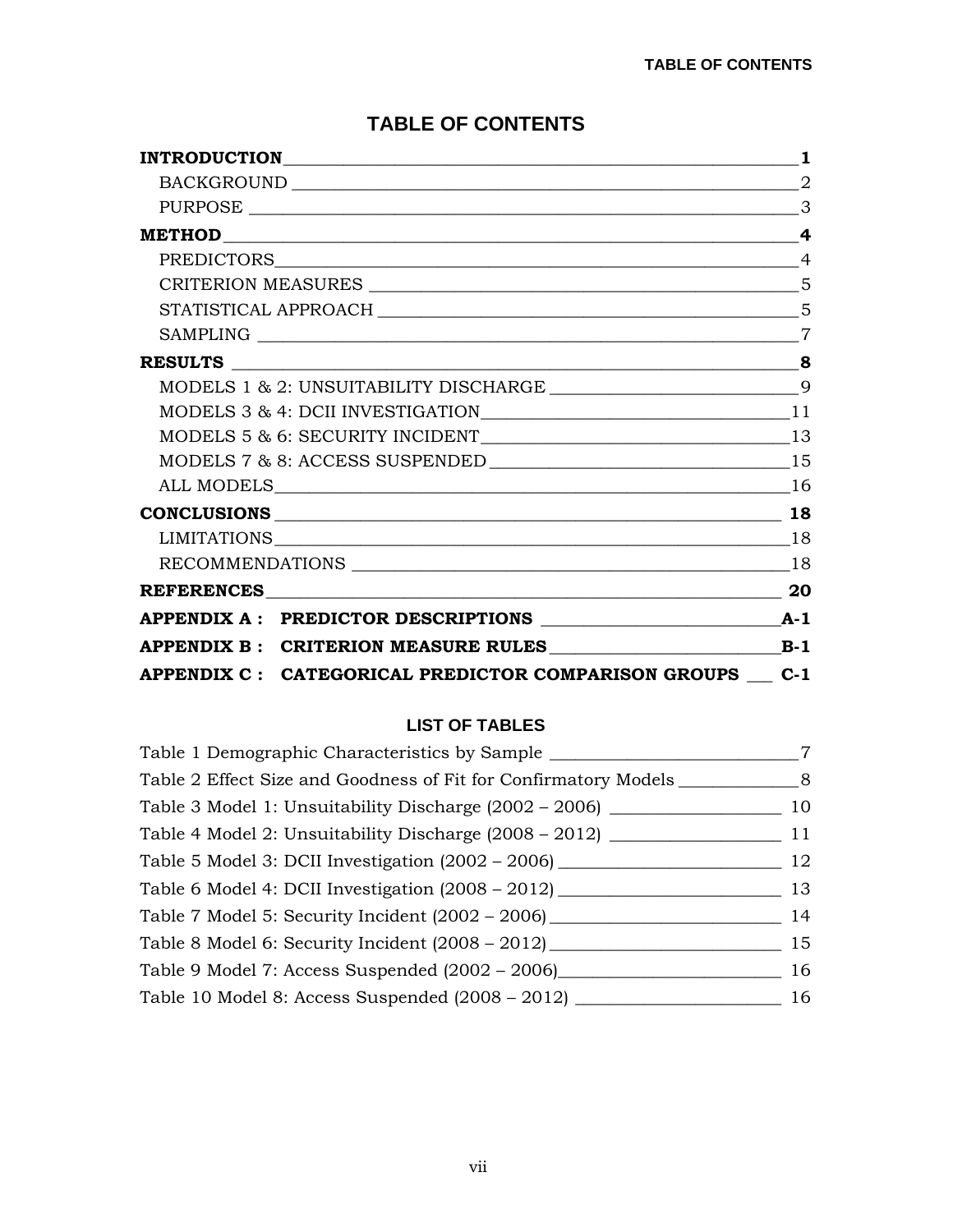### **LIST OF TABLES IN APPENDICES**

| Table A-1 Predictor Source/Aggregation/Description | $A-2$ |
|----------------------------------------------------|-------|
| Table B-1 Criterion Measure Rules                  | $B-2$ |
| Table C-1 Predictors and Reference Groups          | $C-2$ |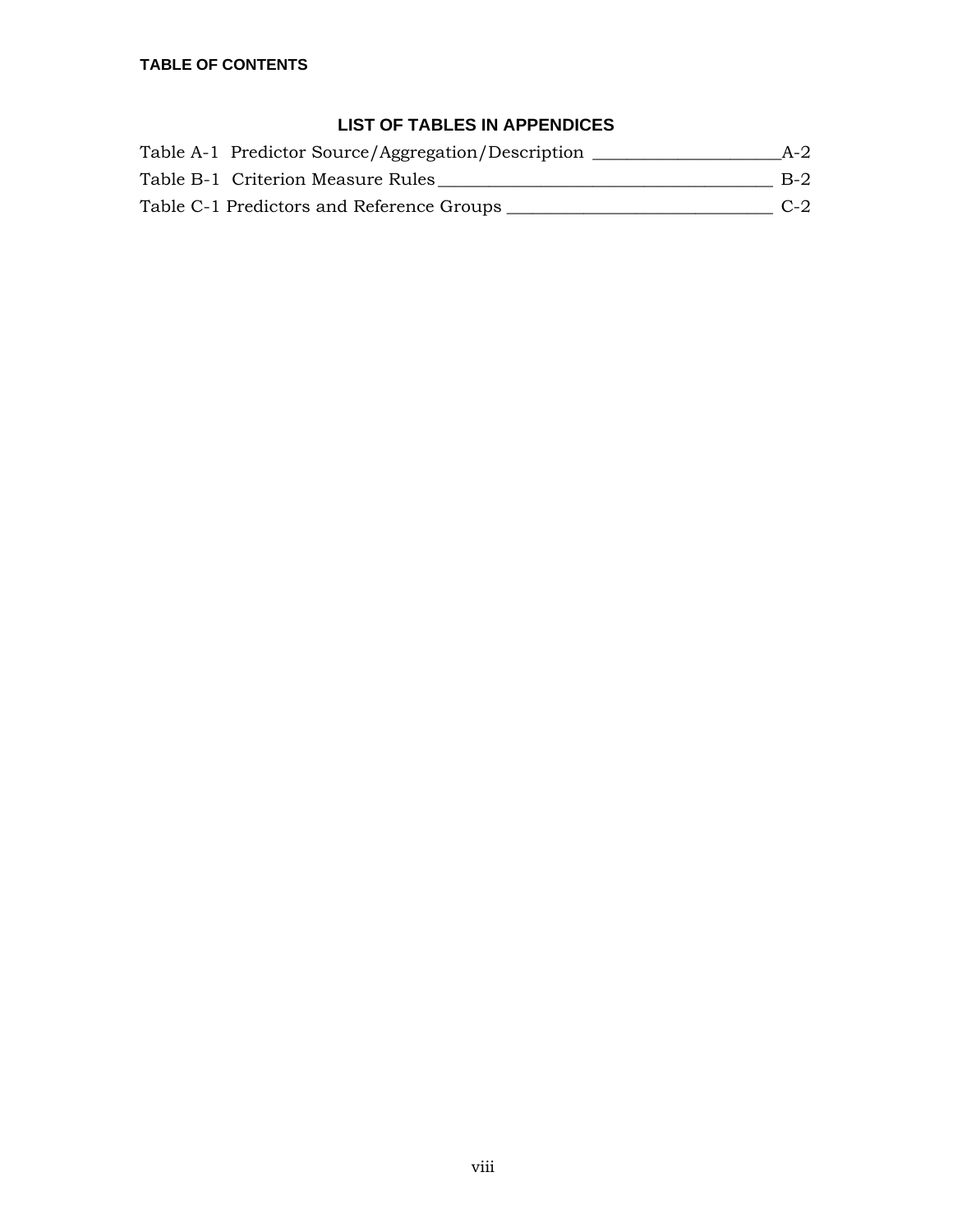**INTRODUCTION**

#### **INTRODUCTION**

<span id="page-8-0"></span>Insider threat is an ongoing concern for the Department of Defense (DoD). Within the past 8 years, incidents of violence, such as the Fort Hood and Navy Yard shootings, as well as massive unauthorized disclosure of classified information to Wikileaks by Private Manning have caused serious harm to personnel and national security.

U.S. Army Major Nidal Hasan killed 13 people and wounded 32 others at Fort Hood on 5 November 2009. Soon after the incident, the press revealed that the Joint Terrorism Task Force (JTTF) had been aware of Major Hassan's communications with a Muslim cleric who had ties to al-Qaeda. In December of that year, Federal Bureau of Investigation (FBI) Director Robert Mueller appointed former FBI Director William Webster to lead a commission looking into the handling of this information. The Webster Commission determined that the FBI had failed to follow up on leads and to share information with DoD. DoD conducted its own internal investigation and concluded that the Department was not prepared to identify or deal with the risk of violence by trusted insiders.

Aaron Alexis, a DoD contractor, killed 12 people and wounded three others at the Washington Navy Yard on 16 September 2013. Subsequently DoD conducted an internal review of programs, policies, and procedures related to physical security and military installations as well as vetting and continuous evaluation of DoD personnel and contractors with security clearances. Recommendations based on this review included implementation of programs for continuous evaluation as well improved identity management services at military installations.

In 2010, then-Private Bradley Manning leaked classified information to Wikileaks. In October 2011, President Obama issued Executive Order 13587, *Structural Reforms to Improve the Security of Classified Networks and the Responsible Sharing and Safeguarding of Classified Information*. Thirteen months later, the White House issued the corresponding *National Insider Threat Policy and Minimum Standards for Executive Branch Insider Threat Programs* (hereinafter, Minimum Standards). Together, these documents provided the authority and established the minimum requirements for agencies' mandatory insider threat programs intended to protect classified assets both on- and off-line.

Prompted by the federal mandate, the Department of Defense (DoD) issued Directive 5205.16, *The DoD Insider Threat Program*, on September 30, 2014. Like EO 13587 and the Minimum Standards, DoD Directive 5205.16 limited the scope of the enterprise-level DoD Insider Threat Program to only those individuals who could misuse their authorized access; that is, their access to classified information. In accordance with language from the National Defense Authorization Act of FY17, however, DoD revised 5205.16 in January 2017, and expanded the definition of an insider to include any "person who has or had been granted eligibility for access to classified information or eligibility to hold a sensitive position." Without accounting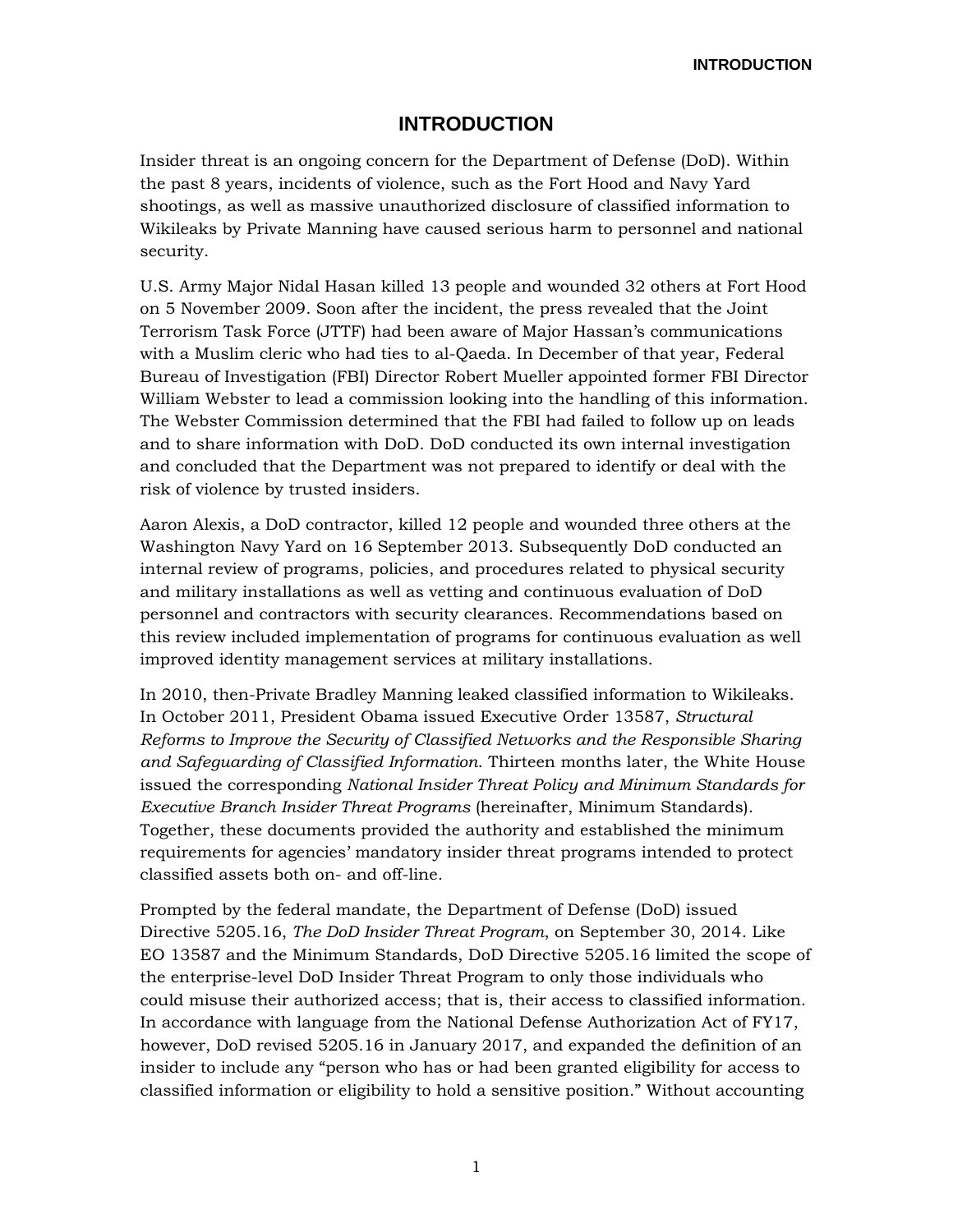#### **INTRODUCTION**

for former clearance holders, this expansion broadened the scope of the DoD Insider Threat Program from 2.9 million civilian, Service, and contractor personnel to more than 4.2 million people (Office of the Director of National Intelligence, 2015).

#### <span id="page-9-0"></span>**BACKGROUND**

Malicious insider threat behavior may manifest in a number of ways, including espionage, workplace violence, sabotage, and fraud. It also may be motivated by a number of factors, such as ideology, profit, and revenge. This complex interplay among individual, interpersonal, and organizational factors poses significant challenges to those who are committed to prevention, detection, and mitigation efforts. Efforts to *predict* these events are complicated further by the fact that highimpact insider threat incidents are statistically rare.

By definition, rare events provide few data points that can be used for predictive research. One potential solution is to assume that these incidents "are just the high-magnitude tail of some underlying distribution of events" and as such, are correlated with far more common events that can be observed, modeled, and validated (JASON, The MITRE Corporation, 2009, p. 22). For example, professional misconduct and on-the-job issues preceded all known cases of DoD workplace homicide that occurred between 2009 and 2015, and the majority of the perpetrators had a documented history of aggression (Smith, Jaros, & Chandler, 2016).

These pathway models (Shaw & Sellers, 2015) provide both a useful theoretical and methodological framework by focusing attention on predicating events that are both observable and more common than high-impact insider threat incidents. They also highlight the importance of the environmental context, and its effects on the likelihood and type of insider threat behavior. For instance, in his macro-level study of espionage, Lillbacka (2016) concluded that ideologically motivated spies were more likely to emerge from socio-culturally coherent groups that supported a foreign country or entity. Similarly, Moore, et al. (2016) found that cyber-related counterproductive workplace behaviors were less likely in organizations rated by their employees as high in organizational justice.

A previous study by the Defense Personnel and Security Research Center (PERSEREC), a division of the Office of People Analytics (OPA), explored how to apply advanced analytics to internally held DoD personnel data in order to identify predictors of four insider threat outcomes that may precede high-impact events (Zimmerman, et al., in progress). The outcomes for the previous study included (1) military discharge for unsuitability, (2) being the subject of a criminal investigation, (3) actions resulting in a security incident, and (4) revocation of clearance. The methodology for that study focused on predictor data accumulated over a person's career up to the time of an outcome event, for example, rate of promotion or number of marriages. Although a few of the predictive modeling approaches in that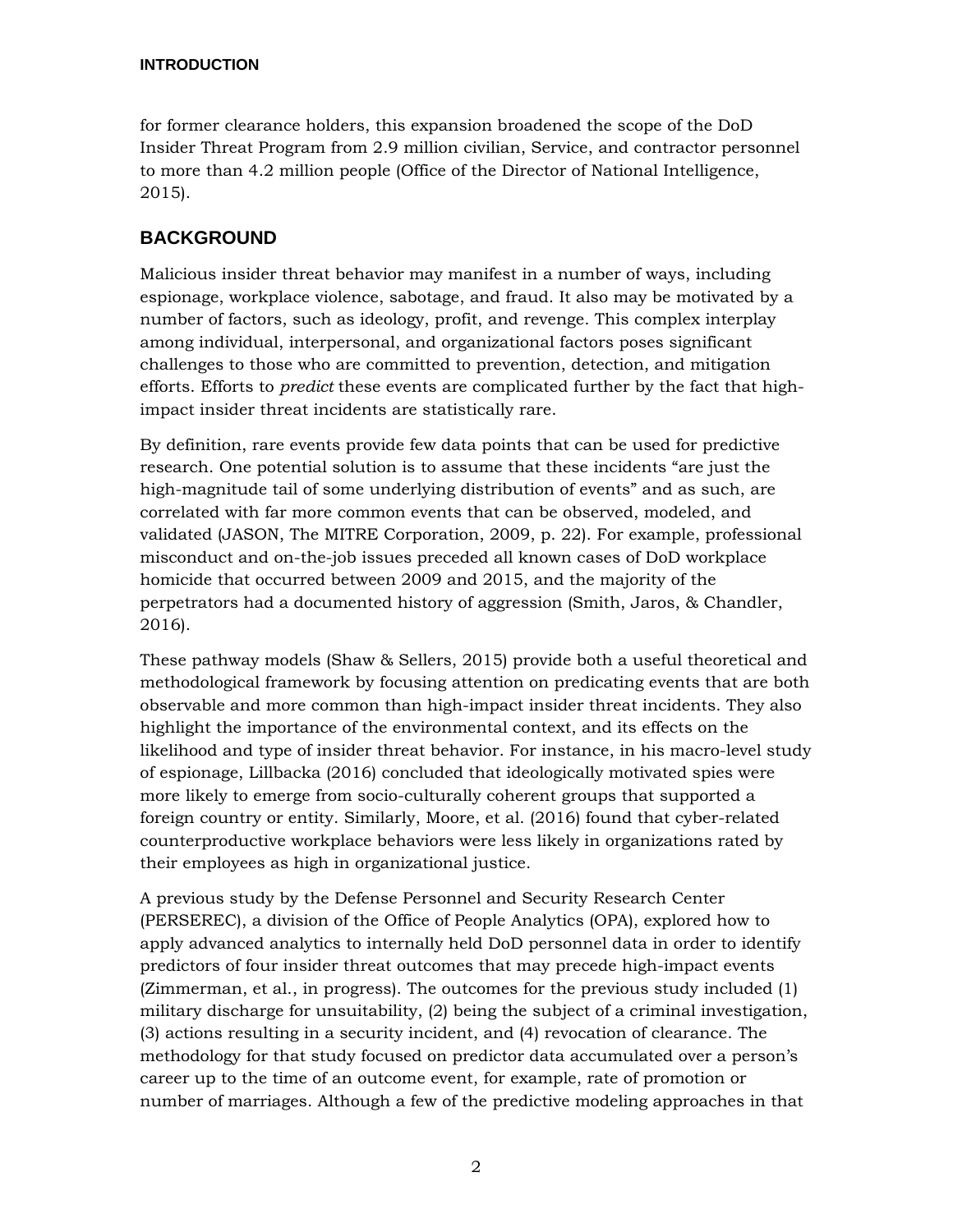study performed moderately well, the effort was not an unqualified success. In the end, advanced analytics were not sufficient for predicting such outcomes, given the predictors used in that study.

It should be noted that PERSEREC researchers are aware of other efforts applying advanced analytics to look at insider threat. However, documentation of these efforts has not been broadly disseminated and cannot be summarized here.

#### <span id="page-10-0"></span>**PURPOSE**

Like the previous OPA/PERSEREC modeling effort, the current study was internally funded. The purpose of this effort was not to build predictive models for operational use in predicting and preventing high-impact insider threat events. Its purpose was rather to explore the use of environmental factors in combination with individual ones to gain a clearer picture of insider threat.

The approach for the current study differs from the previous work in three ways. First, analysts accounted for contextual factors in people's environment that can influence their behavior. Such environmental factors may exist at the level of their work unit, organization, neighborhood, or city. To do this, analysts integrated economic and crime statistics for the various places where subjects had lived. Second, rather than analyzing a single snapshot of the variables, annual snapshots were taken for both the individual and environmental variables up to the year prior to the outcome event. This was an important modification to the methodology because it provides a greater level of precision in measuring relevant predictor data. Thirdly, rather than focusing on building predictive models, the goal of this study was to identify the individual and environmental factors having a nexus with negative outcome personnel events.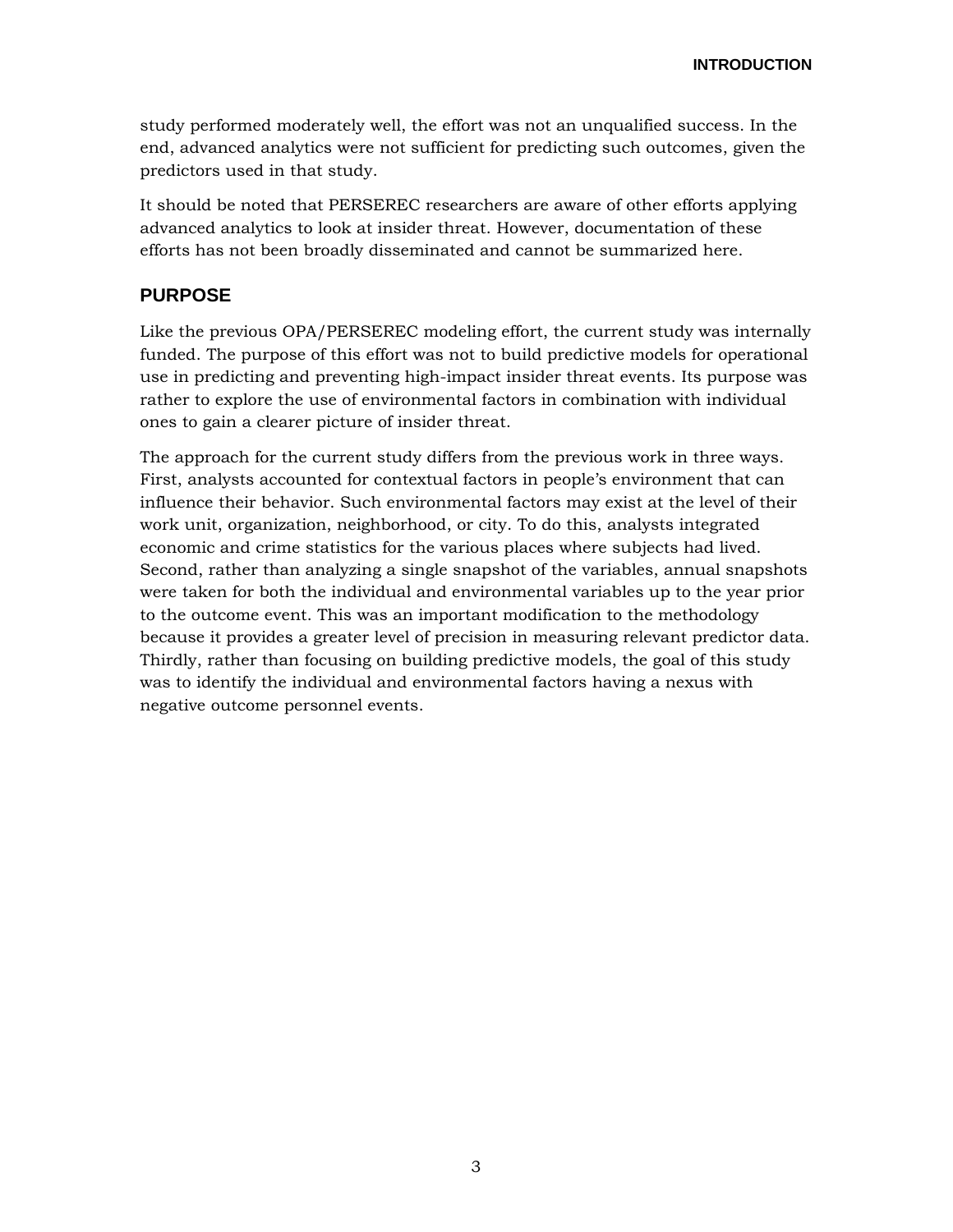#### **METHOD**

<span id="page-11-0"></span>PERSEREC used data from manpower and personnel files maintained by the Defense Manpower Data Center (DMDC) and from open sources maintained by Department of Commerce, Internal Revenue Service, and Department of Justice. The DMDC files provided information on individuals while the aggregated data from open sources provided macro-level, environmental information.

DMDC maintains Department of Defense (DoD) historical manpower and personnel records as flat files on a mainframe. Other DMDC data came from two in-house information systems: the Defense Central Index of Investigations (DCII) and the Joint Personnel Adjudication System (JPAS). DCII is a common index of investigation dossiers for all of the military criminal investigative organizations, while JPAS is the system of record for DoD clearance holders and contains current and past security clearance levels as well as security incident records. In addition to these individual-level data sources, macro-level (i.e., aggregated) environmental data from open sources included economic and crime statistics.

Subjects included all Service members in the regular components who served between 1999 and 2017. Reservists on active duty were not included in the records extracted from the mainframe.

#### <span id="page-11-1"></span>**PREDICTORS**

Individual predictors drawn from active duty personnel, pay, and family files included demographics, marital status, occupation, pay grade, bonuses, awards and special pay, and ages of dependents. Dates and locations of deployments were retrieved from the Contingency Tracking System, while dates and circumstances of injuries came from the Casualty File.

Environmental predictors were selected to represent measurable indicators of common factors such as regional crime rates, economic conditions, and job availability. Additional consideration for predictor inclusion was the availability of data for the time periods of interest (see STATISTICAL APPROACH) as well as regional completeness of data to include all locations in the United States. Finally, zip code or county identifiers were required in order to link environmental predictors to each subject's individual predictor data.

Environmental data were drawn from open source Internal Revenue Service (IRS) files. The IRS data are aggregated (at the source) by zip code and include tax filing information, such as household size, and rates of various tax-filing statuses (e.g., pension and unemployment benefits, home ownership, and mortgage deductions). Unfortunately, it was only possible to use data from 2008 onwards since there were too few predictors in the earlier IRS data.

Data from other open sources were aggregated (at the source) by county, based on the Federal Information Processing Standards (FIPS) codes. Examples of economic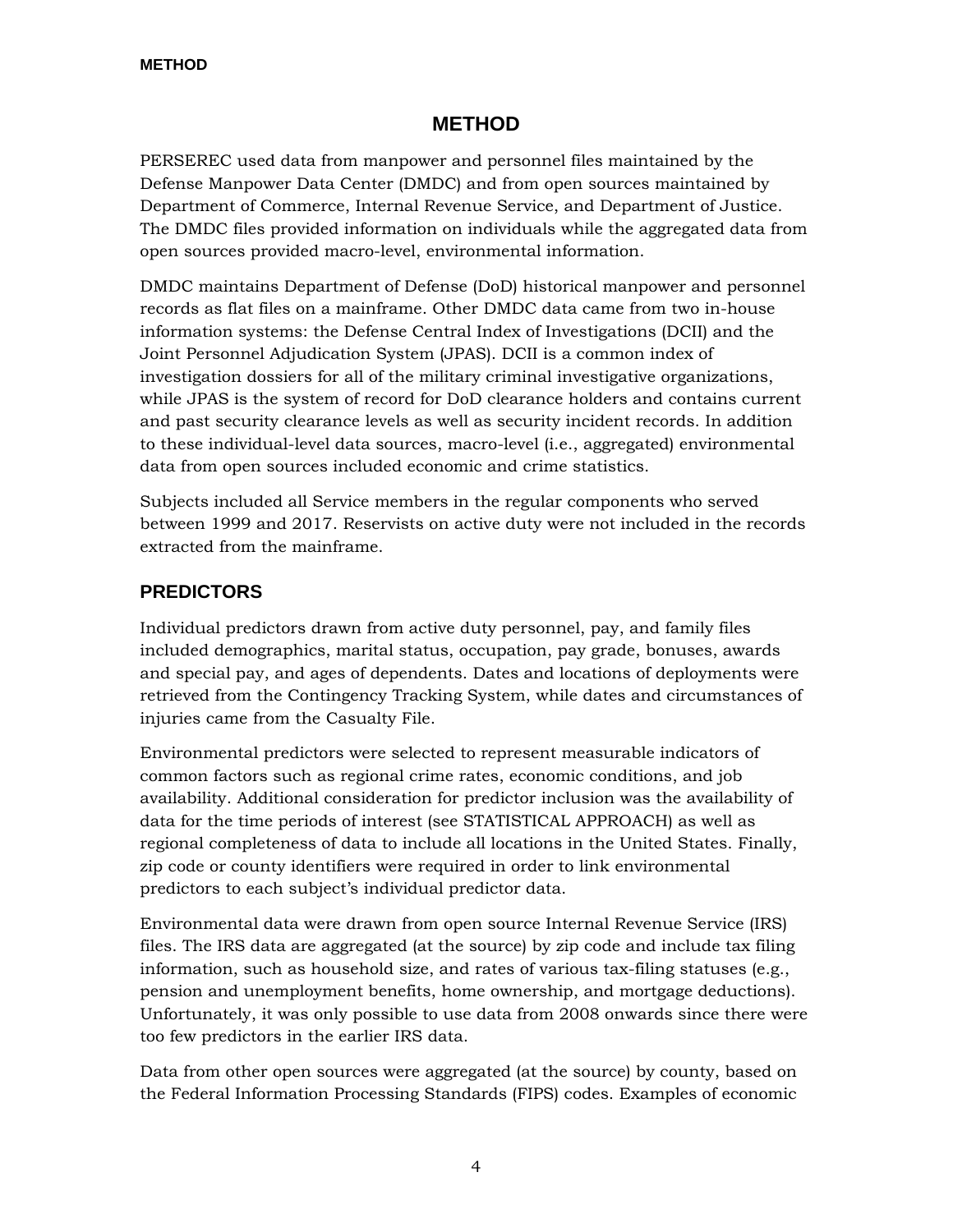and labor statistics from the U.S. Department of Commerce are county job density (number of jobs per person), average earnings per capita, and average earnings per job. Finally, the United States Department of Justice annual crime rates for reported property and violent crime were also included.

In addition to individual and contextual variables, the passage of time was also considered as a possible predictor variable, and was represented by length of time serving in the military.

In total, 42 predictors were considered. Appendix A contains a description of the predictors.

#### <span id="page-12-0"></span>**CRITERION MEASURES**

Since actual insider threat incidents are too rare to be used with inferential statistics, four surrogate measures from DMDC personnel files were used in this study. These measures included 1) unsuitability attrition, 2) being the subject of a criminal investigation, 3) having a security incident, and 4) losing access to classified information.

Unsuitability attrition came from the Active Duty Transactions File which contains discharge dates and reasons for discharge. Discharge records that indicated the individual was discharged due to a behavior issue were indicative of a negative outcome. People in the non-negative outcome group were those who were still serving or who had been discharged for other reasons.

The negative outcome group for being a subject of a criminal investigation consisted of service members with one or more records in DCII, in which the individual was flagged as the subject of the investigation. Individuals without such records made up the non-negative group.

Individuals with a record of a security incident in JPAS constituted the negative outcome group for the third outcome measure, having a security incident. Individuals in JPAS without a security incident constituted the non-negative group.

Lastly, individuals who lost access to classified information, as reported in JPAS, were placed in the fourth group, losing access to classified information. The nonnegative outcome group contained individuals in JPAS without loss of access.

More detailed information regarding criterion measure coding can be found in Appendix B.

#### <span id="page-12-1"></span>**STATISTICAL APPROACH**

Event history analysis is frequently employed in social science to study factors leading up to a particular event. For this study, the events of interest are the outcomes discussed in the previous section. The rational for using this approach is perhaps best explained in the following: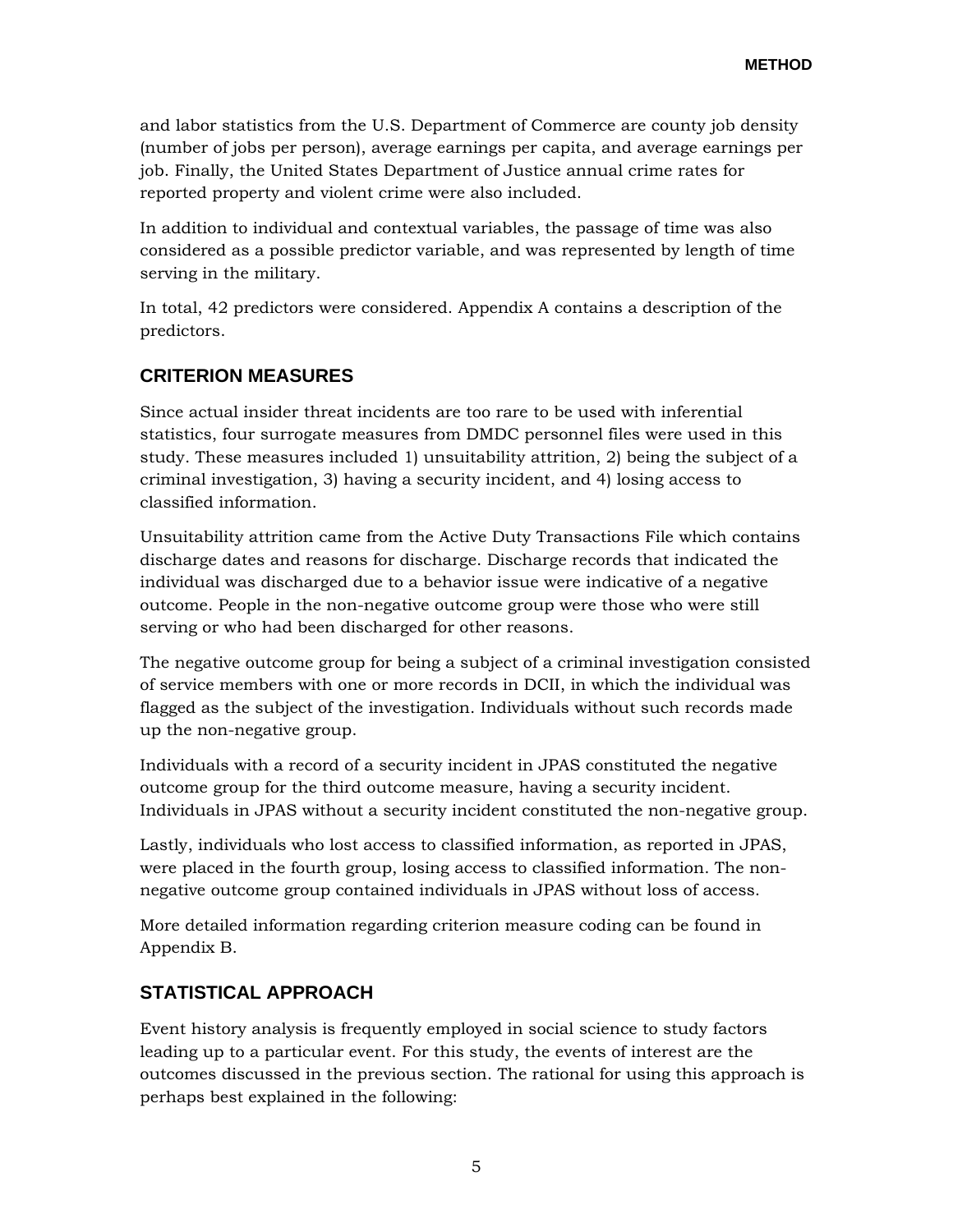Although event histories are ideal for studying the causes of events, they typically possess two features—censoring and time-varying explanatory variables—that create major problems for standard statistical procedures such as multiple regression. In fact, the attempt to apply standard methods can lead to severe bias or loss of information. (Allison, 2014).

Rather than developing statistical models focused on a single time period—e.g., just before the occurrence of a particular outcome—PERSEREC used an event history analysis to examine the series of events leading up to the outcome. While predictor variables like deployments are measured on a time continuum, variables like property crimes are measured as an annual rate, so analysts were not able to use continuous time proportional hazards regression. For discrete time measurement, binomial regression is the appropriate alternative. Binomial regression using the complimentary-log-log link would have produced a discrete time proportional hazards model. However, the resulting regression coefficients could only be converted to hazard ratios, which are difficult to interpret. Logistic regression (i.e., binomial regression employing a logit link function) was chosen instead due to ease of interpretation and the judgment of researchers that the proportional hazards assumption was not relevant, given the exploratory nature of the current study.

The dataset was prepared as a set of annual records for each person. Continuous time variables were converted to dichotomous variables for use in discrete time modeling. For example, if a person was deployed for any portion of a given year, the dichotomous variable was coded as 1 for that year. If they were not deployed in that year, then the value was coded as 0. In addition, time was treated as a categorical variable and converted to a set of dichotomous variables, one for each year in the study period, except for the last year of the period.

The model building was exploratory. That is, there were no hypotheses generated prior to the study with regard to which predictor variables would be determined to be important in the models. Exploratory modeling is an iterative process that involves adding or removing predictor variables at successive steps until a model is found that best fits the data. The danger is that the final model will suffer from overfitting and not be generalizable. To address this concern, the dataset was randomly partitioned into an exploratory sample and a confirmatory sample so that the predictor variables chosen during the modeling phase could be used to create final models in the confirmatory sample. Exploratory modeling is focused on selecting predictor variables, rather than creating a final model, and generates hypotheses as to which variables should go into the model. The models developed for the confirmatory sample are then used for hypothesis testing.

Finally, all of the criterion measures are based on rare events. Logistic regression is most efficient with equally balanced criterion data and has difficulty in modeling rare events. The rare event problem is further compounded by the fact that the data consist of person-year records and the negative outcome can only occur in one of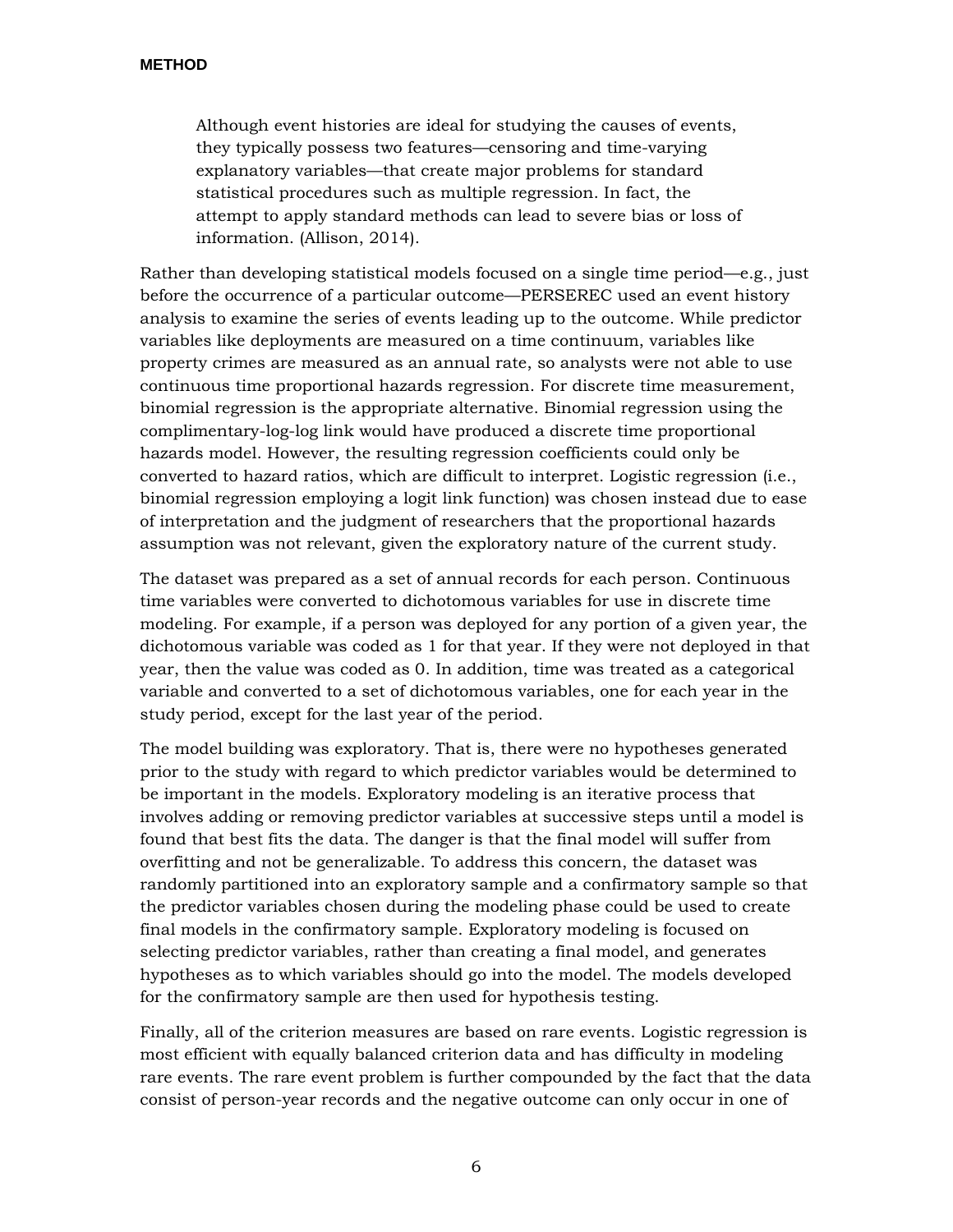those years, if at all. For example, consider fifty people with 20 years of records each and one of them had a security incident in the 20th year. One record with a negative event out of a thousand poses a problem for logistic regression.

To deal with the rare event problem, researchers decided to employ narrowly defined time periods. Specifically, two 5-year time periods were selected. The first time period was  $2002 - 2006$  and the second was  $2008 - 2012$ . These time periods correspond to the early years of the War on Terror and to the Great Recession and its aftermath, respectively. It was considered that both of these time periods resulted in increased hardship and stress which might be identified through measures available during those periods (e.g., deployment activity, unemployment rates, etc.)

#### <span id="page-14-0"></span>**SAMPLING**

Random sampling was used to partition cases into two samples of relatively equal size. The first sample was used as an exploratory group  $(n=5,570,414)$  to investigate the data and to select individual predictor variables based on their relationship to each of the outcome measures. The second sample was used as a confirmatory group  $(n=5,567,555) - i.e.,$  to verify the exploratory models in a separate sample. Demographic characteristics of the two samples are displayed in Table 1.

<span id="page-14-1"></span>

| Demographic            | <b>Exploratory Sample</b> |      |           | <b>Confirmatory Sample</b> |  |  |  |
|------------------------|---------------------------|------|-----------|----------------------------|--|--|--|
| Characteristic         | n                         | $\%$ | n         | %                          |  |  |  |
| Service                |                           |      |           |                            |  |  |  |
| Army                   | 2,756,462                 | 49.5 | 2,756,732 | 49.5                       |  |  |  |
| Navy                   | 396,198                   | 7.1  | 394,343   | 7.1                        |  |  |  |
| Air Force              | 1,413,963                 | 25.4 | 1,411,552 | 25.4                       |  |  |  |
| Marine Corps           | 1,003,791                 | 18.0 | 1,004,928 | 18.0                       |  |  |  |
| Rank                   |                           |      |           |                            |  |  |  |
| $E1-E4$                | 2,987,995                 | 53.6 | 2,990,778 | 53.7                       |  |  |  |
| <b>E5-E9</b>           | 1,774,076                 | 31.8 | 1,770,066 | 31.8                       |  |  |  |
| $W1-W5$                | 51,035                    | 0.9  | 49,640    | 0.9                        |  |  |  |
| $O1-O3$                | 425,390                   | 7.6  | 426,447   | 7.7                        |  |  |  |
| $O4-O9$                | 331,918                   | 6.0  | 330,624   | 5.9                        |  |  |  |
| Marital Status         |                           |      |           |                            |  |  |  |
| Never married          | 2,483,719                 | 44.6 | 2,484,419 | 44.6                       |  |  |  |
| Married                | 2,843,031                 | 51.0 | 2,840,889 | 51.0                       |  |  |  |
| Separated              | 5,021                     | 0.1  | 4,615     | 0.1                        |  |  |  |
| Annulled/Divorced      | 229,925                   | 4.1  | 229,131   | 4.1                        |  |  |  |
| Widowed                | 3,008                     | 0.1  | 2,736     | < 0.1                      |  |  |  |
| UNKNOWN <sup>1</sup>   | 5,710                     | 0.1  | 5,765     | 0.1                        |  |  |  |
| Education              |                           |      |           |                            |  |  |  |
| Less than High School  | 224,494                   | 4.0  | 222,728   | 4.0                        |  |  |  |
| High School Graduate   | 4,328,989                 | 77.7 | 4,325,768 | 77.7                       |  |  |  |
| College Graduate       | 579,230                   | 10.4 | 583,686   | 10.5                       |  |  |  |
| <b>Advanced Degree</b> | 356,345                   | 6.4  | 354,035   | 6.4                        |  |  |  |
| <b>UNKNOWN</b>         | 81,356                    | 1.5  | 81,338    | 1.5                        |  |  |  |

**Table 1 Demographic Characteristics by Sample**

 1 UNKNOWN is a legitimate value provided in the source data. It does not refer to null values in the data set.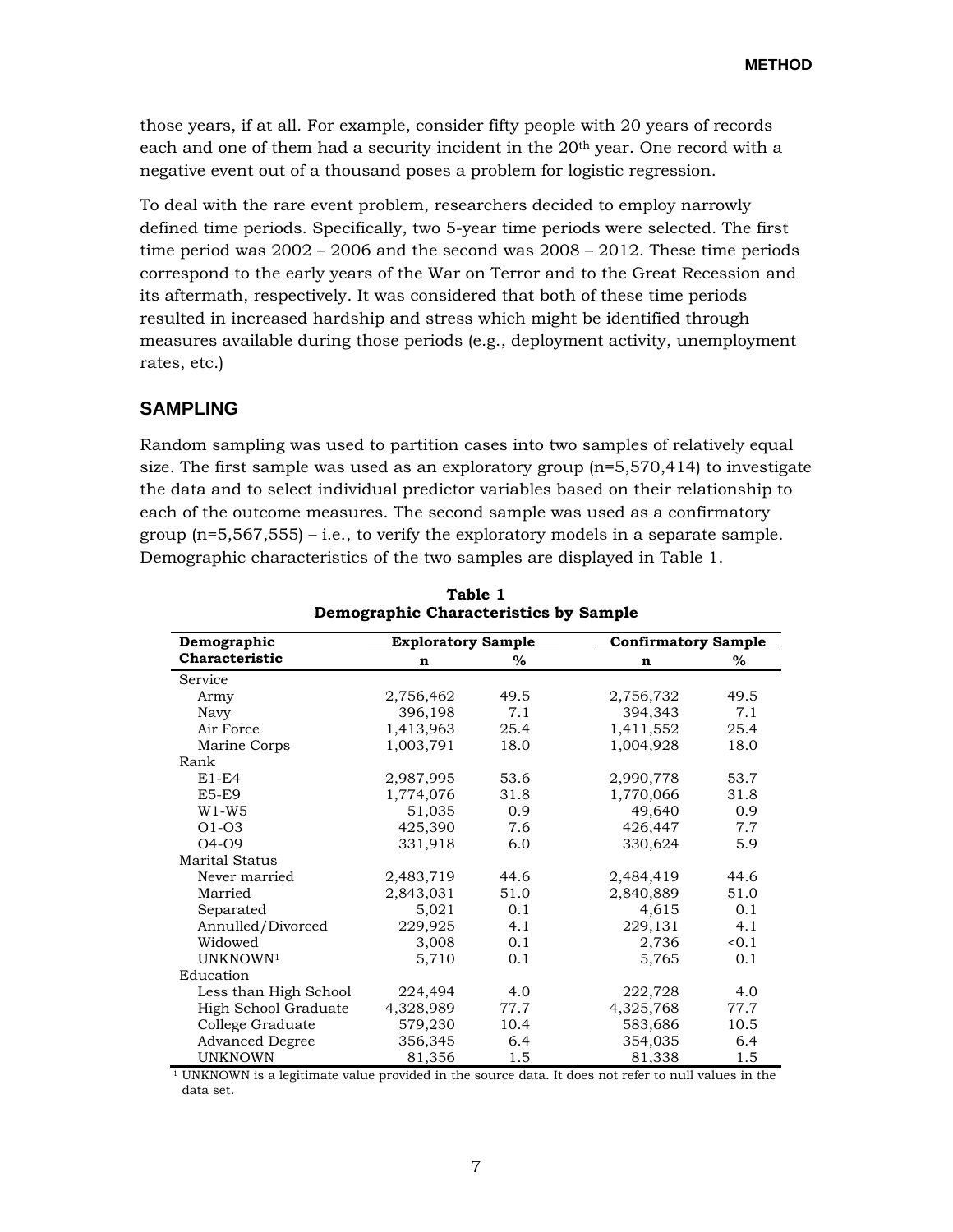#### **RESULTS**

<span id="page-15-0"></span>For model development, analysts generated a single model for each outcome measure (i.e., Unsuitability Discharge, DCII Investigation, Security Incident, and Access Suspended) by time period (2002 to 2006 and 2008 to 2012). This resulted in eight models:

- (1) Model 1: Unsuitability Discharge (2002 2006)
- (2) Model 2: Unsuitability Discharge (2008 2012)
- (3) Model 3: DCII Investigation (2002 2006)
- (4) Model 4: DCII Investigation (2008 2012)
- (5) Model 5: Security Incident (2002 2006)
- (6) Model 6: Security Incident (2008 2012)
- (7) Model 7: Access Suspended (2002 2006)
- (8) Model 8: Access Suspended (2008 2012)

Predictor variables found to be statistically significant in the exploratory phase were included in the confirmatory model development while non-significant predictors were omitted from the confirmatory phase. The results for confirmatory models are displayed below.

Pseudo R<sup>2</sup>and Goodness of Fit statistics (including both Osius-Rojek Z and Stukel  $\chi^2$ ) were generated to measure the effectiveness of each model. The results of these analyses can be found in Table 2.

<span id="page-15-1"></span>

|                           |                |                       | <b>Goodness of Fit</b> |        |                               |        |
|---------------------------|----------------|-----------------------|------------------------|--------|-------------------------------|--------|
| <b>Criterion Measure</b>  | Time<br>Period | Pseudo $\mathbb{R}^2$ | <b>Osius-Rojek Z</b>   | p      | <b>Stukel</b><br>$x^2$ (df=2) | p      |
| Unsuitability Discharge   | 2002-2006      | .61                   | 1.38                   | 0.17   | 25.97                         | 0.01   |
| Unsuitability Discharge   | 2008-2012      | .61                   | 2.29                   | 0.02   | 28.39                         | < 0.01 |
| <b>DCII</b> Investigation | 2002-2006      | .49                   | 16.92                  | 0.01   | 0.64                          | 0.73   |
| <b>DCII</b> Investigation | 2008-2012      | .64                   | 14.94                  | < 0.01 | 27.94                         | < 0.01 |
| Security Incident         | 2002-2006      | .06                   | 0.51                   | 0.61   | 3.89                          | 0.14   |
| Security Incident         | 2008-2012      | .63                   | 2.88                   | 0.01   | 5.61                          | 0.06   |
| Access Suspended          | 2002-2006      | .06                   | $-0.47$                | 0.64   | 8.23                          | 0.02   |
| Access Suspended          | 2008-2012      | .33                   | 0.08                   | 0.94   | 14.67                         | < 0.01 |

**Table 2 Effect Size and Goodness of Fit for Confirmatory Models**

The pseudo  $R^2$  value reflects the variability in the criterion measure that is accounted for by the model. These values were at or above .33 for six of the eight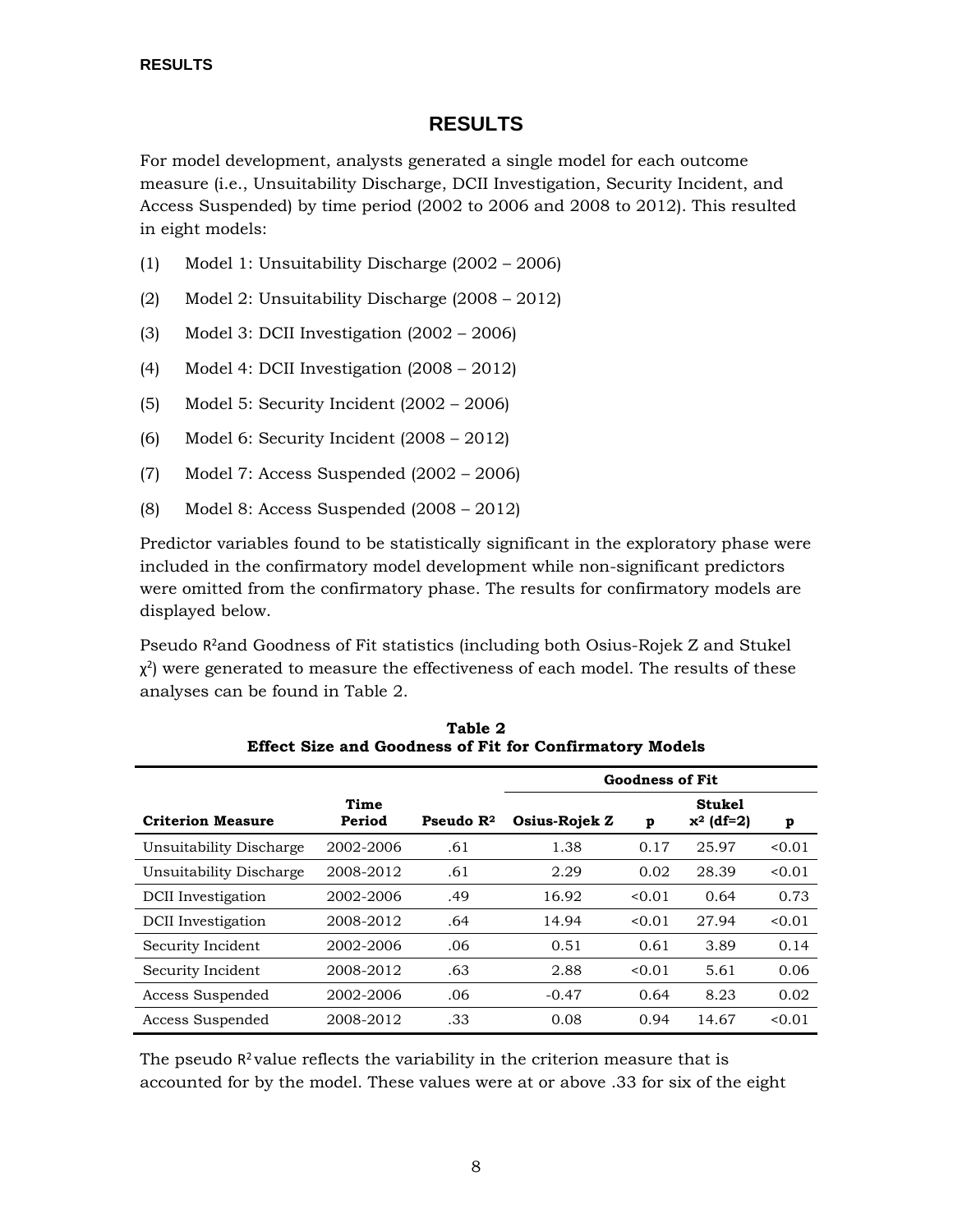models created: Unsuitability Discharge, all years; DCII Investigation, all years; Security Incident, 2008 – 2012; and Access Suspended, 2008 – 2012.

Note that for the goodness of fit tests in Table 2, the null hypothesis is that the model is a good fit to the data; the alternative hypothesis is that the model does not fit the data. Thus, small *p* values indicate a poor fit. Thus, most of the models did not provide a good fit, even though they yielded larger pseudo  $\mathbb{R}^2$  values. The exceptions were the models for Unsuitability Discharge,  $2002 - 2006$  ( $Z = 1.38$ , p=0.17) and DCII Investigation,  $2002 - 2006$  ( $\chi^2$ = 0.64, p=0.73). The remaining two models (Security Incident, 2002 – 2006 and Access Suspended, 2002 – 2006) displayed small  $R^2$  (each with  $R^2 = .06$ ). However, both of these models displayed non-significant goodness of fit measures (Security Incident, 2002 - 2006 [Z=0.51, p=0.61 and  $\chi^2$ =3.89, p=0.14] and Access Suspended, 2002 – 2006 [Z=-0.47, p=0.64]).

The remaining tables in this section provide details of the confirmatory logistic regression. Asterisks in the significance (*p*) columns indicate predictors that were statistically significant in the final confirmatory models. Predictors without an asterisk are included in the tables to reflect that they were part of the final confirmatory models though they did not demonstrate significance.

The regression statistics for the predictor variables used within each model include coefficient estimates and odds ratios. Combined, these statistics demonstrate the effect each variable had on the model. Positive estimate values indicate an increasing likelihood of the event, while negative estimates indicate a decreasing likelihood. The rate of the increase or decrease in likelihood is reflected in the size of the odds ratio. When an estimate has a negative value (reflecting a decrease in the likelihood of the outcome event), an inverted ratio was calculated to represent the size of that decrease.

#### <span id="page-16-0"></span>**MODELS 1 & 2: UNSUITABILITY DISCHARGE**

As shown in Table 3, seven predictor variables contributed to Model 1. The predictor with the strongest relationship to the criterion was College Graduate with an odds ratio of 8.69. This indicates that a person with a college education was nearly nine times less likely to experience an unsuitability discharge than a person in the reference group, which for this predictor is a person with an UNKNOWN level of education (See Appendix C for a description of all reference groups for categorical predictors.) The predictor Deployed, with an odds ratio of 2.03, indicates that a person who was deployed at some point between 2002 and 2006 was twice as likely not to experience an unsuitability discharge the following year when compared to a person who was not deployed.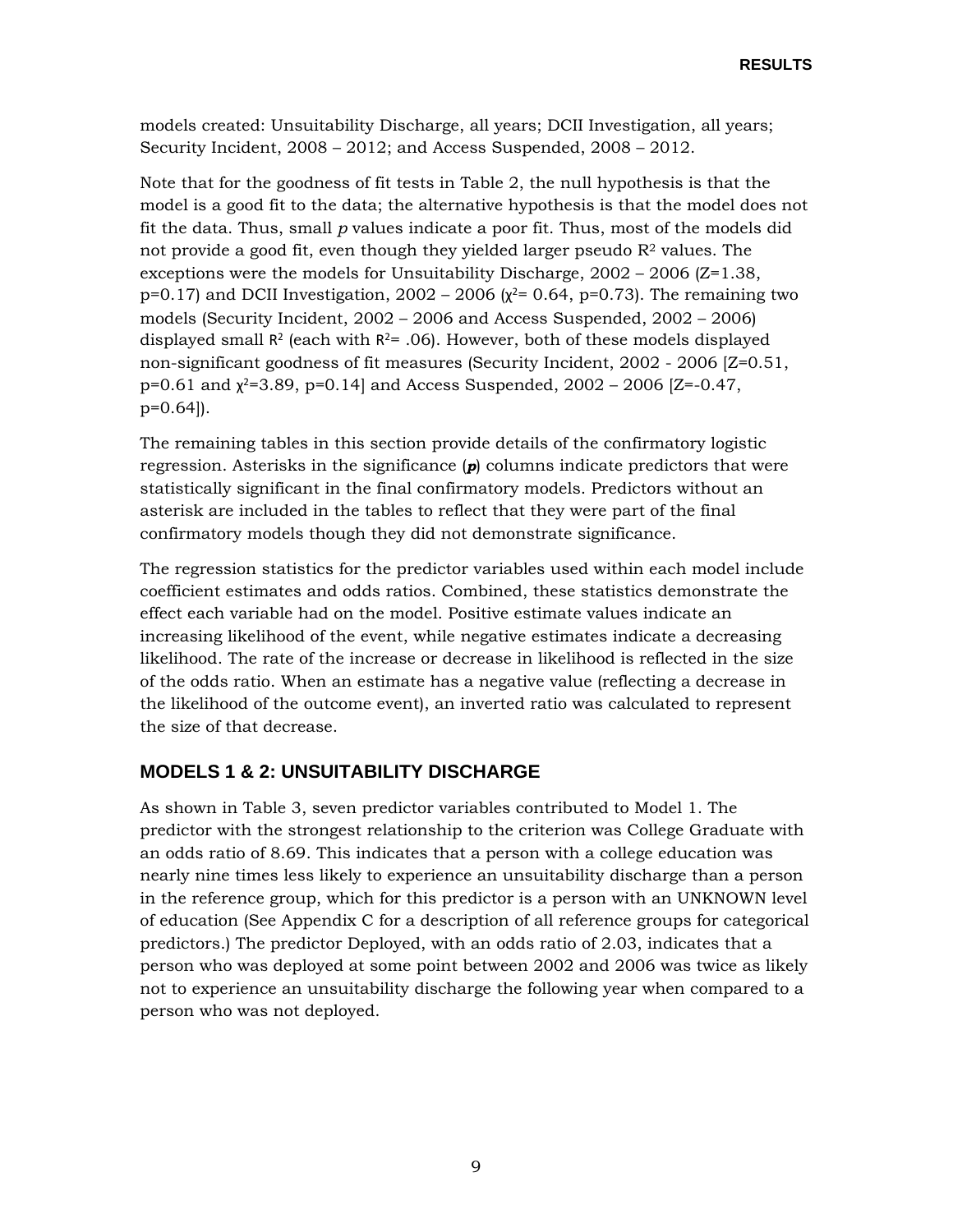<span id="page-17-0"></span>

| Predictor                                                | I/E <sup>1</sup> | <b>Estimate</b> | Error | ${\bf z}$ | p         | Odds<br>Ratio <sup>2</sup> |
|----------------------------------------------------------|------------------|-----------------|-------|-----------|-----------|----------------------------|
| Number of Children 5-14 Years Old                        | I                | $-0.85$         | 0.10  | $-8.36$   | $0.01*$   | [2.34]                     |
| College Graduate                                         | 1                | $-2.16$         | 0.38  | $-5.69$   | $0.01*$   | [8.69]                     |
| Deployed                                                 | Ι.               | $-0.71$         | 0.11  | $-6.66$   | $0.01*$   | [2.03]                     |
| <b>Property Crime Rate</b>                               | E                | $-0.20$         | 0.03  | $-5.83$   | $< 0.01*$ | [1.22]                     |
| Per Capita Dividends, Interest, &<br>Rent.               | E                | 0.53            | 0.04  | 12.14     | $< 0.01*$ | 1.70                       |
| <b>Employer Contributions for Pension</b><br>& Insurance | E                | 0.68            | 0.09  | 7.96      | $< 0.01*$ | 1.97                       |
| Average Earnings Per Job                                 | E                | $-0.64$         | 0.09  | $-7.47$   | $0.01*$   | [1.89]                     |

**Table 3 Model 1: Unsuitability Discharge (2002 – 2006)**

1Individual/Environmental

2Numbers in brackets denote inverted odds ratios

Results from Model 2, which also considers unsuitability discharges but for a different time period than Model 1, are shown in Table 4. As in Model 1, College Graduate was the strongest predictor of an unsuitability discharge with an odds ratio of 13.89. This suggests a person who had a college degree was nearly 14 times less likely to experience an unsuitability discharge than those with an educational level of UNKNOWN, when considering the years 2008 to 2012. The variable Violent Crime is a measure of the violent crime rate for the county in which a person resides. The odds ratio of 2.62 for the variable Violent Crime indicates that for each standard deviation increase in the crime rate in a person's county of residence, that person is 2.62 times more likely to experience an unsuitability discharge.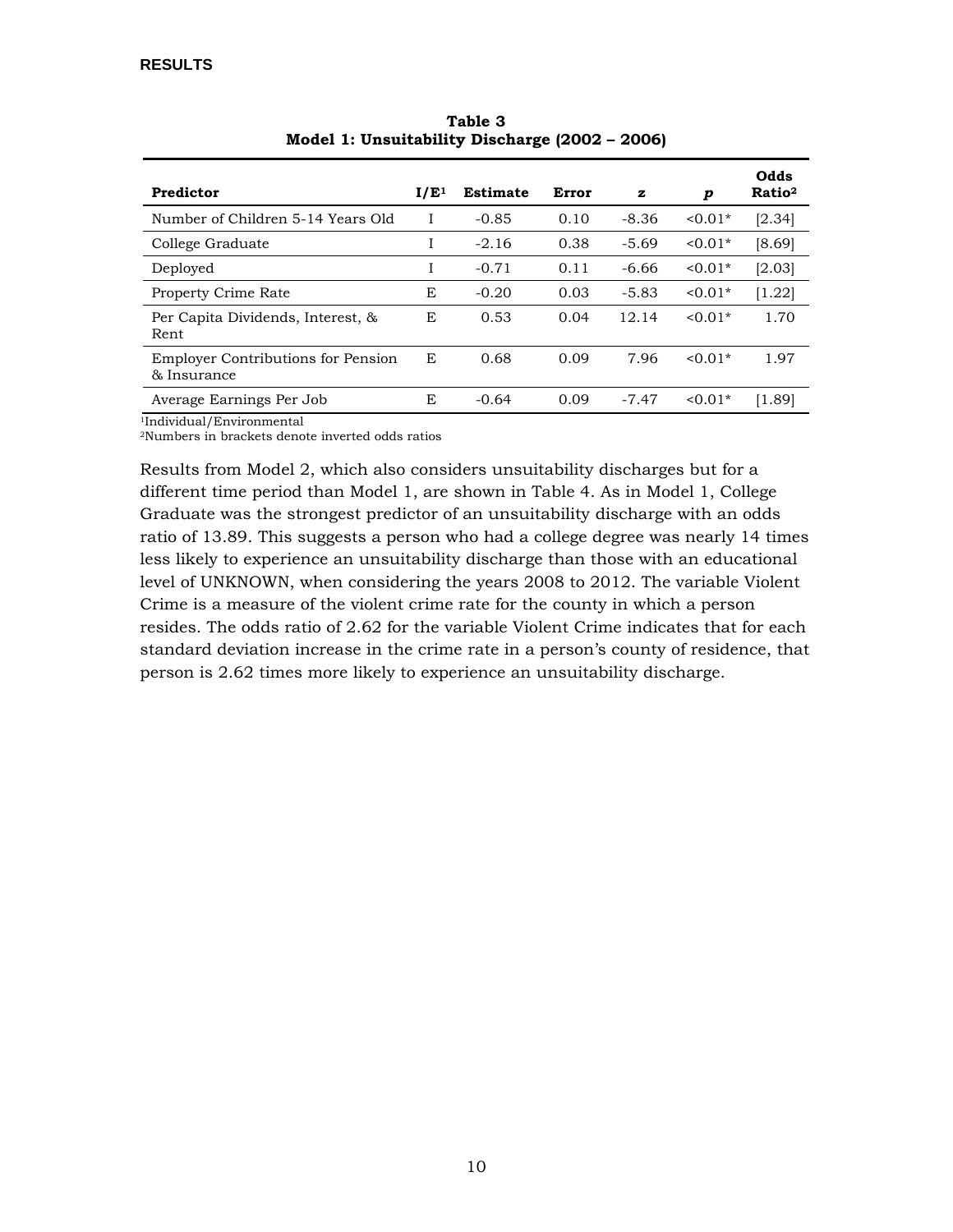<span id="page-18-1"></span>

| Predictor                                               | I/E <sup>1</sup> | <b>Estimate</b> | Error | ${\bf z}$ | P       | Odds<br>Ratio <sup>2</sup> |
|---------------------------------------------------------|------------------|-----------------|-------|-----------|---------|----------------------------|
| Number of Children 19-25 Years<br>Old                   | I                | 0.30            | 0.08  | 3.93      | $0.01*$ | 1.36                       |
| Serving in Navy                                         | $\mathbf I$      | $-1.27$         | 0.27  | $-4.65$   | $0.01*$ | [3.55]                     |
| Serving in Air Force                                    | I                | $-0.96$         | 0.12  | $-8.00$   | $0.01*$ | [2.60]                     |
| Divorced                                                | I                | $-0.53$         | 0.15  | $-3.59$   | $0.01*$ | [1.70]                     |
| Married                                                 | I                | $-0.80$         | 0.07  | $-11.74$  | $0.01*$ | [2.23]                     |
| College Graduate                                        | I                | $-2.63$         | 0.32  | $-8.28$   | $0.01*$ | [13.89]                    |
| Received Special Pay                                    | I                | $-1.17$         | 0.07  | $-17.12$  | $0.01*$ | [3.23]                     |
| Percent Joint Tax Returns                               | E                | $-0.14$         | 0.10  | $-1.50$   | 0.13    | [1.15]                     |
| Percent Returns with Pension or<br>Annuity Income       | E                | $-0.45$         | 0.06  | $-7.32$   | $0.01*$ | [1.56]                     |
| Percent Returns with Child Care<br>Credit               | E                | 0.41            | 0.12  | 3.37      | $0.01*$ | 1.51                       |
| Percent Returns with Earned<br>Income Credit            | E,               | 0.31            | 0.07  | 4.25      | $0.01*$ | 1.36                       |
| Percent Prepared Returns                                | E                | 0.26            | 0.05  | 4.86      | $0.01*$ | 1.30                       |
| Violent Crime Rate                                      | E                | 0.96            | 0.20  | 4.94      | $0.01*$ | 2.62                       |
| <b>Property Crime Rate</b>                              | E                | $-0.25$         | 0.05  | $-5.05$   | $0.01*$ | [1.28]                     |
| Per Capita Personal Current<br><b>Transfer Receipts</b> | E                | $-0.56$         | 0.07  | $-8.16$   | $0.01*$ | [1.76]                     |
| Employer contributions for<br>pension & insurance       | $\mathbf E$      | $-0.34$         | 0.07  | $-4.61$   | $0.01*$ | [1.40]                     |
| Average Earnings Per Job                                | E                | 1.03            | 0.18  | 5.83      | $0.01*$ | 2.79                       |
| Average Wages & Salaries                                | E                | $-1.52$         | 0.16  | $-9.31$   | $0.01*$ | [4.59]                     |

**Table 4 Model 2: Unsuitability Discharge (2008 – 2012)**

<sup>1</sup> Individual/Environmental

<span id="page-18-0"></span>2Numbers in brackets denote inverted odds ratios

#### **MODELS 3 & 4: DCII INVESTIGATION**

Table 5 shows results of the Model 3 analysis for DCII Investigation (2002 – 2006). This model included counts of dependent children in three different age groups as significant predictors of a DCII Investigation outcome. In all three groups, an increase in the number of children corresponded to an increase in the likelihood of the DCII Investigation result. The largest odds ratio of any predictor was for  $O1 -$ O3 (i.e., indicating a person with rank between O1 and O3 inclusive). Here, a person with rank O1 – O3 was approximately 3.5 times less likely to experience a DCII Investigation than those in the reference group, which was personnel with a rank of Warrant Officer (i.e., W01 – W05), when considering the years from 2002 to 2006.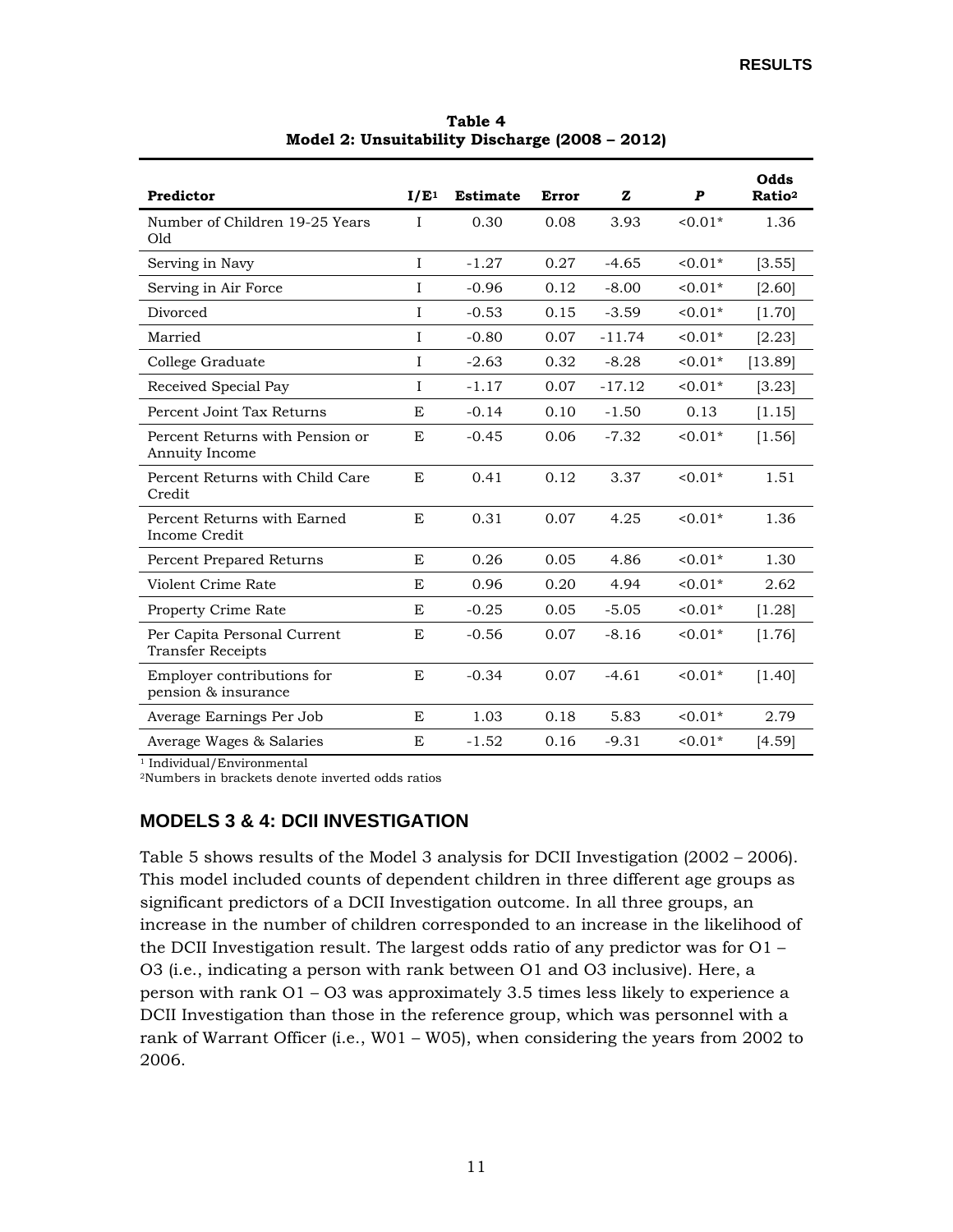<span id="page-19-0"></span>

| Predictor                                        | I/E <sup>1</sup> | <b>Estimate</b> | Error | z        | p         | Odds<br>Ratio <sup>2</sup> |
|--------------------------------------------------|------------------|-----------------|-------|----------|-----------|----------------------------|
| Number of Children 1-4 Years<br>Old              | I                | 0.08            | 0.02  | 5.50     | $0.01*$   | 1.09                       |
| Number of Children 5-14 Years<br>Old             | I                | 0.05            | 0.01  | 4.56     | $< 0.01*$ | 1.05                       |
| Number of Children 15-18<br>Years Old            | T                | 0.11            | 0.02  | 4.99     | $< 0.01*$ | 1.12                       |
| $O1-O3$                                          | I                | $-1.27$         | 0.05  | $-23.30$ | $0.01*$   | [3.56]                     |
| Injured in Hostile Situation                     | T                | 0.43            | 0.12  | 3.66     | $0.01*$   | 1.53                       |
| Received Special Pay                             | I                | 0.32            | 0.05  | 6.93     | $0.01*$   | 1.37                       |
| <b>Property Crime Rate</b>                       | E                | $-0.04$         | 0.01  | $-6.19$  | $0.01*$   | [1.04]                     |
| Per Capita Income Maintenance<br><b>Benefits</b> | E                | 0.07            | 0.01  | 6.10     | $0.01*$   | 1.07                       |
| Per Capita Unemployment<br>Compensation          | E                | 0.28            | 0.02  | 15.23    | $0.01*$   | 1.32                       |
| Average Proprietors' Income                      | E                | $-0.04$         | 0.01  | $-4.68$  | $0.01*$   | [1.04]                     |

**Table 5 Model 3: DCII Investigation (2002 – 2006)**

1Individual/Environmental

2Numbers in brackets denote inverted odds ratios

Model 4, shown in Table 6, contained the largest number of predictor variables of statistical significance (18). Three of the predictors (Number of Children 19 – 25 Years Old, Injured in Non-Hostile Situation, and Percent Returns with Self Employment Income) survived the initial exploratory phase but were determined non-significant in the final confirmatory analysis. A large number of economic measures contributed to the final model, although with mixed results. For example, an increase in the predictor Average Earnings Per Job (i.e., suggesting a person's county of residence had more high-paying jobs) increased the likelihood of a DCII investigation. Conversely, an increase in the predictor Average Wages & Salaries (i.e., suggesting a person's county of residence had more highly paid residents) corresponded with a decrease in DCII Investigation occurrences. Of note, Model 4 was the only model to have both types of injury designation (Injured in Hostile Situation and Injured in Non-Hostile situation) as significant predictors. Both types of injury designation increased the likelihood of a DCII Investigation outcome.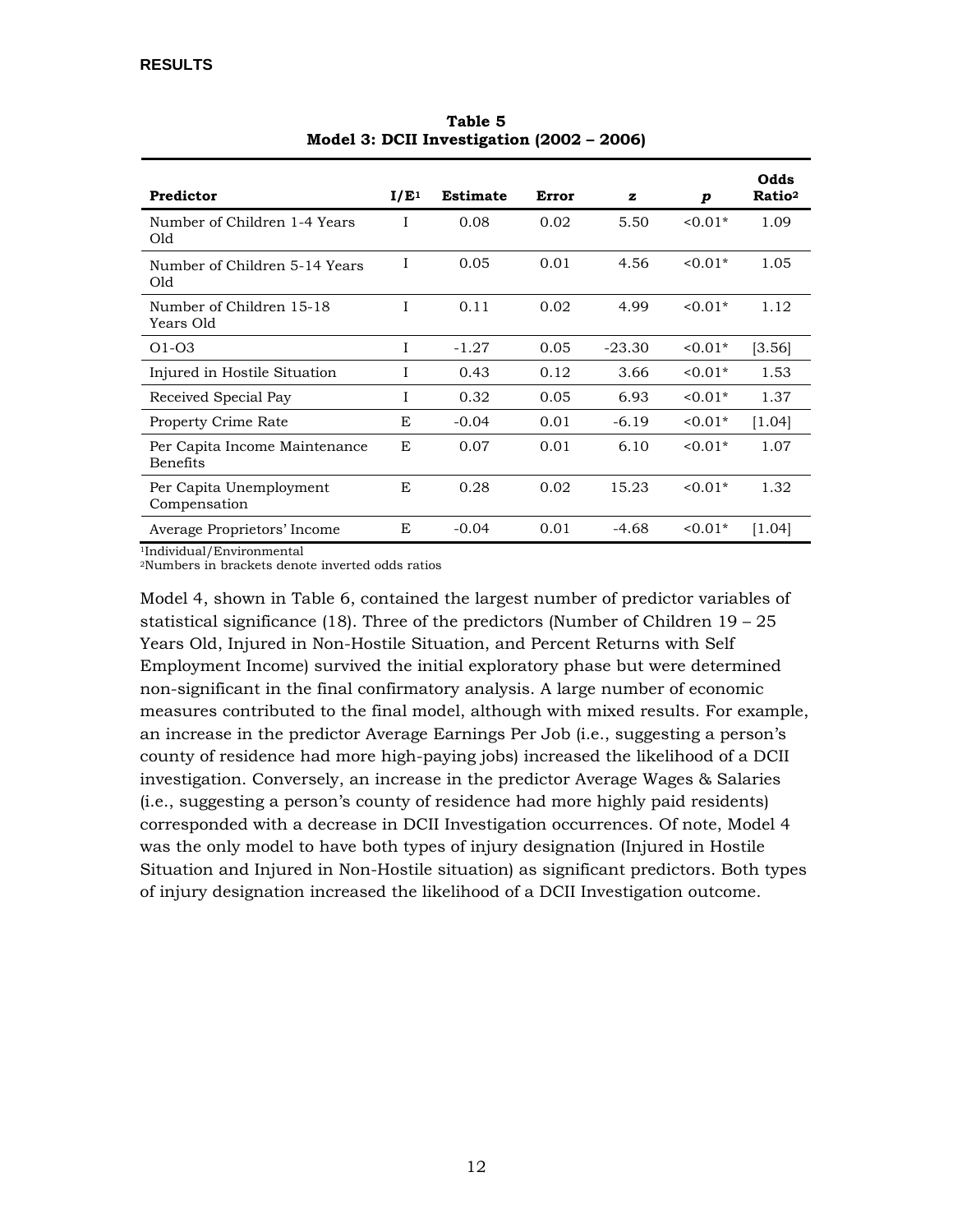<span id="page-20-1"></span>

| Predictor                                         | I/E <sup>1</sup> | <b>Estimate</b> | Error | z        | p         | Odds<br>Ratio <sup>2</sup> |
|---------------------------------------------------|------------------|-----------------|-------|----------|-----------|----------------------------|
| Number of Children 1-4 Years Old                  | I                | 0.10            | 0.02  | 6.29     | $0.01*$   | 1.10                       |
| Number of Children 19-25 Years Old                | I                | 0.01            | 0.02  | 0.52     | 0.60      | 1.01                       |
| Serving in Army                                   | I                | 0.79            | 0.04  | 19.09    | $0.01*$   | 2.20                       |
| Serving in Air Force                              | I                | $-0.83$         | 0.05  | $-18.22$ | $0.01*$   | [2.29]                     |
| $O1-O3$                                           | I                | $-1.10$         | 0.05  | $-21.94$ | $0.01*$   | [3.01]                     |
| College Graduate                                  | I                | $-0.27$         | 0.04  | $-7.15$  | $0.01*$   | [1.31]                     |
| Injured in Hostile Situation                      | I                | 0.45            | 0.10  | 4.34     | $0.01*$   | 1.57                       |
| Injured in Non-Hostile Situation                  | I                | 0.29            | 0.21  | 1.35     | 0.18      | 1.33                       |
| Percent Joint Tax Returns                         | E                | $-0.26$         | 0.03  | $-10.43$ | $0.01*$   | [1.30]                     |
| Percent Returns with Pension or<br>Annuity Income | E                | 0.12            | 0.01  | 9.15     | $0.01*$   | 1.13                       |
| Percent Returns with Self<br>Employment Income    | E                | $-0.02$         | 0.02  | $-0.66$  | 0.51      | [1.02]                     |
| Percent Returns with Child Care<br>Credit         | E                | 0.09            | 0.03  | 2.67     | $< 0.01*$ | 1.09                       |
| Percent Returns with Earned<br>Income Credit      | E                | 0.17            | 0.02  | 9.57     | $0.01*$   | 1.19                       |
| Percent Prepared Returns                          | E                | $-0.04$         | 0.02  | $-2.73$  | $0.01*$   | [1.04]                     |
| Violent Crime Rate                                | E                | 0.24            | 0.05  | 4.35     | $0.01*$   | 1.27                       |
| Property Crime Rate                               | $\mathbf E$      | $-0.11$         | 0.01  | $-9.18$  | $0.01*$   | [1.12]                     |
| Per Capita Income Maintenance<br><b>Benefits</b>  | E                | $-0.11$         | 0.02  | $-6.84$  | $0.01*$   | [1.12]                     |
| Per Capita Unemployment<br>Compensation           | E                | 0.07            | 0.01  | 5.30     | $0.01*$   | 1.07                       |
| Number of Jobs Per Capita                         | E                | $-0.07$         | 0.01  | $-6.30$  | $0.01*$   | [1.08]                     |
| Average Earnings Per Job                          | E                | 0.26            | 0.04  | 6.10     | $0.01*$   | 1.29                       |
| Average Wages & Salaries                          | E                | $-0.19$         | 0.04  | -4.61    | $0.01*$   | [1.21]                     |

**Table 6 Model 4: DCII Investigation (2008 – 2012)**

1Individual/Environmental

<span id="page-20-0"></span>2Numbers in brackets denote inverted odds ratios

#### **MODELS 5 & 6: SECURITY INCIDENT**

In Table 7, two economic measures stand out for Model 5, which measured security incidents in the years 2002 to 2006. Considering the odds ratios, higher Per Capita Personal Income increased the likelihood of experiencing a security incident. Conversely, higher Per Capita Unemployment Compensation, which suggests living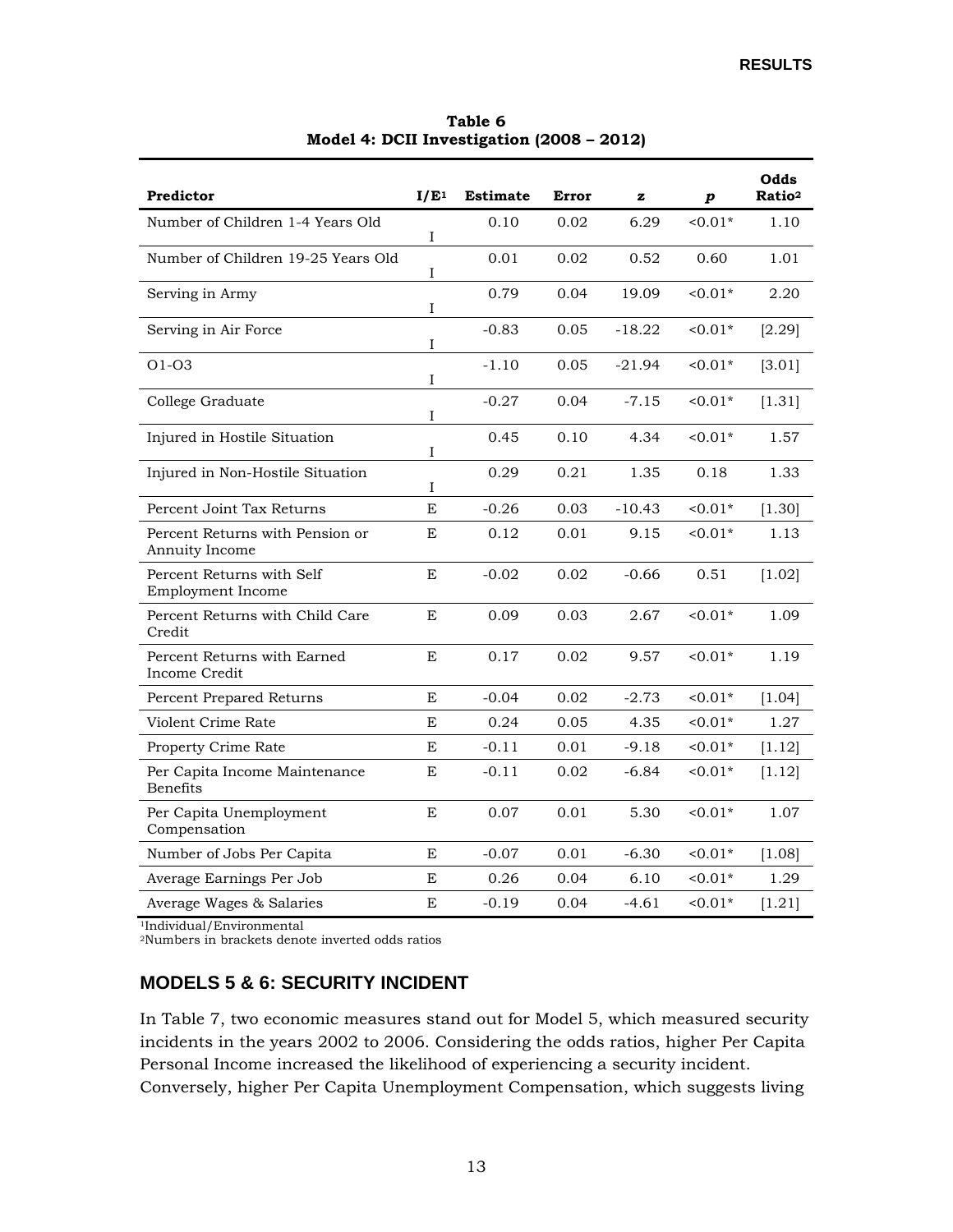<span id="page-21-0"></span>in areas of higher unemployment, had the opposite effect, with higher unemployment rates actually decreasing the likelihood of a security incident.

| Predictor                               | I/E <sup>1</sup> | <b>Estimate</b> | Error | z       | P         | Odds<br>Ratio <sup>2</sup> |
|-----------------------------------------|------------------|-----------------|-------|---------|-----------|----------------------------|
| Number of Children 1-4 Years Old        |                  | 0.06            | 0.04  | 1.58    | 0.11      | 1.07                       |
| Serving in Army                         |                  | 1.23            | 0.05  | 23.66   | $< 0.01*$ | 3.43                       |
| $E1-E4$                                 |                  | 0.35            | 0.05  | 7.01    | $< 0.01*$ | 1.41                       |
| High School Graduate                    |                  | 0.38            | 0.07  | 5.66    | $< 0.01*$ | 1.47                       |
| Per Capita Personal Income              | E                | 0.22            | 0.03  | 8.10    | $< 0.01*$ | 1.24                       |
| Per Capita Unemployment<br>Compensation | E                | $-0.45$         | 0.06  | $-7.29$ | $0.01*$   | $\left[1.56\right]$        |

**Table 7 Model 5: Security Incident (2002 – 2006)**

1Individual/Environmental

2Numbers in brackets denote inverted odds ratios

Model 6 results are shown in Table 8. Per Capita Personal Income had the strongest relationship to the outcome measure with an odds ratio of 2.06. This same predictor was also influential in Model 5, the first of the two models which considered security incidents as the outcome measure. In both models, higher Per Capita Personal Income increased the likelihood of experiencing a security incident. Similarly, in both Model 5 and Model 6, predictors concerning unemployment benefits showed that for those living in an area with higher unemployment compensation there was a decrease in the likelihood of a security incident.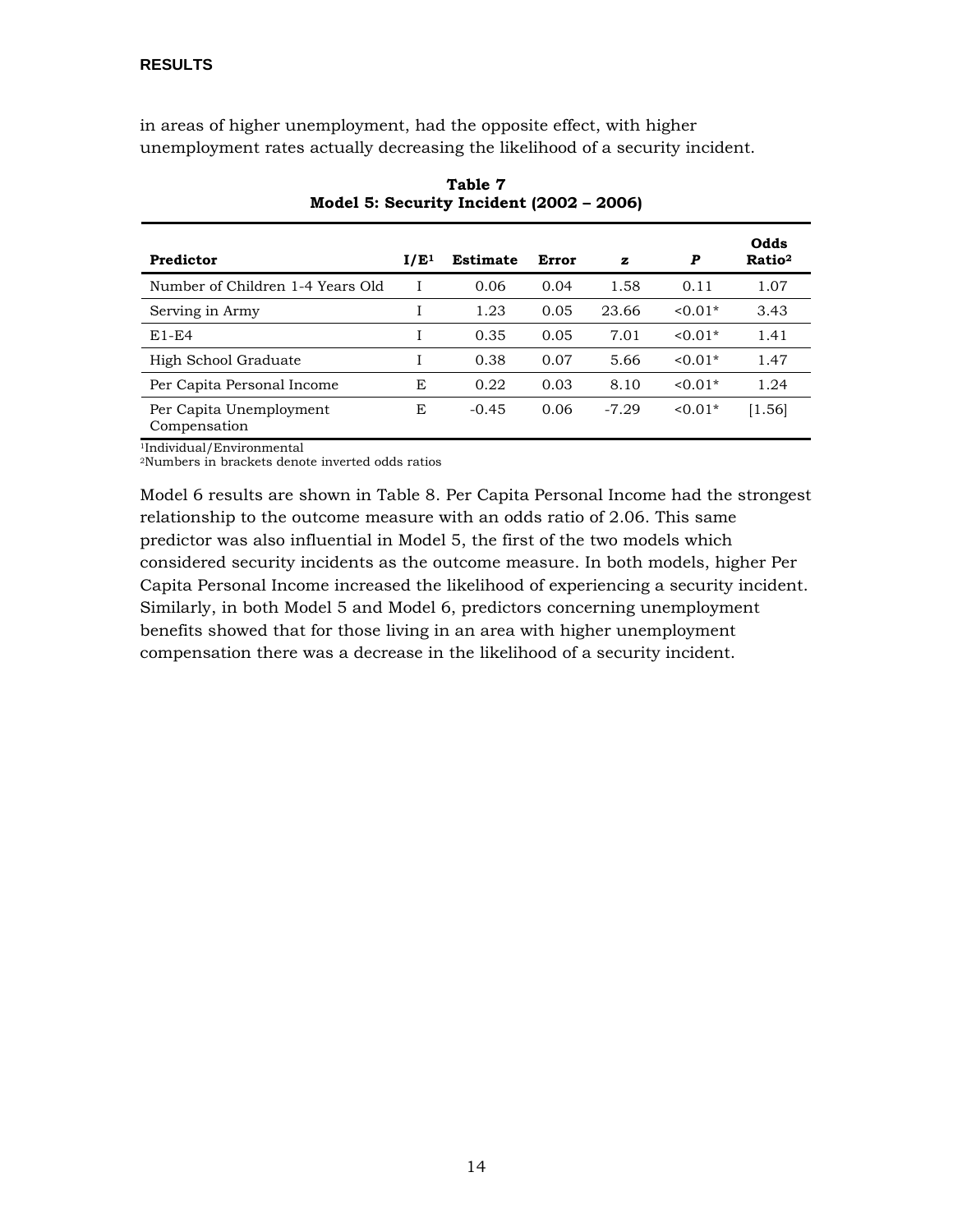<span id="page-22-1"></span>

| Predictor                                         | I/E <sup>1</sup> | <b>Estimate</b> | Error | z        | $\boldsymbol{P}$ | Odds<br>Ratio <sup>2</sup> |
|---------------------------------------------------|------------------|-----------------|-------|----------|------------------|----------------------------|
| Number of Children 1-4 Years<br>Old               | I                | 0.13            | 0.04  | 3.50     | $< 0.01*$        | 1.14                       |
| Number of Children 19-25 Years<br>Old             | $\mathbf I$      | 0.16            | 0.05  | 3.30     | $< 0.01*$        | 1.18                       |
| Serving in Navy                                   | I                | $-0.41$         | 0.11  | $-3.91$  | $< 0.01*$        | [1.51]                     |
| <b>E5-E9</b>                                      | $\mathbf I$      | 0.09            | 0.05  | 1.91     | 0.06             | 1.10                       |
| Never Married                                     | I                | 0.22            | 0.05  | 4.47     | $< 0.01*$        | 1.24                       |
| High School Graduate                              | I                | 0.53            | 0.05  | 9.65     | $0.01*$          | 1.69                       |
| Percent Joint Tax Returns                         | E                | $-0.30$         | 0.04  | $-8.06$  | $< 0.01*$        | [1.35]                     |
| Percent Returns with Retirement<br>Distributions  | E                | 0.42            | 0.04  | 11.61    | $0.01*$          | 1.53                       |
| Percent Returns with<br>Unemployment Income       | E                | $-0.28$         | 0.04  | $-7.16$  | $< 0.01*$        | [1.33]                     |
| Percent Returns with Earned<br>Income Credit      | E                | 0.49            | 0.04  | 13.47    | $< 0.01*$        | 1.63                       |
| Property Crime Rate                               | E                | $-0.05$         | 0.03  | $-2.10$  | $0.04*$          | [1.05]                     |
| Per Capita Personal Income                        | E                | 0.72            | 0.09  | 7.86     | $0.01*$          | 2.06                       |
| Per Capita Net Earnings                           | E                | $-0.40$         | 0.08  | $-4.98$  | $0.01*$          | [1.49]                     |
| Per Capita Income Maintenance<br><b>Benefits</b>  | E                | 0.20            | 0.04  | 5.46     | $0.01*$          | 1.22                       |
| Employer contributions for<br>pension & insurance | E                | 0.45            | 0.04  | 12.94    | $< 0.01*$        | 1.57                       |
| Number of Jobs Per Capita                         | E                | $-0.50$         | 0.03  | $-17.84$ | $0.01*$          | [1.65]                     |
| Average Wages & Salaries                          | E                | 0.14            | 0.05  | 2.64     | $0.01*$          | 1.15                       |

**Table 8 Model 6: Security Incident (2008 – 2012)**

1Individual/Environmental

<span id="page-22-0"></span>2Numbers in brackets denote inverted odds ratios

#### **MODELS 7 & 8: ACCESS SUSPENDED**

Model 7, shown in Table 9, contained the fewest predictors of any of the eight models, with only two variables retained in the final model. Of the two, Serving in the Army resulted in the largest odds ratio (5.38), indicating that an active duty member serving in the army was 5.38 times more likely to experience a suspended access than someone in the reference group (Serving in the Marines), when considering the years 2002 to 2006.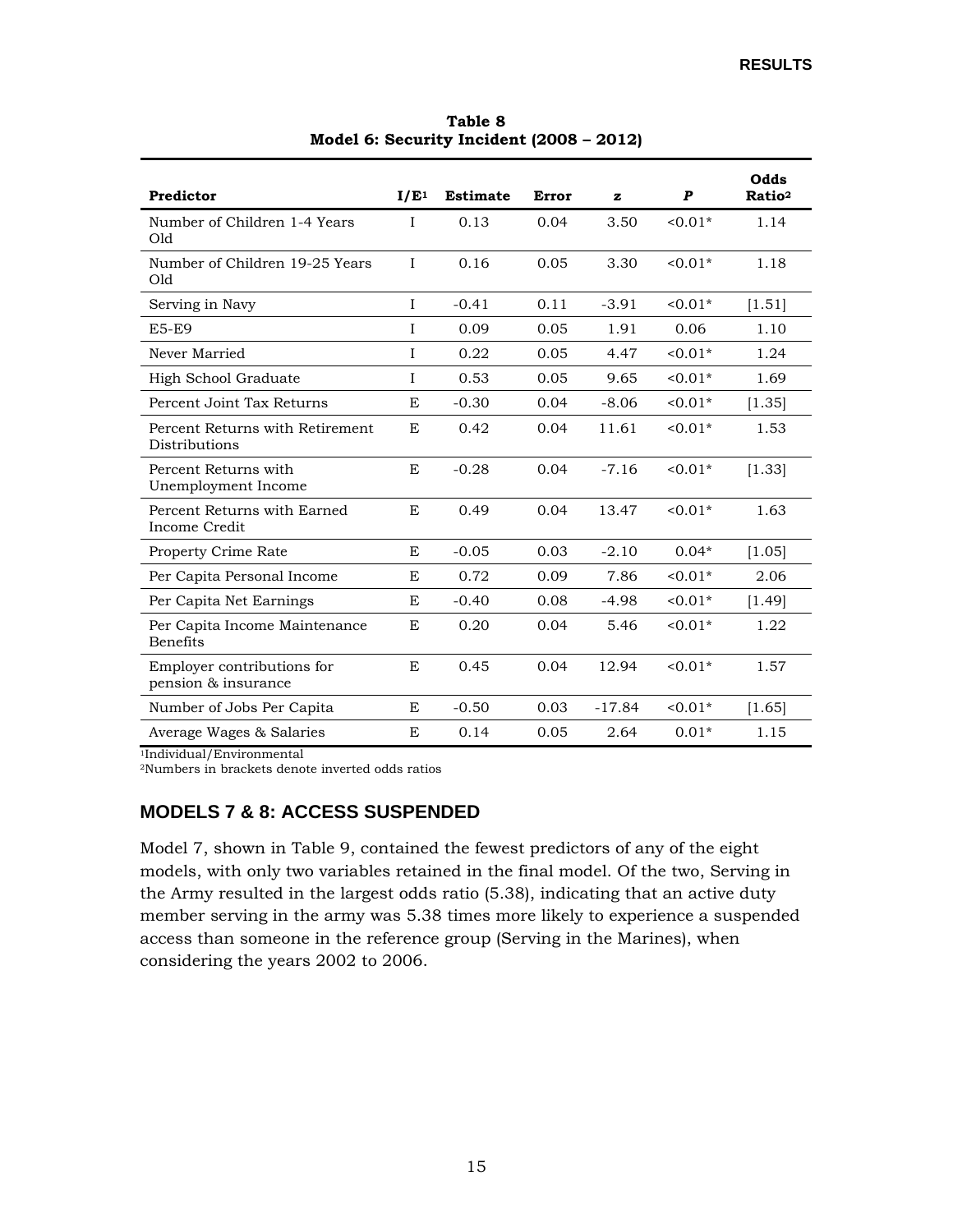<span id="page-23-1"></span>

| Predictor                     | I/E <sup>1</sup> | <b>Estimate</b> | SE   | z    | P         | Odds<br><b>Ratio</b> |
|-------------------------------|------------------|-----------------|------|------|-----------|----------------------|
| Serving in Army               |                  | 1.68            | 0.18 | 9.33 | $0.01*$   | 5.38                 |
| Deployed                      |                  | 0.01            | 0.14 | 0.04 | 0.97      | 1.01                 |
| Per Capita Retirement & Other | F.               | 0.47            | 0.12 | 3.86 | $< 0.01*$ | 1.60                 |

**Table 9 Model 7: Access Suspended (2002 – 2006)**

1Individual/Environmental

Table 10 provides the results for Model 8. The predictor with the largest odds ratio in Model 8 was Serving in the Army, with a value of 7.40. This predictor also had the largest odds ratio in the previous model, Model 7, which also measured access suspended as the outcome.

<span id="page-23-2"></span>

| Predictor                            | I/E <sup>1</sup> | Estimate | SE   | z       | P           | Odds<br>Ratio <sup>2</sup> |
|--------------------------------------|------------------|----------|------|---------|-------------|----------------------------|
| Number of Children 5-14 Years<br>Old |                  | 0.14     | 0.04 | 3.77    | $< 0.01*$   | 1.15                       |
| Serving in Army                      |                  | 2.00     | 0.12 | 16.58   | $\le 0.01*$ | 7.40                       |
| <b>E5-E9</b>                         |                  | 0.35     | 0.07 | 4.78    | $< 0.01*$   | 1.42                       |
| Percent Joint Tax Returns            | E                | $-0.02$  | 0.04 | $-0.40$ | 0.69        | [1.02]                     |

**Table 10 Model 8: Access Suspended (2008 – 2012)**

1Individual/Environmental

<span id="page-23-0"></span>2Numbers in brackets denote inverted odds ratios

### **ALL MODELS**

The predictor variable with statistical significance in most of the models (n=5) was Property Crime. In each of the five models in which Property Crime was significant, an increase in property crime actually decreased the odds of a negative outcome. Violent Crime, on the other hand, was significant in only two of the models (Models 2 and 4) but showed an increase in the likelihood of a negative outcome for an increase in the rate of violent crime value.

One predictor of interest is Percent Joint Tax Returns which was only available in the models representing the years 2008 to 2012 due to limitations of IRS data availability prior to 2008. This predictor occurred in all the models for which it was eligible during the exploratory phase. In the confirmatory phase it was significant in two models (Models 4 and 6) where the effect was to decrease the negative outcome likelihood for any increase in the number of joint returns filed.

The predictor with the largest measured effect on any model was College Graduate. Although this predictor was significant in only three of the models, it suggested a College Graduate was nearly nine times less likely to experience an unsuitability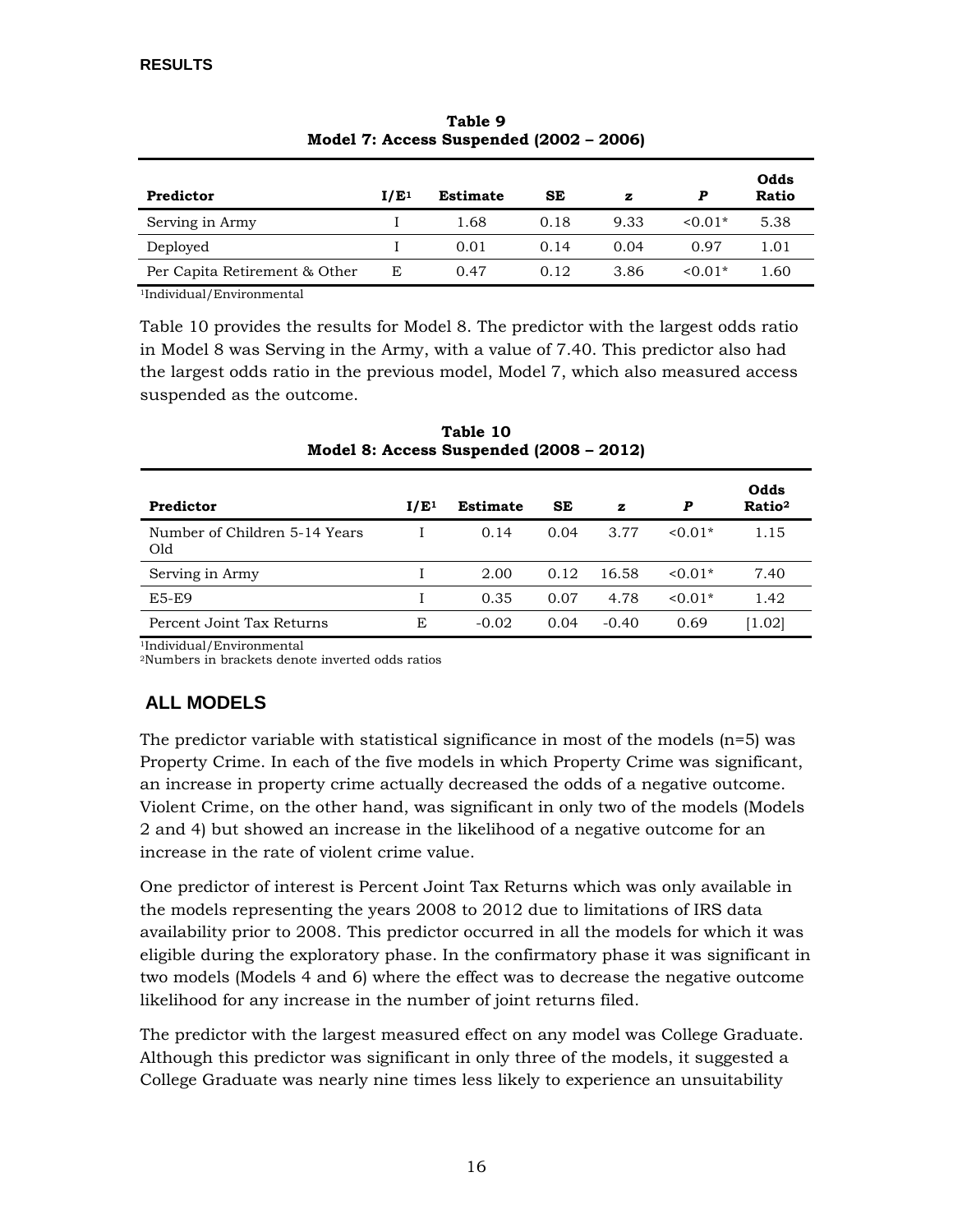discharge in the time period 2002 – 2006 and nearly 14 times less likely to experience an unsuitability discharge in the years 2008 – 2012.

When considering the Department of Commerce economic and labor data aggregated by county, Average Wages and Salaries had the highest odds ratio of any predictor from that data source. The odds ratio of 4.59 suggests that for each standard deviation increase in average wage a person was nearly five times less likely to receive an unsuitability discharge in the years 2008 to 2012. Several other variables obtained from the Department of Commerce, including Average Earnings Per Job, Average Wages and Salaries, Per Capita Income Maintenance Benefits, and Per Capita Unemployment Compensation, were significant in three of the models. This suggests these predictors may have some generalizability across multiple types of negative outcome events.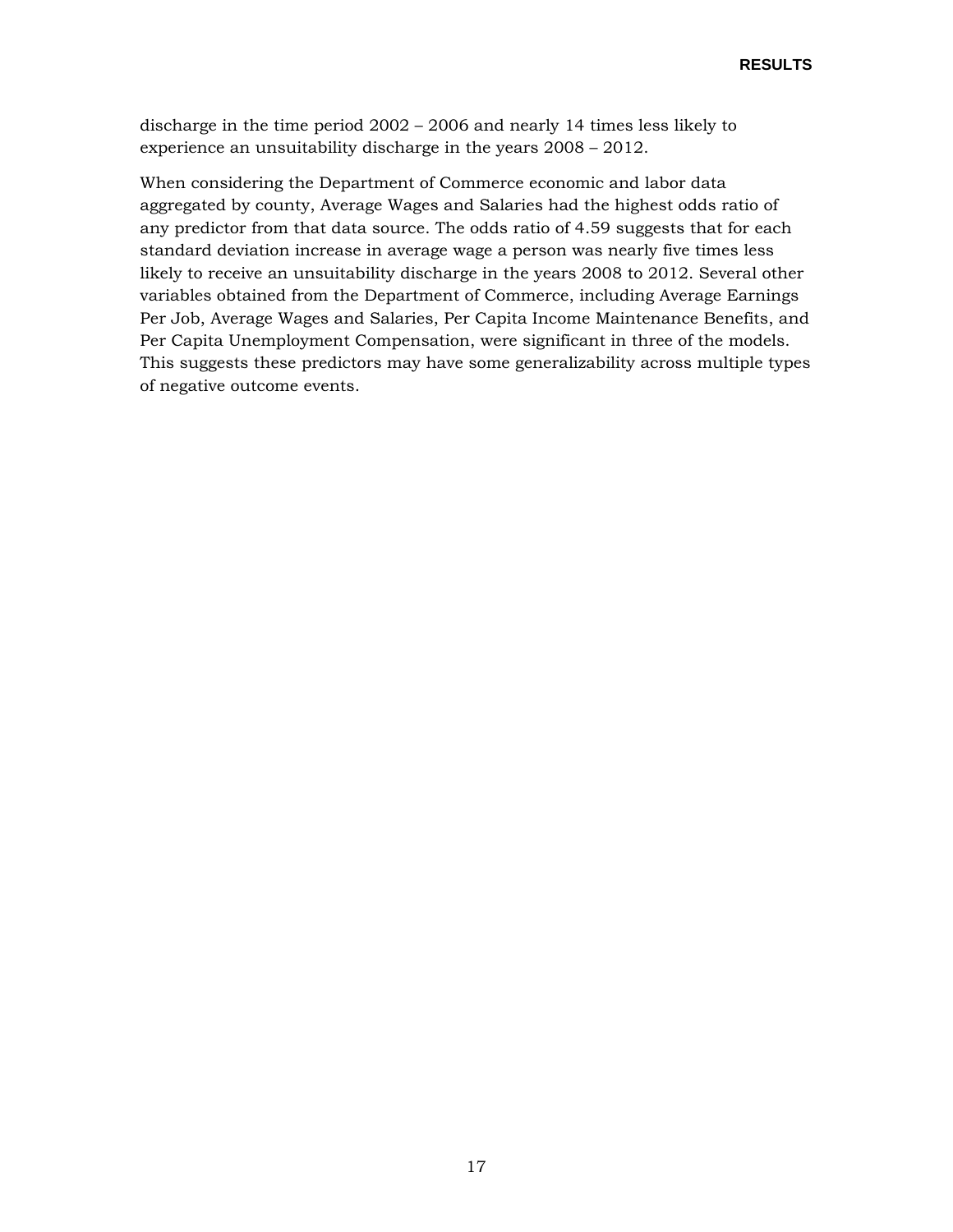### **CONCLUSIONS**

<span id="page-25-0"></span>This study demonstrated the effectiveness of using external environmental and contextual data as a supplement to individual personnel measures as predictive modeling indicators of insider threat behavior. Although there are limitations to the availability of some external data sources, these data can provide valuable contextual information and may contribute significantly to the development of effective predictive modeling efforts.

Results were mixed for the direction of the relationship between a predictor and a criterion measure. Some predictors, such as living in an area with higher violent crime rates, demonstrated an increase in likelihood of a negative security event. Other predictors, such as possessing a college degree, showed that those with a college degree are less likely to commit a security incident or to have their access suspended when compared to those with an educational level coded as UNKNOWN.

In general, the results demonstrate an ability to model a relationship between certain predictor variables and potential insider threat indicators such as Unsuitability Discharge or DCII Investigation. Exactly which variables will best serve this purpose can be determined through further modeling studies. However, the predictor variables which showed statistical significance here should certainly be considered as candidates for future modeling efforts.

#### <span id="page-25-1"></span>**LIMITATIONS**

The crime data used in this study was provided through the Uniform Crime Report maintained by the Department of Justice, Federal Bureau of Investigation. Although considered a comprehensive measure of crime statistics in the United States, the local law enforcement agencies providing the crime data participate on a voluntary basis. Therefore, it is possible that some agencies may have underreported incidents of crime in their area.

There was also an issue with non-existent or unusable data for some sources for the first half of the time period. In particular, usable economic data aggregated by zip code was not available prior to 2008.

Lastly, data stored in the JPAS Incident table can occasionally contain non-incident data. This may result in a slight increase in false positive cases for the security incident criterion measure. Future efforts should consider analytic methods to minimize these false positive cases.

#### <span id="page-25-2"></span>**RECOMMENDATIONS**

Several factors should be considered when determining which predictors are good candidates for further investigation and inclusion in future predictive modeling efforts. Frequently occurring predictors such as Average Earnings Per Job and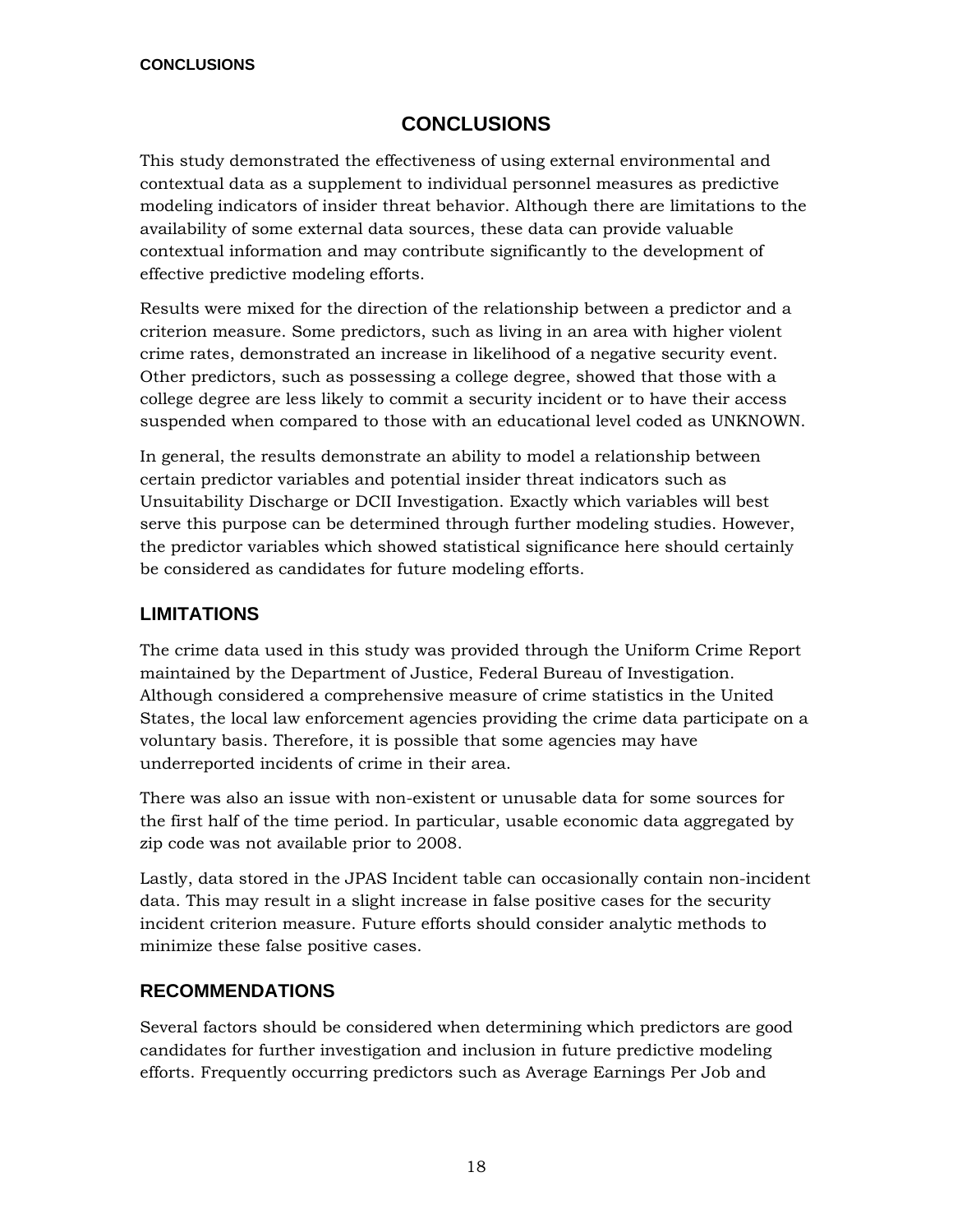Property Crime Rate demonstrate they may be useful indicators across multiple types of negative outcomes for security clearance holders.

Alternatively, certain predictors, such as College Graduate, may occur less frequently but have a strong relationship to a specific type of negative outcome. In this case, the strong relationship between College Graduate and Unsuitability Discharge suggest it is a good candidate for further investigation of that particular type of risk.

Additionally, further studies should consider new predictors which measure features such as relative disparity and comparative properties. For instance, combining the environmental predictor Per Capita Income with an individual predictor such as pay (as derived from rank) could demonstrate the degree of income disparity a person experiences relative to where they live. Such features may contribute significantly to further model development.

Finally, consideration of external data sources for future research should be expanded to other sources of environmental data where available. Sites providing open source data generally provide caveats on its use, the data collection methodology and warnings regarding its interpretation to prevent misuse and overgeneralizations. These factors should all be taken into account when exploring potential environmental data collection for additional insider threat modelling efforts.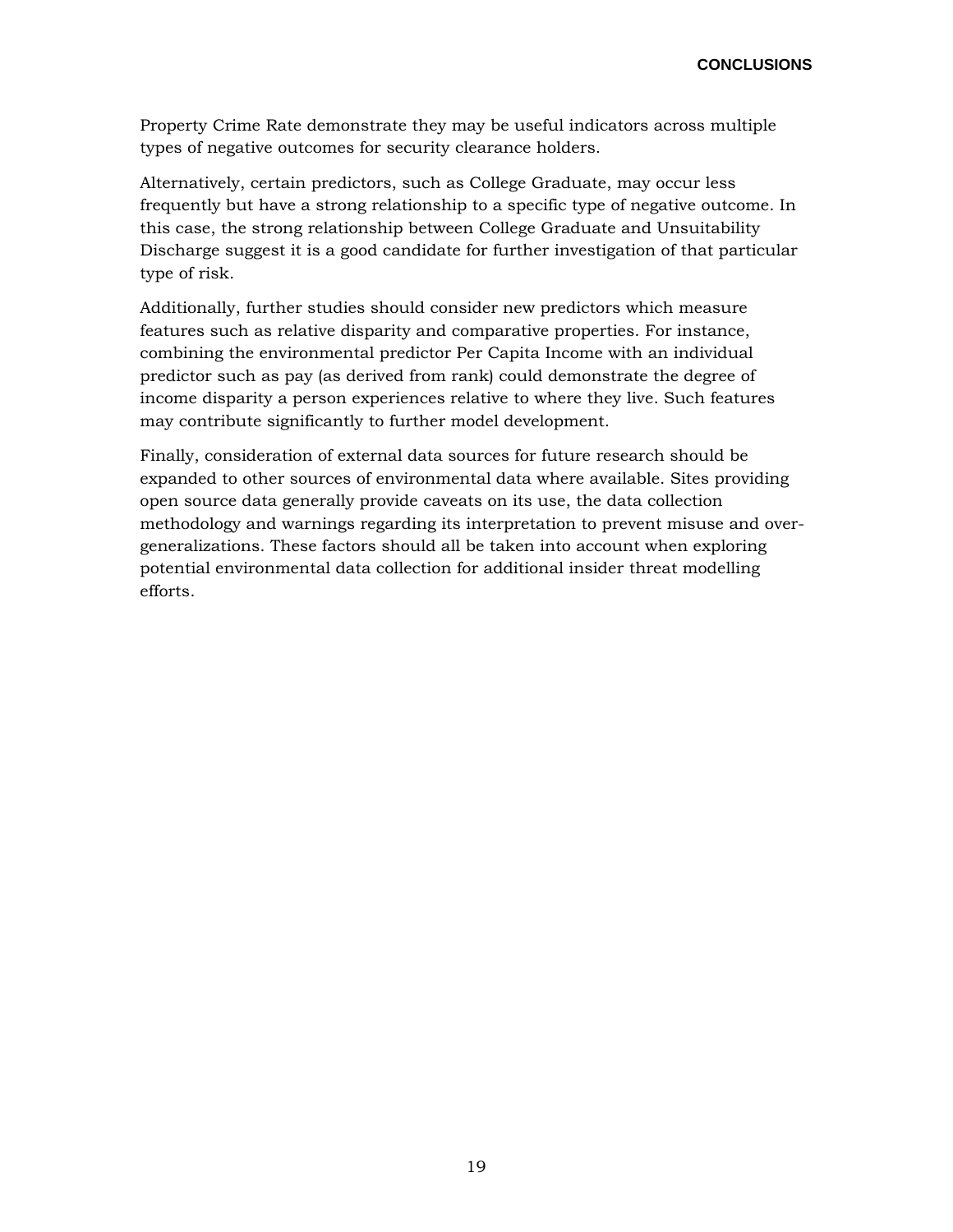#### **REFERENCES**

- <span id="page-27-0"></span>Allison, P. D. (2014) *Event history analysis: Regression for longitudinal event data*. Thousand Oaks, CA: Sage Publications, Inc.
- Department of Defense. (2014, Sep. 30). *The DoD insider threat program* (DoD Directive 5205.16(d)). Revised January 25, 2017.

Executive Order 13587, *Structural Reforms To Improve the Security of Classified Networks and the Responsible Sharing and Safeguarding of Classified Information*, October 7, 2011.

- JASON, The MITRE Corporation. (2009). *Rare events* (Publication No. JSR-09-108). Retrieved from https:/[/www.dtic.mil/get-tr-d](http://www.dtic.mil/get-tr-)oc/pdf?AD=ADA510224.
- Lillbacka, R. (2016). The social context as a predictor of ideological motives for espionage. *International Journal of Intelligence and Counterintelligence, 30*(1), 117-146. Doi:10.1080/08850607.2016.1230704.
- Moore, A., Savinda, J., Monaco, E., Moyes, J., Rousseau, D., Perl, S., Cowley, J., & Parshall, A. (2016). *The critical role of positive incentives for reducing insider threats* (Report No. CMU/SEI-2016-TR-014). Retrieved from http://resources.sei.cmu.edu/library/asset-view.cfm?assetid=484917.
- Office of the Director of National Intelligence (2012). *National insider threat policy and minimum standards for Executive Branch insider threat programs* [Presidential Memorandum]. Retrieved from https://www.dni.gov/index.php/ic-legal-reference-book/presidentialmemorandum-nitp-minimum-standards-for-insider-threat-program.
- Office of the Director of National Intelligence. (2015). *2015 Annual Report on Security Clearance Determinations*. Retrieved from https://www.dni.gov/files/documents/Newsroom/Reports%20and%20Pubs /2015-Annual Report on Security Clearance Determinations.pdf.
- S.2943 Res. 114 Cong. (2017) (enacted). Retrieved from: https://www.congress.gov/bill/114th-congress/senate-bill/2943/text.
- Shaw, E. & Sellers, L. (2015) Application of the critical-path method to evaluate insider risks. *Studies in Intelligence, 59*(2), 1-8. Retrieved from [https://www.cia.gov/library/center-for-t](https://www.cia.gov/library/center-for-)he-study-of-intelligence/csipublications/csi-studies/studies/vol-59-no-2/pdfs/Shaw-Critical%20Path-June-2015.pdf.
- Smith, C., Jaros, S., & Chandler, C. (2016). *Foreground factors of DoD workplace homicide: A comparative case analysis of incidents between 2009-2015* (Report No. TR 17-01). Seaside, CA: Defense Personnel and Security Research Center/Office of People Analytics. (For Official Use Only). DTIC: AD1036694.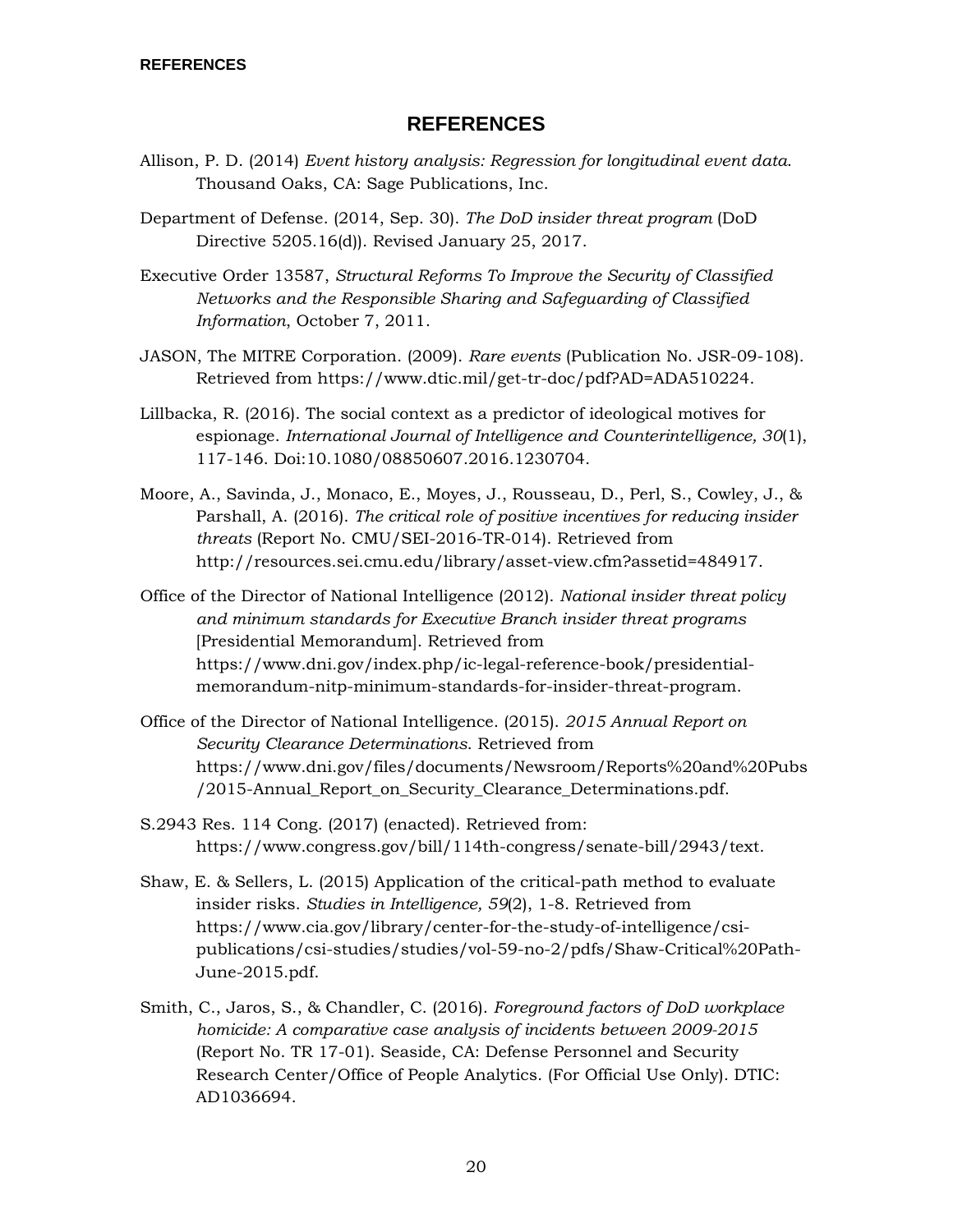Zimmerman, R.A., Seneviratna, G.S., Friedman, G.M., Ciani, D.A., Munshi, D.C., & Richmond, D.A. (In progress). *Modeling insider threat risk using predictive analytics*. Seaside, CA: Defense Personnel and Security Research Center/Office of People Analytics.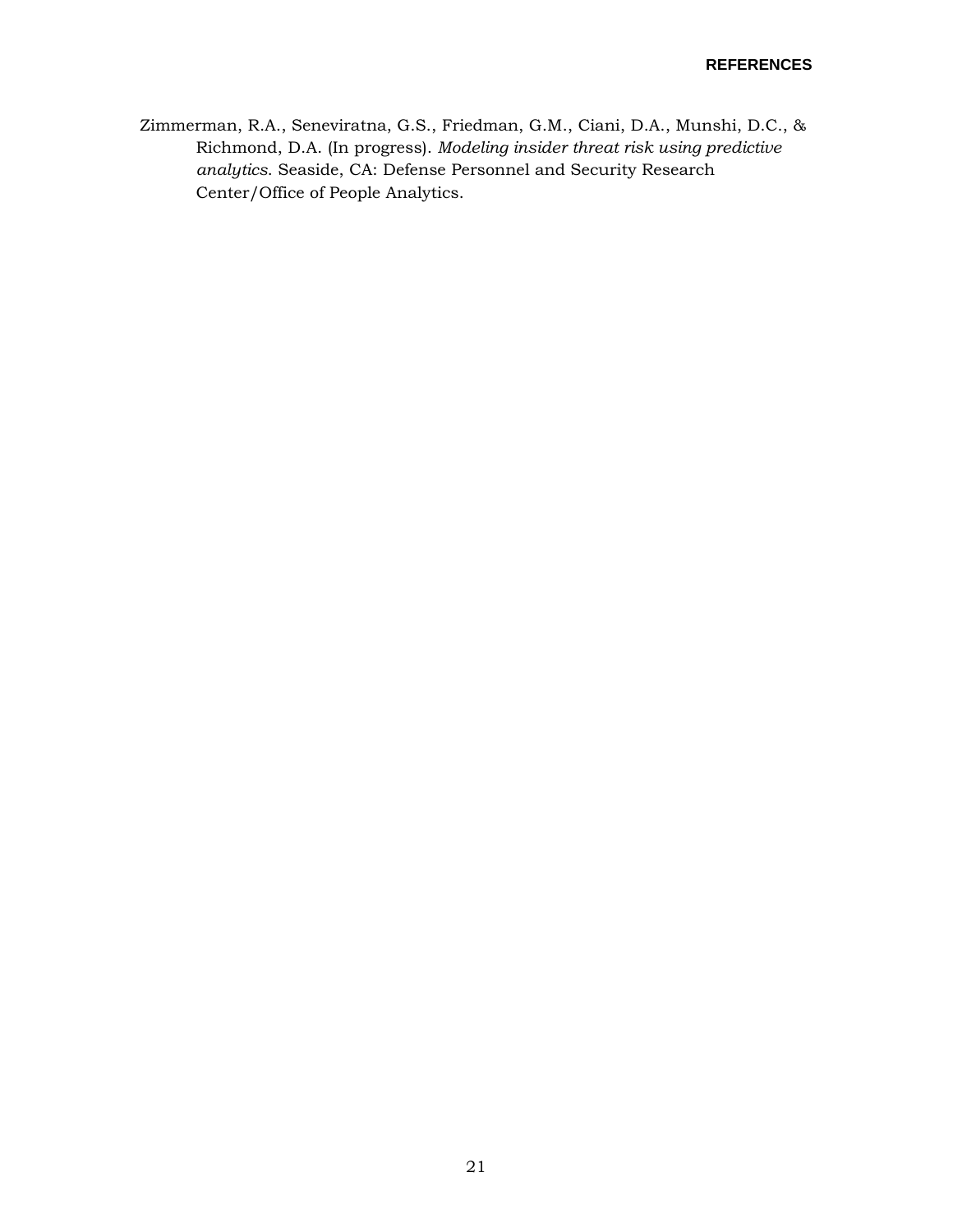### **APPENDIX A:**

# <span id="page-29-0"></span>**PREDICTOR DESCRIPTIONS**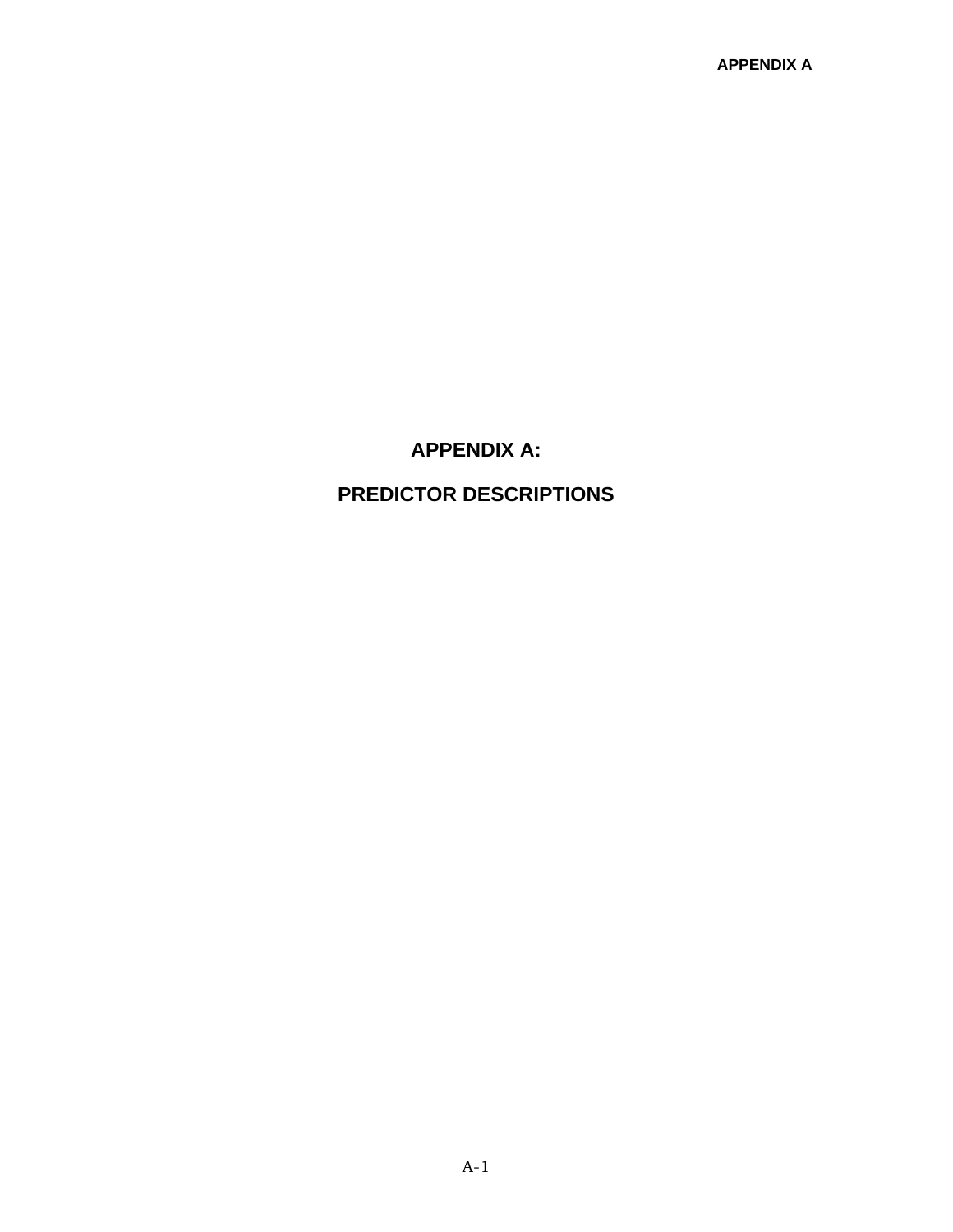**Table A-1 Predictor Source/Aggregation/Description**

<span id="page-30-0"></span>

| Predictor                                               | Source*     | Level of Aggregation<br>(based on residence) | Description                                                                                                                                                                                                                                                                                                                                                                                                                                                                                                                                                                                                                     |
|---------------------------------------------------------|-------------|----------------------------------------------|---------------------------------------------------------------------------------------------------------------------------------------------------------------------------------------------------------------------------------------------------------------------------------------------------------------------------------------------------------------------------------------------------------------------------------------------------------------------------------------------------------------------------------------------------------------------------------------------------------------------------------|
| Average Earnings<br>Per Job                             | <b>DOC</b>  | County                                       | Average earnings per job is total earnings divided by total full-time and part-time<br>employment. Earnings is the sum of three components of personal income--wages and<br>salaries, supplements to wages and salaries, and proprietors' income. The BEA<br>employment series for states and local areas comprises estimates of the number of jobs,<br>full-time plus part-time, by place of work. Full-time and part-time jobs are counted at<br>equal weight. Both employment for wages and salaries and proprietors employment are<br>included, but the employment of unpaid family workers and volunteers is not included. |
| Average<br>Proprietors'<br>Income                       | <b>DOC</b>  | County                                       | Proprietors' income with inventory valuation and capital consumption adjustments is<br>the current-production income (including income in kind) of sole proprietorships,<br>partnerships, and tax-exempt cooperatives. Corporate directors' fees are included in<br>proprietors' income. Proprietors' income includes the interest income received by<br>financial partnerships and the net rental real estate income of those partnerships<br>primarily engaged in the real estate business.                                                                                                                                   |
| Average Wages &<br>Salaries                             | <b>DOC</b>  | County                                       | Average wages and salaries are wages and salaries divided by total wage and salary<br>employment.                                                                                                                                                                                                                                                                                                                                                                                                                                                                                                                               |
| College Graduate                                        | <b>DMDC</b> | Individual                                   | Highest educational level achieved is Bachelor's Degree                                                                                                                                                                                                                                                                                                                                                                                                                                                                                                                                                                         |
| Deployed                                                | <b>DMDC</b> | Individual                                   | Deployed into operational area                                                                                                                                                                                                                                                                                                                                                                                                                                                                                                                                                                                                  |
| Divorced                                                | <b>DMDC</b> | Individual                                   | <b>Marital Status</b>                                                                                                                                                                                                                                                                                                                                                                                                                                                                                                                                                                                                           |
| $E1-E4$                                                 | <b>DMDC</b> | Individual                                   | Rank between E01 to E04, inclusive                                                                                                                                                                                                                                                                                                                                                                                                                                                                                                                                                                                              |
| <b>E5-E9</b>                                            | <b>DMDC</b> | Individual                                   | Rank between E05 to E09, inclusive                                                                                                                                                                                                                                                                                                                                                                                                                                                                                                                                                                                              |
| Employer<br>Contributions for<br>Pension &<br>Insurance | <b>DOC</b>  | County                                       | Consists of employer payments to private and government pension plans and to private<br>insurance funds such as for group health and life insurance; workers' compensation;<br>and supplemental unemployment insurance.                                                                                                                                                                                                                                                                                                                                                                                                         |
| Never Married                                           | <b>DMDC</b> | Individual                                   | <b>Marital Status</b>                                                                                                                                                                                                                                                                                                                                                                                                                                                                                                                                                                                                           |
| High School<br>Graduate                                 | <b>DMDC</b> | Individual                                   | Highest educational level achieved is High School Diploma                                                                                                                                                                                                                                                                                                                                                                                                                                                                                                                                                                       |
| Injured in Hostile<br>Situation                         | <b>DMDC</b> | Individual                                   | Injured in Hostile Situation                                                                                                                                                                                                                                                                                                                                                                                                                                                                                                                                                                                                    |
| Injured in Non-<br>Hostile Situation                    | <b>DMDC</b> | Individual                                   | Injured in Non-Hostile Situation                                                                                                                                                                                                                                                                                                                                                                                                                                                                                                                                                                                                |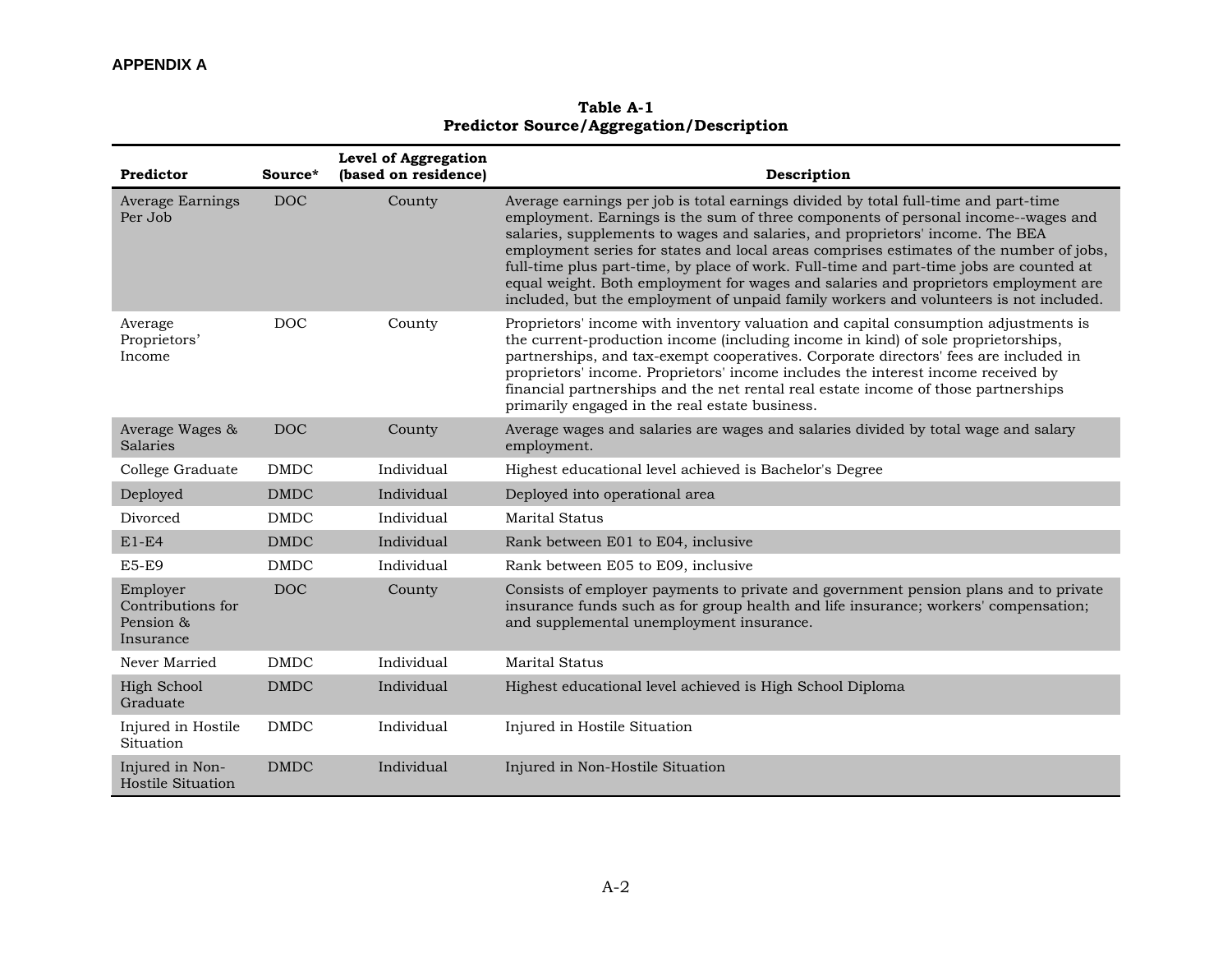#### **APPENDIX A**

| Predictor                                                  | Source*     | Level of Aggregation<br>(based on residence) | Description                                                                                                                                                                                                                                                                                                                                                                                            |
|------------------------------------------------------------|-------------|----------------------------------------------|--------------------------------------------------------------------------------------------------------------------------------------------------------------------------------------------------------------------------------------------------------------------------------------------------------------------------------------------------------------------------------------------------------|
| Married                                                    | <b>DMDC</b> | Individual                                   | <b>Marital Status</b>                                                                                                                                                                                                                                                                                                                                                                                  |
| Number of<br>Children 1-4<br>Years Old                     | <b>DMDC</b> | Individual                                   | Number of Children 1-4 Years Old                                                                                                                                                                                                                                                                                                                                                                       |
| Number of<br>Children 15-18<br>Years Old                   | <b>DMDC</b> | Individual                                   | Number of Children 15-18 Years Old                                                                                                                                                                                                                                                                                                                                                                     |
| Number of<br>Children 19-25<br>Years Old                   | <b>DMDC</b> | Individual                                   | Number of Children 19-25 Years Old                                                                                                                                                                                                                                                                                                                                                                     |
| Number of<br>Children 5-14<br>Years Old                    | <b>DMDC</b> | Individual                                   | Number of Children 5-14 Years Old                                                                                                                                                                                                                                                                                                                                                                      |
| Number of Jobs<br>Per Capita                               | <b>DOC</b>  | County                                       | A count of jobs, both full-time and part-time. It includes wage and salary jobs, sole<br>proprietorships, and individual general partners, but not unpaid family workers nor<br>volunteers.                                                                                                                                                                                                            |
| $O1-O3$                                                    | <b>DMDC</b> | Individual                                   | Rank between O1 to O3, inclusive                                                                                                                                                                                                                                                                                                                                                                       |
| Per Capita<br>Dividends,<br>Interest, & Rent               | <b>DOC</b>  | County                                       | Consists of personal dividend income, personal interest income, and rental income of<br>persons with capital consumption adjustment (CCAdj).                                                                                                                                                                                                                                                           |
| Per Capita<br>Income<br>Maintenance<br><b>Benefits</b>     | <b>DOC</b>  | County                                       | Income maintenance benefits consists largely of Supplemental Security Income (SSI)<br>benefits, Earned Income Tax Credit (EITC), Additional Child Tax Credit, Supplemental<br>Nutrition Assistance Program (SNAP) benefits, family assistance, and other income<br>maintenance benefits, including general assistance.                                                                                 |
| Per Capita Net<br>Earnings                                 | <b>DOC</b>  | County                                       | Consists of earnings by place of work less contributions for government social insurance<br>plus the adjustment for residence.                                                                                                                                                                                                                                                                         |
| Per Capita<br>Personal Current<br><b>Transfer Receipts</b> | <b>DOC</b>  | County                                       | Receipts of persons from government and business for which no current services are<br>performed. Current transfer receipts from government include Social Security benefits,<br>medical benefits, veterans' benefits, and unemployment insurance benefits. Current<br>transfer receipts from business include liability payments for personal injury and<br>corporate gifts to nonprofit institutions. |
| Per Capita<br>Personal Income                              | <b>DOC</b>  | County                                       | Consists of the income that persons receive in return for their provision of labor, land,<br>and capital used in current production as well as other income, such as personal<br>current transfer receipts. In the state and local personal income accounts the personal<br>income of an area represents the income received by or on behalf of the persons residing                                   |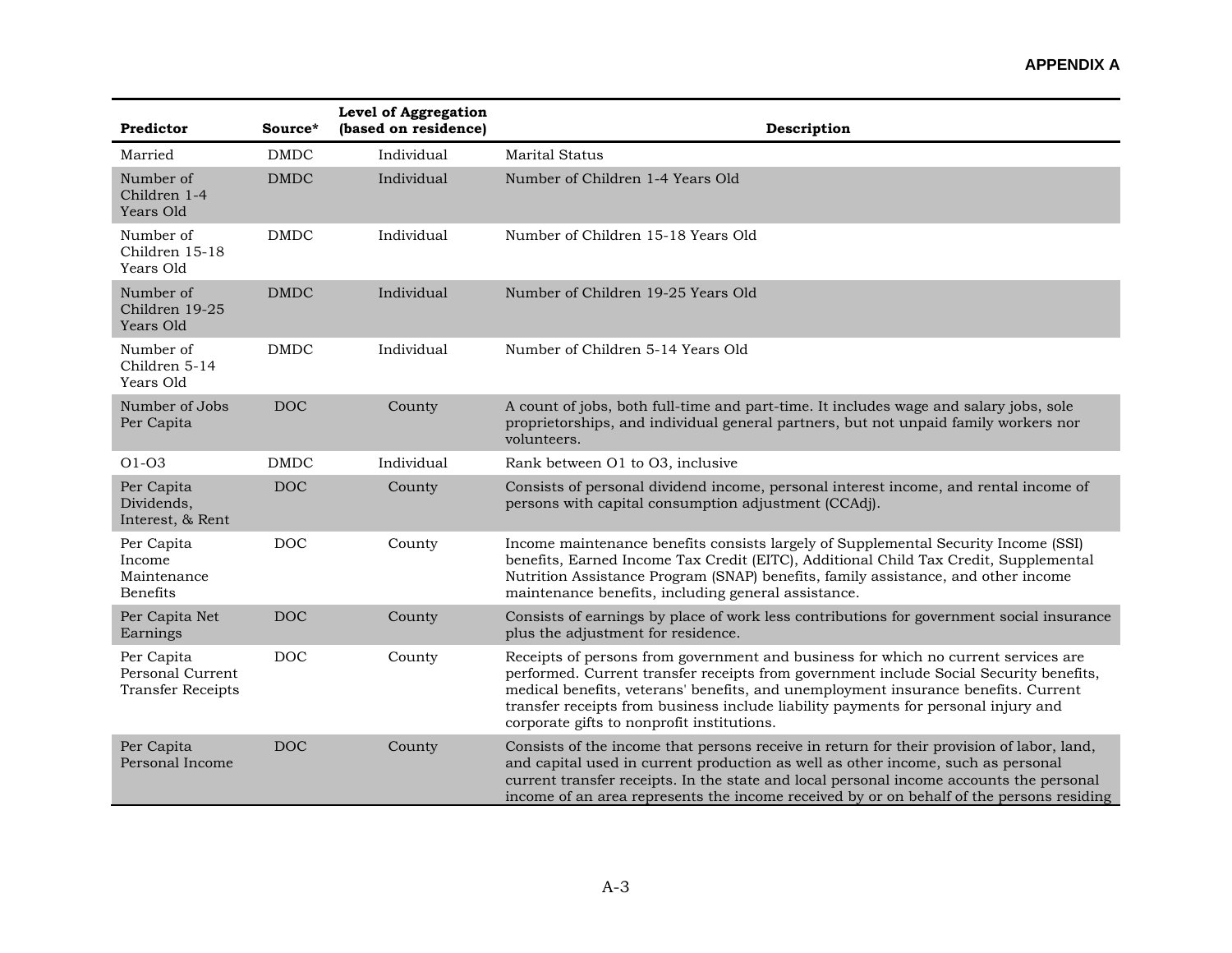#### **APPENDIX A**

| Predictor                                           | Source*    | <b>Level of Aggregation</b><br>(based on residence) | Description                                                                                                                                                                                                                                                                                                                                                                                                                                                                                                                                                                                                                                                                                                                                                                                                                                                                                                                                                                                                                                                                                                                                                                                                                                                                                                                                                                                                                                                                                                                                                                                                                        |
|-----------------------------------------------------|------------|-----------------------------------------------------|------------------------------------------------------------------------------------------------------------------------------------------------------------------------------------------------------------------------------------------------------------------------------------------------------------------------------------------------------------------------------------------------------------------------------------------------------------------------------------------------------------------------------------------------------------------------------------------------------------------------------------------------------------------------------------------------------------------------------------------------------------------------------------------------------------------------------------------------------------------------------------------------------------------------------------------------------------------------------------------------------------------------------------------------------------------------------------------------------------------------------------------------------------------------------------------------------------------------------------------------------------------------------------------------------------------------------------------------------------------------------------------------------------------------------------------------------------------------------------------------------------------------------------------------------------------------------------------------------------------------------------|
|                                                     |            |                                                     | in that area. It is calculated as the sum of wages and salaries, supplements to wages<br>and salaries, proprietors' income with inventory valuation (IVA) and capital<br>consumption adjustments (CCAdj), rental income of persons with capital consumption<br>adjustment (CCAdj), personal dividend income, personal interest income, and personal<br>current transfer receipts, less contributions for government social insurance plus the<br>adjustment for residence.                                                                                                                                                                                                                                                                                                                                                                                                                                                                                                                                                                                                                                                                                                                                                                                                                                                                                                                                                                                                                                                                                                                                                         |
| Per Capita<br>Retirement &<br>Other                 | <b>DOC</b> | County                                              | Personal current transfer receipts excluding unemployment insurance compensation<br>and income maintenance benefits. Retirement and other consists of retirement and<br>disability insurance benefits, medical benefits, veterans' benefits, education and<br>training assistance, other transfer receipts of individuals from governments, current<br>transfer receipts of nonprofit institutions, and current transfer receipts of individuals<br>from businesses.                                                                                                                                                                                                                                                                                                                                                                                                                                                                                                                                                                                                                                                                                                                                                                                                                                                                                                                                                                                                                                                                                                                                                               |
| Per Capita<br>Unemployment<br>Compensation          | <b>DOC</b> | County                                              | Unemployment insurance compensation is made up of the following: State<br>unemployment compensation are benefits consisting mainly of the payments received<br>by individuals under state-administered unemployment insurance (UI) programs, but<br>they include the special benefits authorized by federal legislation for periods of high<br>unemployment. The provisions that govern the eligibility, timing, and amount of benefit<br>payments vary among the states, but the provisions that govern the coverage and<br>financing are uniform nationally. Unemployment compensation of Federal civilian<br>employees are benefits which are received by former federal civilian employees under a<br>federal program administered by the state employment security agencies acting as<br>agents for the U.S. Government. Unemployment compensation of railroad employees are<br>benefits which are received by railroad workers who are unemployed because of<br>sickness or because work is unavailable in the railroad industry and in related<br>industries, such as carrier affiliates. This UI program is administered by the Railroad<br>Retirement Board (RRB) under a federal formula that is applicable throughout the<br>Nation. Unemployment compensation of veterans are benefits which are received by<br>unemployed veterans who have recently separated from military service and who are not<br>eligible for military retirement benefits. Trade adjustment assistance are benefits<br>received by workers who are unemployed because of the adverse economic effects of<br>international trade arrangements. |
| Percent Joint Tax<br>Returns                        | <b>IRS</b> | Zip Code                                            | Percent of Joint Tax Returns                                                                                                                                                                                                                                                                                                                                                                                                                                                                                                                                                                                                                                                                                                                                                                                                                                                                                                                                                                                                                                                                                                                                                                                                                                                                                                                                                                                                                                                                                                                                                                                                       |
| Percent Prepared<br>Returns                         | <b>IRS</b> | Zip Code                                            | Percent of Prepared Returns                                                                                                                                                                                                                                                                                                                                                                                                                                                                                                                                                                                                                                                                                                                                                                                                                                                                                                                                                                                                                                                                                                                                                                                                                                                                                                                                                                                                                                                                                                                                                                                                        |
| <b>Percent Returns</b><br>with Child Care<br>Credit | <b>IRS</b> | Zip Code                                            | Percent of Returns with Child Care Credit                                                                                                                                                                                                                                                                                                                                                                                                                                                                                                                                                                                                                                                                                                                                                                                                                                                                                                                                                                                                                                                                                                                                                                                                                                                                                                                                                                                                                                                                                                                                                                                          |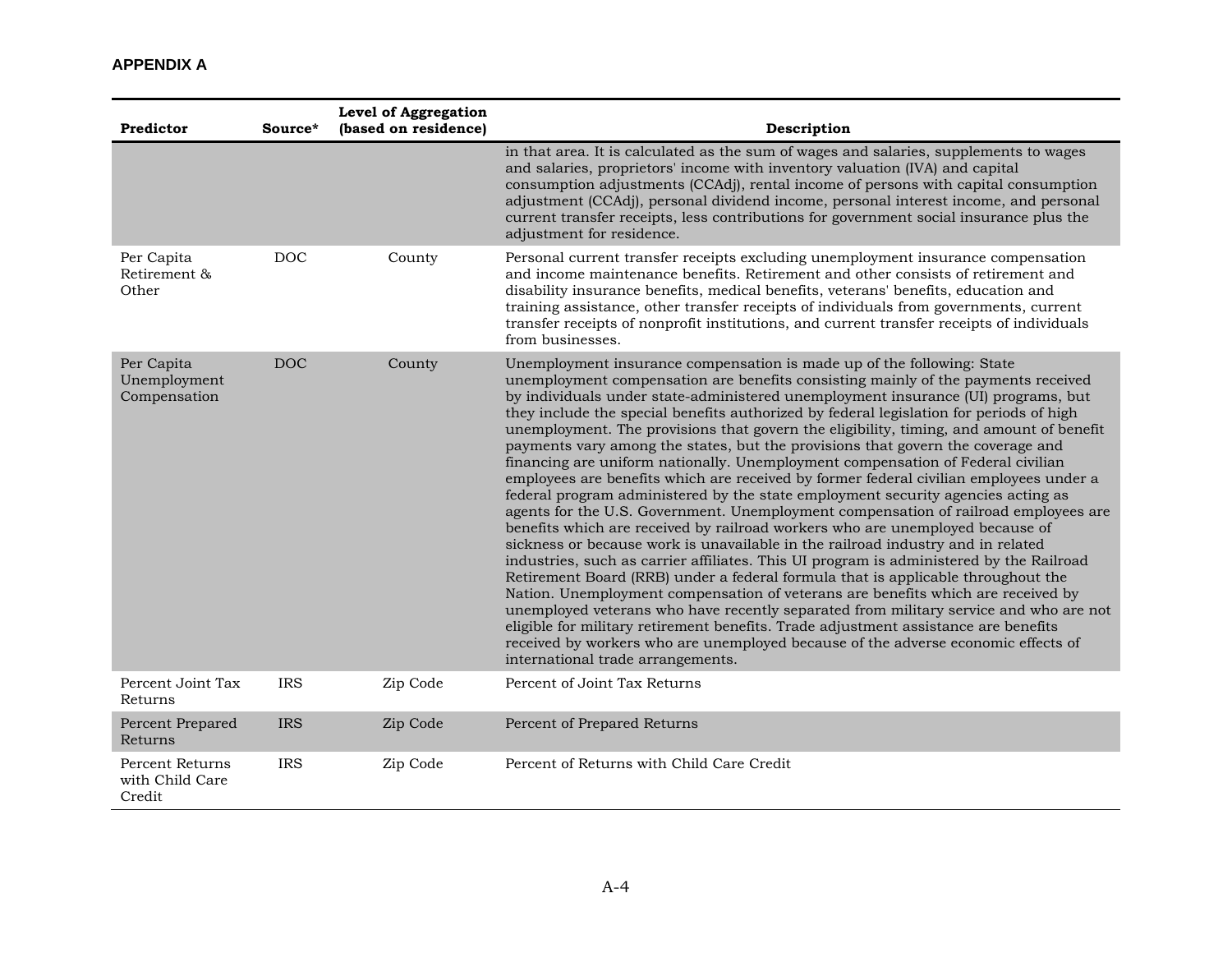#### **APPENDIX A**

| Predictor                                                                                                               | Source*     | Level of Aggregation<br>(based on residence) | Description                                                                   |  |
|-------------------------------------------------------------------------------------------------------------------------|-------------|----------------------------------------------|-------------------------------------------------------------------------------|--|
| <b>Percent Returns</b><br>with Earned<br>Income Credit                                                                  | <b>IRS</b>  | Zip Code                                     | Percent of Returns with Earned Income Credit                                  |  |
| <b>Percent Returns</b><br>with Pension or<br>Annuity Income                                                             | <b>IRS</b>  | Zip Code                                     | Percent of Returns with Pension or Annuity Income                             |  |
| Percent Returns<br>with Retirement<br>Distributions                                                                     | <b>IRS</b>  | Zip Code                                     | Percent of Returns with Retirement Distributions                              |  |
| <b>Percent Returns</b><br>with Self<br>Employment<br>Income                                                             | <b>IRS</b>  | Zip Code                                     | Percent of Returns with Self Employment Income                                |  |
| <b>Percent Returns</b><br>with<br>Unemployment<br>Income                                                                | <b>IRS</b>  | Zip Code                                     | Percent of Returns with Unemployment Income                                   |  |
| Property Crime<br>Rate                                                                                                  | <b>DOJ</b>  | County                                       | Property crime rate within county of residence                                |  |
| Received Special<br>Pay                                                                                                 | <b>DMDC</b> | Individual                                   | Bonuses, housing allowances, hazardous duty, and other special duty payments. |  |
| Serving in Air<br>Force                                                                                                 | <b>DMDC</b> | Individual                                   | Serving in Air Force                                                          |  |
| Serving in Army                                                                                                         | <b>DMDC</b> | Individual                                   | Serving in Army                                                               |  |
| Serving in Navy                                                                                                         | <b>DMDC</b> | Individual                                   | Serving in Navy                                                               |  |
| Violent Crime<br>Rate                                                                                                   | <b>DOJ</b>  | County                                       | Violent crime rate within county of residence                                 |  |
| *DMDC=Defense Manpower Data Center; DOC=Department of Commerce; DOJ=Department of Justice; IRS=Internal Revenue Service |             |                                              |                                                                               |  |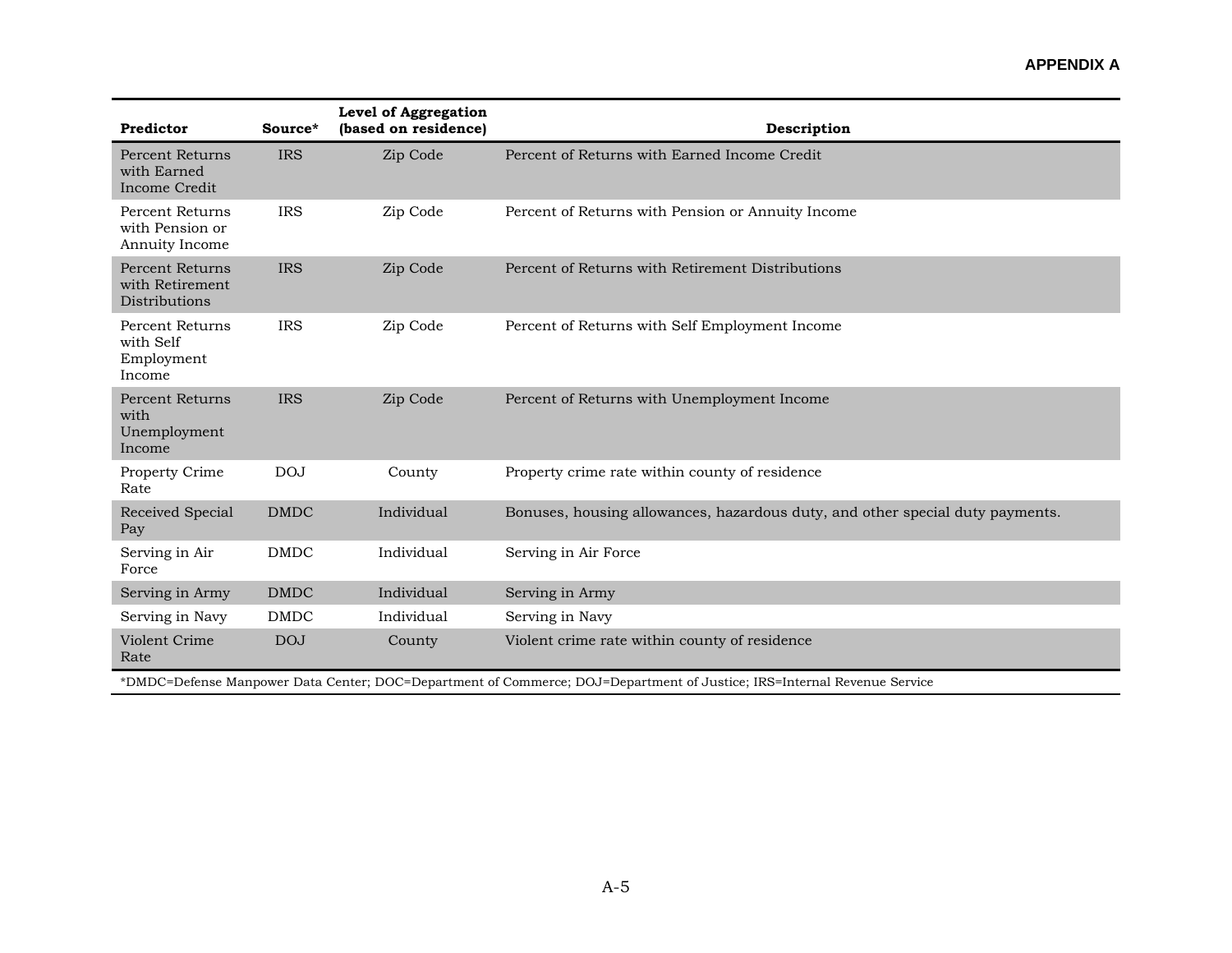### **APPENDIX B:**

# <span id="page-34-0"></span>**CRITERION MEASURE RULES**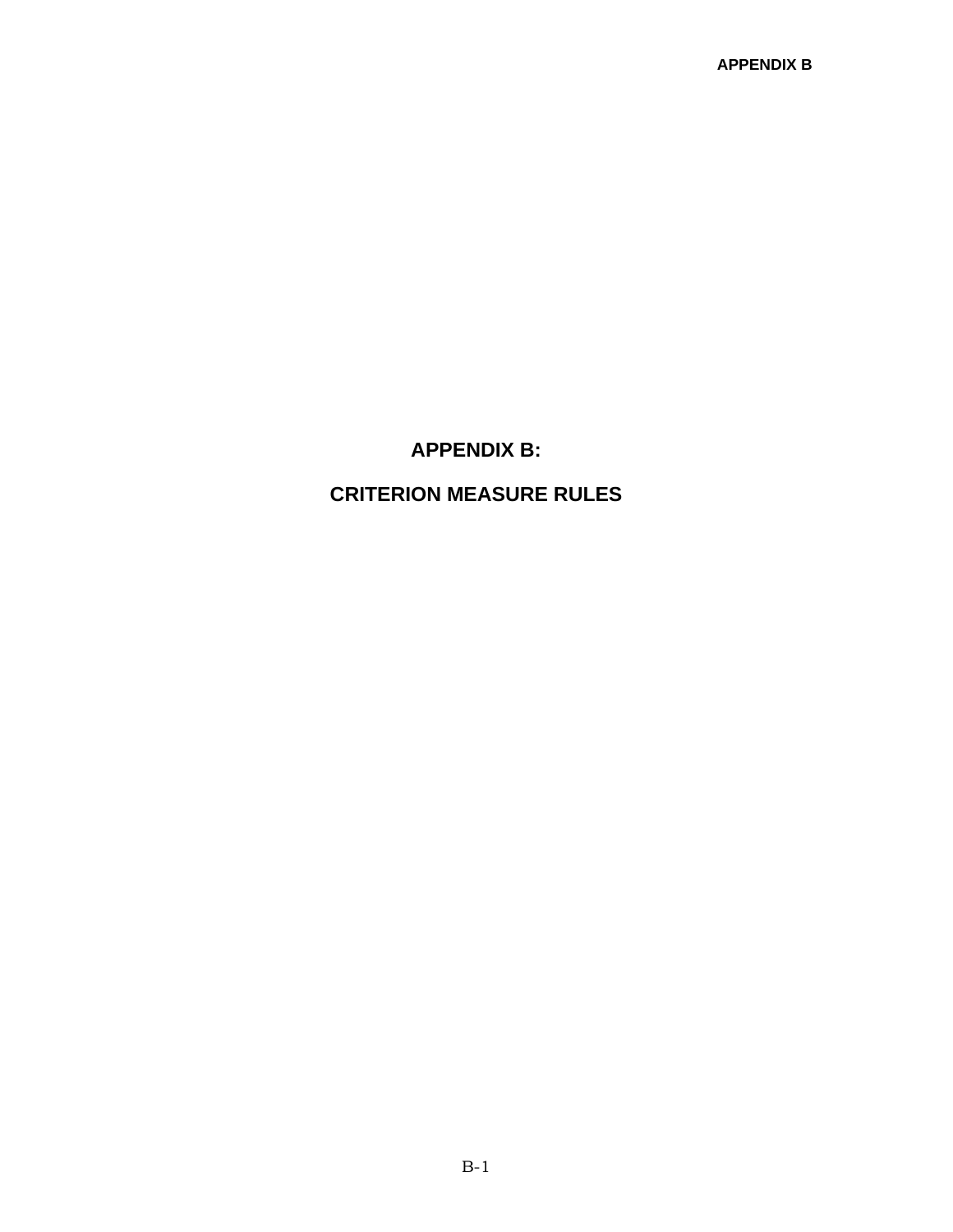<span id="page-35-0"></span>

| Criterion<br>Measure       | Source                                    | Rule                                                                                                                                                                                                                                                                                                                                                                                                                                                                                                                                                                                                                                                                                                                                                                                                                                                                                                                                                                                                                                                                                                                                                                                                                                                                                                                                     |  |
|----------------------------|-------------------------------------------|------------------------------------------------------------------------------------------------------------------------------------------------------------------------------------------------------------------------------------------------------------------------------------------------------------------------------------------------------------------------------------------------------------------------------------------------------------------------------------------------------------------------------------------------------------------------------------------------------------------------------------------------------------------------------------------------------------------------------------------------------------------------------------------------------------------------------------------------------------------------------------------------------------------------------------------------------------------------------------------------------------------------------------------------------------------------------------------------------------------------------------------------------------------------------------------------------------------------------------------------------------------------------------------------------------------------------------------|--|
| Unsuitability<br>Discharge | <b>Active Duty</b><br>Transaction<br>File | Inter-Service Separation Codes =<br>$\bullet$<br>$\bullet$<br>1060: Character or Behavior Disorder<br>1061: Motivational Problems (Apathy)<br>$\bullet$<br>1064: Alcoholism<br>$\bullet$<br>1065: Discreditable Incidents - Civilian or Military<br>1066: Shirking<br>$\bullet$<br>1067: Drugs<br>$\bullet$<br>1068: Financial Irresponsibility<br>$\bullet$<br>1069: Lack of Dependent Support<br>$\bullet$<br>1071: Civil Court Conviction<br>$\bullet$<br>1072: Security<br>$\bullet$<br>1073: Court Martial<br>$\bullet$<br>1074: Fraudulent Entry<br>$\bullet$<br>1075: AWOL, Desertion<br>$\bullet$<br>1077: Sexual Perversion<br>$\bullet$<br>1078: Good of the Service (In lieu of Court-Martial)<br>$\bullet$<br>1079: Juvenile Offender<br>$\bullet$<br>1080: Misconduct (Reason Unknown)<br>$\bullet$<br>1081: Unfitness (Reason Unknown)<br>$\bullet$<br>1082: Unsuitability (Reason Unknown)<br>$\bullet$<br>1083: Pattern of Minor Disciplinary Infractions<br>$\bullet$<br>1084: Commission of a Serious Offense<br>$\bullet$<br>1086: Expeditious Discharge/Unsatisfactory Performance<br>1087: Trainee Discharge/Entry Level Performance and<br>$\bullet$<br>Conduct<br>1098: Breach of Contract<br>$\bullet$<br>1101: Dropped from Strength for Desertion<br>$\bullet$<br>1102: Dropped from Strength for Imprisonment |  |
| DCII<br>Investigation      | DCII                                      | Context Code =<br>S: Subject of investigation                                                                                                                                                                                                                                                                                                                                                                                                                                                                                                                                                                                                                                                                                                                                                                                                                                                                                                                                                                                                                                                                                                                                                                                                                                                                                            |  |
| Security<br>Incident       | <b>JPAS</b><br>Incident<br>Table          | Existence of record in the Incident table.<br>Example 1:<br>Subj was convicted by a Special Courts-Martial of 3 counts of<br>wrongful use of marijuana and sentenced to reduction to E-1,<br>confinement for 45 days, forfeiture of \$759.<br>Example 2:<br>Subj counseled for having a bottle of Jim Beam is his room, a<br>violation of a written order.<br>Example 3:<br>Subj on Military Police blotter for Domestic assault on spouse<br>and damage to Government property.                                                                                                                                                                                                                                                                                                                                                                                                                                                                                                                                                                                                                                                                                                                                                                                                                                                         |  |

#### **Table B-1 Criterion Measure Rules**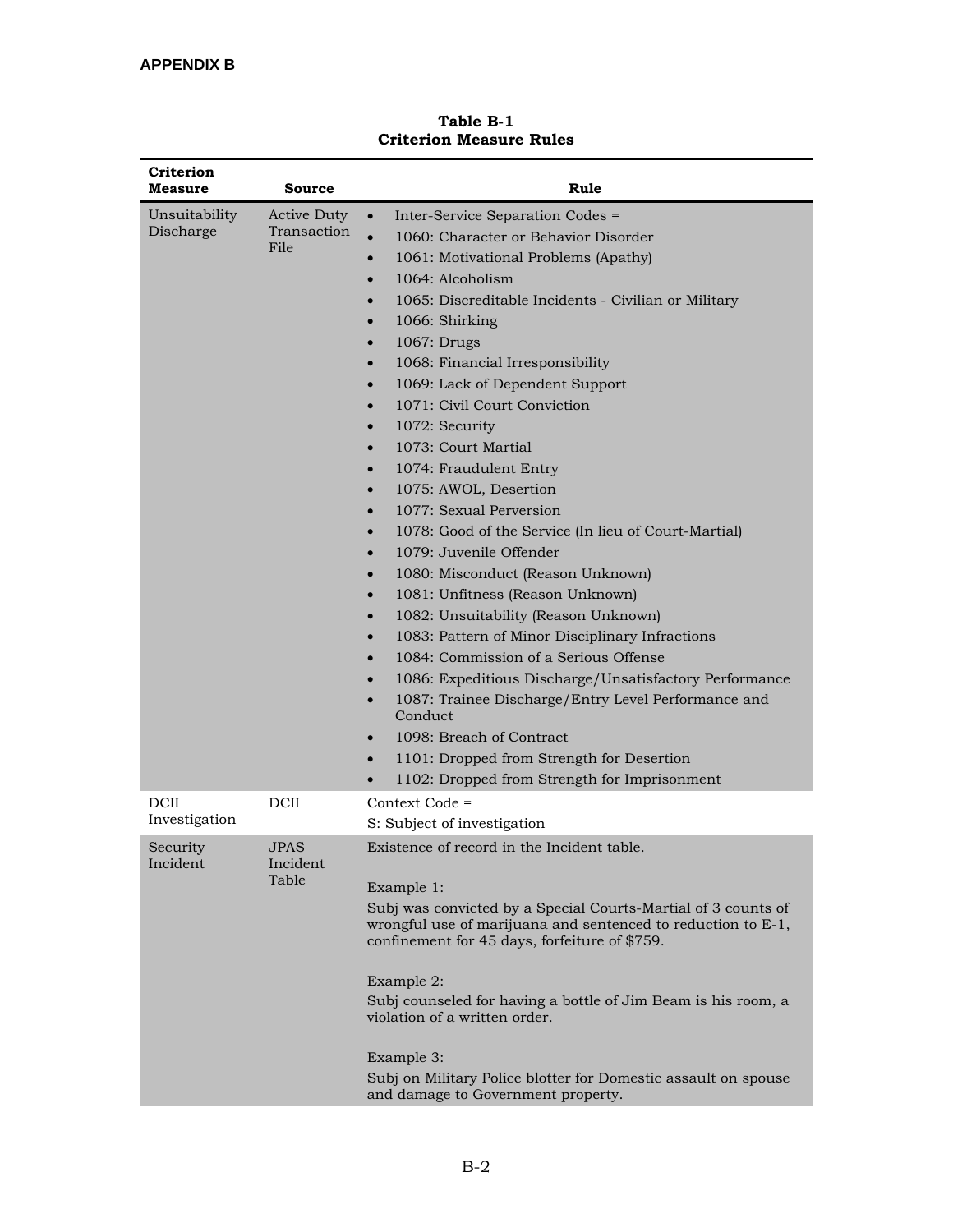| Criterion<br><b>Measure</b> | Source                         |                                                                                        | Rule |
|-----------------------------|--------------------------------|----------------------------------------------------------------------------------------|------|
| Access<br>Suspended         | <b>JPAS</b><br>Access<br>Table | $Access Code =$<br>3: Pending Reply to SOR<br>X: Action Pending<br>Y: Access Suspended |      |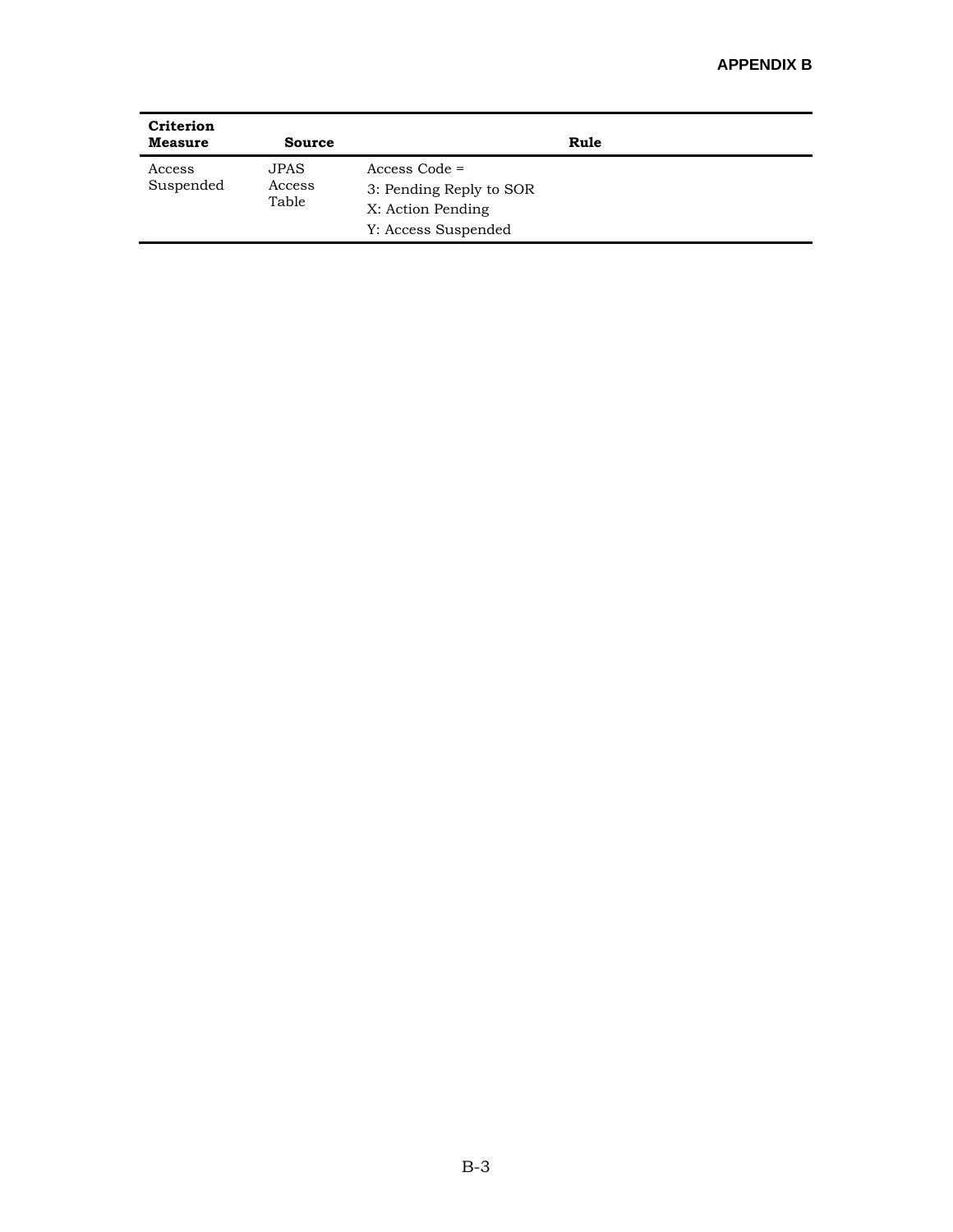## **APPENDIX C:**

# <span id="page-37-0"></span>**CATEGORICAL PREDICTOR COMPARISON GROUPS**